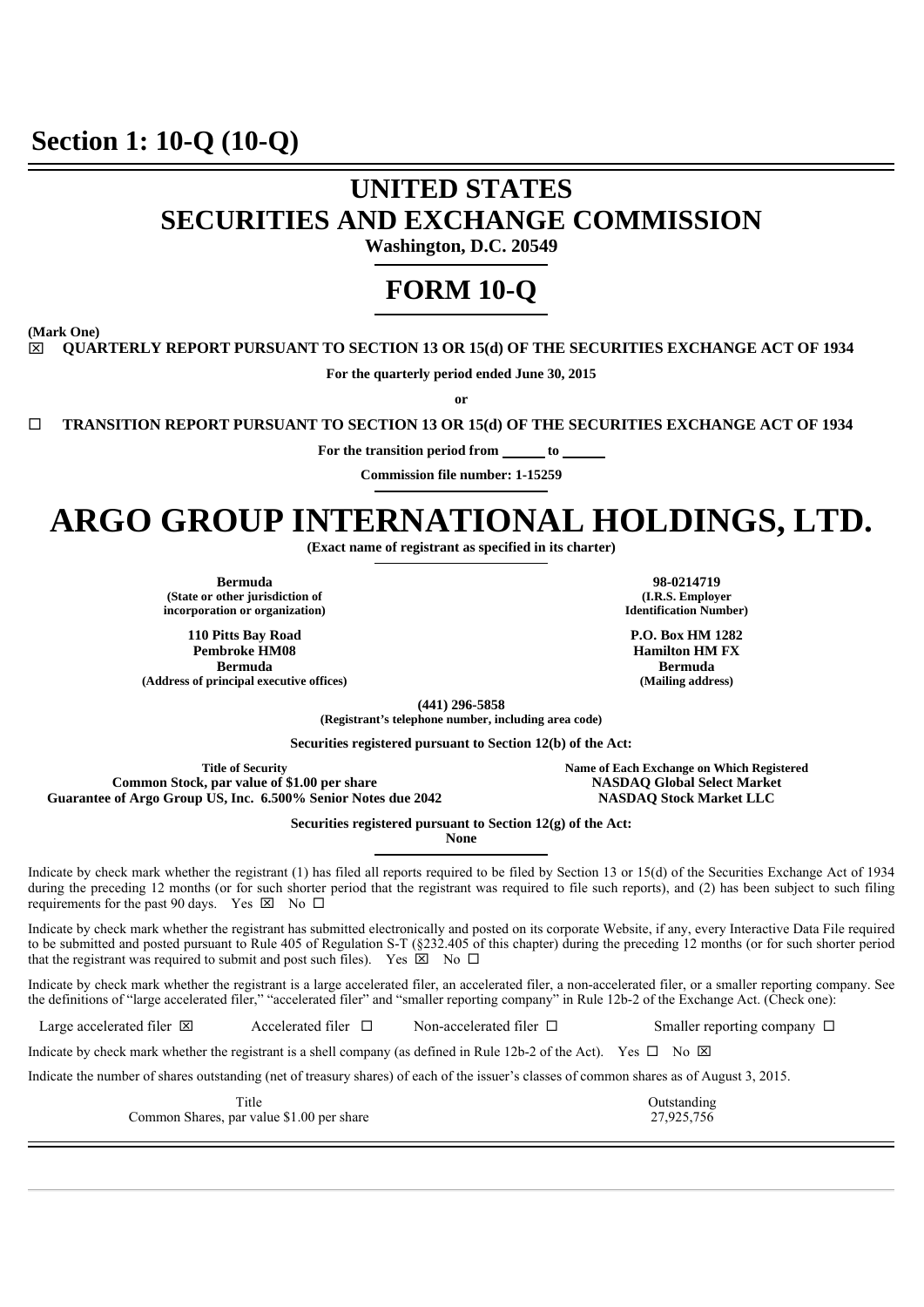# **ARGO GROUP INTERNATIONAL HOLDINGS, LTD.**

# **INDEX**

|             |                                                                                                           | Page |
|-------------|-----------------------------------------------------------------------------------------------------------|------|
|             | <b>PART I. Financial Information</b>                                                                      | 3    |
| Item 1.     | <b>Consolidated Financial Statements (unaudited)</b>                                                      | 3    |
|             | Consolidated Balance Sheets as of June 30, 2015 and December 31, 2014                                     | 3    |
|             | Consolidated Statements of Income for three and six months ended June 30, 2015 and 2014                   | 4    |
|             | Consolidated Statements of Comprehensive Income for the three and six months ended June 30, 2015 and 2014 | 5    |
|             | Consolidated Statements of Cash Flows for the six months ended June 30, 2015 and 2014                     | 6    |
|             | <b>Notes to Consolidated Financial Statements</b>                                                         | 7    |
| Item 2.     | Management's Discussion and Analysis of Financial Condition and Results of Operations                     | 36   |
| Item 3.     | Quantitative and Qualitative Disclosures About Market Risk                                                | 45   |
| Item 4.     | <b>Controls and Procedures</b>                                                                            | 47   |
|             | <b>PART II. Other Information</b>                                                                         | 47   |
| Item 1.     | <b>Legal Proceedings</b>                                                                                  | 47   |
| Item<br>1A. | <b>Risk Factors</b>                                                                                       | 47   |
| Item 2.     | Unregistered Sales of Equity Securities and Use of Proceeds                                               | 47   |
| Item 3.     | <b>Defaults Upon Senior Securities</b>                                                                    | 48   |
| Item 4.     | <b>Mine Safety Disclosures</b>                                                                            | 48   |
| Item 5.     | <b>Other Information</b>                                                                                  | 48   |
| Item 6.     | <b>Exhibits</b>                                                                                           | 49   |
|             | <b>Signatures</b>                                                                                         | 50   |
|             |                                                                                                           |      |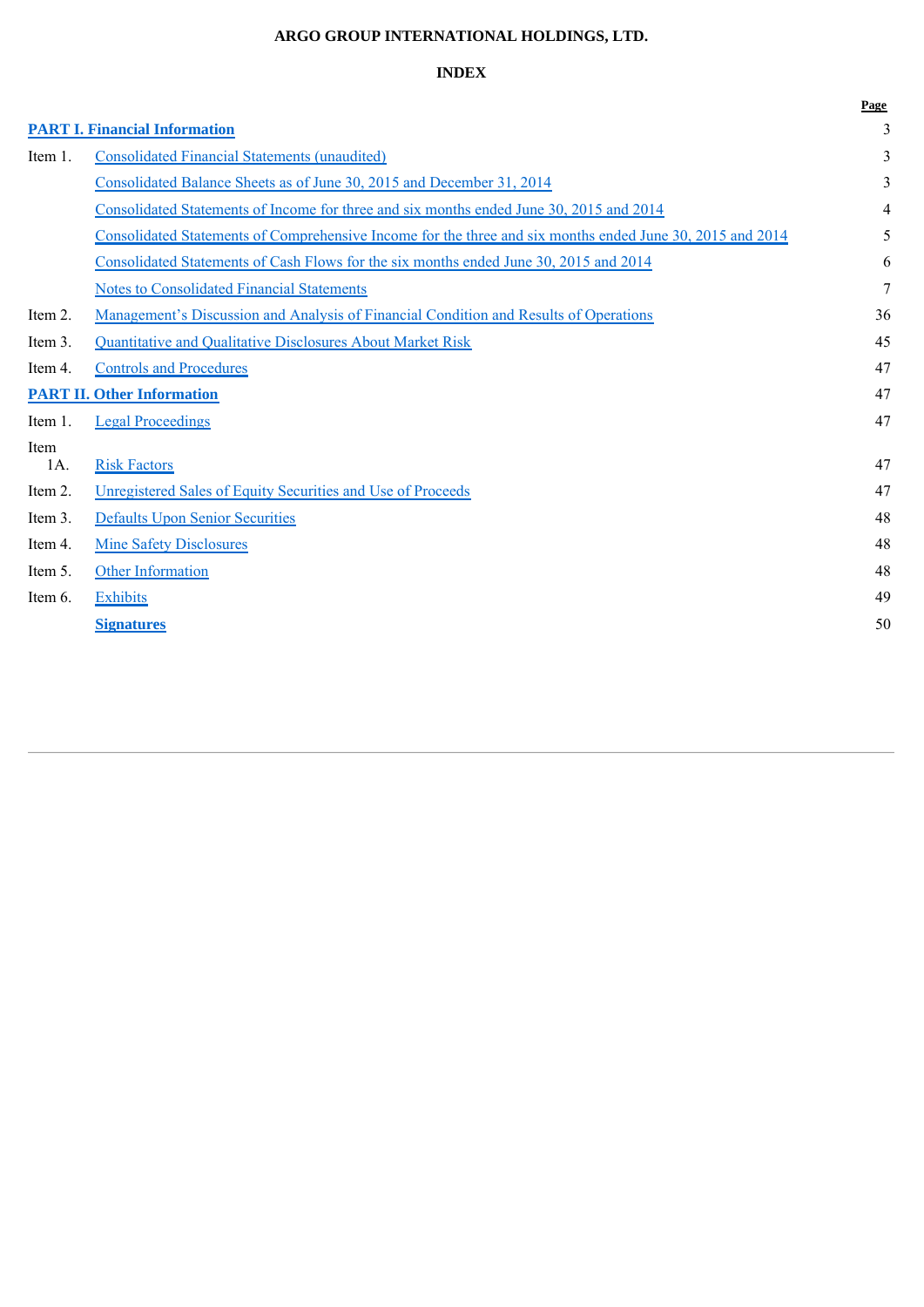## **PART I. FINANCIAL INFORMATION**

## **Item 1. Consolidated Financial Statements**

## **ARGO GROUP INTERNATIONAL HOLDINGS, LTD. CONSOLIDATED BALANCE SHEETS**

(in millions, except number of shares and per share amounts)

|                                                                              |                           | June 30,<br>2015 | December 31,<br>$2014*$ |
|------------------------------------------------------------------------------|---------------------------|------------------|-------------------------|
|                                                                              |                           | (Unaudited)      |                         |
| <b>Assets</b>                                                                |                           |                  |                         |
| Investments:                                                                 |                           |                  |                         |
| Fixed maturities, at fair value:                                             |                           |                  |                         |
| Available-for-sale (cost: 2015 - \$2,759.5; 2014 - \$2,817.2)                | \$                        | 2,764.0          | \$<br>2,840.7           |
| Equity securities, at fair value (cost: 2015 - \$332.4; 2014 - \$307.3)      |                           | 486.6            | 486.3                   |
| Other investments (cost: 2015 - \$501.1; 2014 - \$488.9)                     |                           | 508.9            | 495.1                   |
| Short-term investments, at fair value (cost: 2015 - \$322.7; 2014 - \$275.8) |                           | 322.7            | 275.8                   |
| Total investments                                                            |                           | 4,082.2          | 4,097.9                 |
| Cash                                                                         |                           | 106.5            | 81.0                    |
| Accrued investment income                                                    |                           | 20.6             | 22.1                    |
| Premiums receivable                                                          |                           | 448.9            | 353.6                   |
| Reinsurance recoverables                                                     |                           | 1,019.2          | 997.2                   |
| Goodwill                                                                     |                           | 152.2            | 152.2                   |
| Intangible assets, net of accumulated amortization                           |                           | 76.5             | 78.6                    |
| Current income taxes receivable, net                                         |                           | 6.0              | 14.9                    |
| Deferred acquisition costs, net                                              |                           | 139.3            | 124.6                   |
| Ceded unearned premiums                                                      |                           | 261.9            | 207.6                   |
| Other assets                                                                 |                           | 230.7            | 226.6                   |
| <b>Total assets</b>                                                          | \$                        | 6,544.0          | \$<br>6,356.3           |
| <b>Liabilities and Shareholders' Equity</b>                                  |                           |                  |                         |
| Reserves for losses and loss adjustment expenses                             | $\boldsymbol{\mathsf{S}}$ | 3,078.2          | \$<br>3,042.4           |
| Unearned premiums                                                            |                           | 896.4            | 817.2                   |
| Accrued underwriting expenses                                                |                           | 118.9            | 143.1                   |
| Ceded reinsurance payable, net                                               |                           | 261.5            | 178.8                   |
| Funds held                                                                   |                           | 58.8             | 55.0                    |
| Senior unsecured fixed rate notes                                            |                           | 143.8            | 143.8                   |
| Other indebtedness                                                           |                           | 56.7             | 62.0                    |
| Junior subordinated debentures                                               |                           | 172.7            | 172.7                   |
| Deferred tax liabilities, net                                                |                           | 41.2             | 53.0                    |
| Other liabilities                                                            |                           | 46.9             | 41.6                    |
| <b>Total liabilities</b>                                                     |                           | 4,875.1          | 4,709.6                 |
| Commitments and contingencies (Note 14)                                      |                           |                  |                         |
| Shareholders' equity:                                                        |                           |                  |                         |
| Common shares - \$1.00 par, 500,000,000 shares authorized; 37,021,341        |                           |                  |                         |
| and 34,318,224 shares issued and outstanding at June 30, 2015 and            |                           |                  |                         |
| December 31, 2014, respectively                                              |                           | 37.0             | 34.3                    |
| Additional paid-in capital                                                   |                           | 960.6            | 836.3                   |
| Treasury shares (9,095,585 and 8,606,489 shares at June 30, 2015             |                           |                  |                         |
| and December 31, 2014, respectively)                                         |                           | (326.3)          | (301.4)                 |
| Retained earnings                                                            |                           | 920.5            | 969.4                   |
| Accumulated other comprehensive income, net of taxes                         |                           | 77.1             | 108.1                   |
| <b>Total shareholders' equity</b>                                            |                           | 1,668.9          | 1,646.7                 |
| Total liabilities and shareholders' equity                                   | \$                        | 6,544.0          | \$<br>6,356.3           |

\* Derived from audited consolidated financial statements.

*See accompany notes.*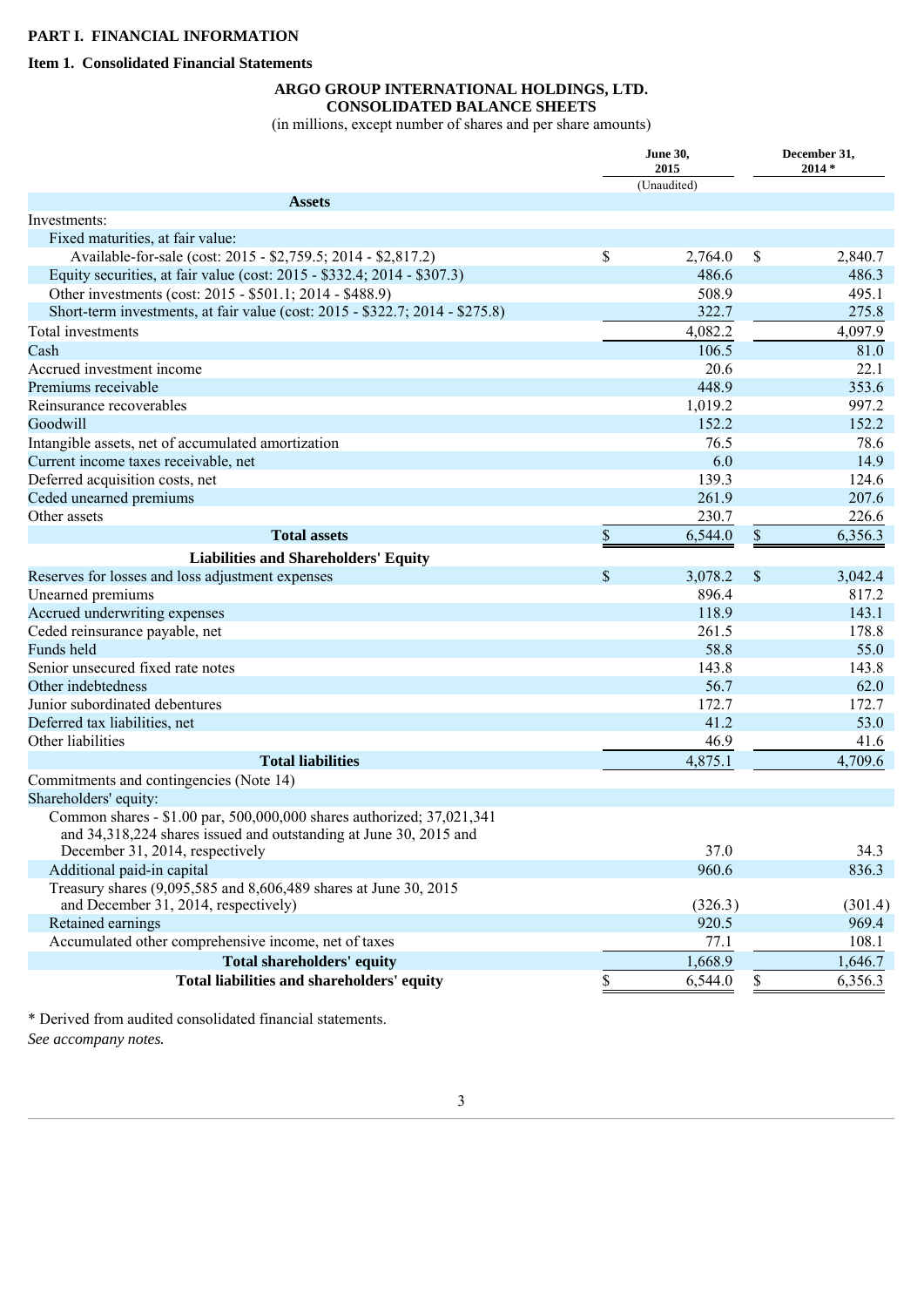# **ARGO GROUP INTERNATIONAL HOLDINGS, LTD. CONSOLIDATED STATEMENTS OF INCOME**

(in millions, except number of shares and per share amount)

(Unaudited)

|                                                                |      | For the Three Months Ended June<br>30, |                  | For the Six Months Ended June 30, |                       |                               |                           |            |
|----------------------------------------------------------------|------|----------------------------------------|------------------|-----------------------------------|-----------------------|-------------------------------|---------------------------|------------|
|                                                                |      | 2015                                   |                  | 2014<br>2015                      |                       |                               |                           | 2014       |
| Premiums and other revenue:                                    |      |                                        |                  |                                   |                       |                               |                           |            |
| Earned premiums                                                | \$   | 346.0                                  | \$               | 336.1                             | \$                    | 680.6                         | \$                        | 661.8      |
| Net investment income                                          |      | 21.8                                   |                  | 20.6                              |                       | 42.6                          |                           | 43.9       |
| Net realized investment and other gains                        |      | 5.3                                    |                  | 18.5                              |                       | 21.3                          |                           | 29.6       |
| Total revenue                                                  |      | 373.1                                  |                  | 375.2                             |                       | 744.5                         |                           | 735.3      |
| Expenses:                                                      |      |                                        |                  |                                   |                       |                               |                           |            |
| Losses and loss adjustment expenses                            |      | 190.6                                  |                  | 185.1                             |                       | 374.3                         |                           | 367.6      |
| Underwriting, acquisition and insurance expenses               |      | 139.5                                  |                  | 136.8                             |                       | 269.1                         |                           | 265.5      |
| Interest expense                                               |      | 4.6                                    |                  | 5.1                               |                       | 9.5                           |                           | 10.1       |
| Fee expense, net                                               |      | 0.7                                    |                  | 0.1                               |                       | 1.1                           |                           | 1.5        |
| Foreign currency exchange loss (gain)                          |      | 3.0                                    |                  | 3.4                               |                       | (6.6)                         |                           | 3.2        |
| Total expenses                                                 |      | 338.4                                  |                  | 330.5                             |                       | 647.4                         |                           | 647.9      |
| Income before income taxes                                     |      | 34.7                                   |                  | 44.7                              |                       | 97.1                          |                           | 87.4       |
| Provision for income taxes                                     |      | 6.8                                    |                  | 6.1                               |                       | 10.4                          |                           | 8.6        |
| Net income                                                     | $\$$ | 27.9                                   | \$               | 38.6                              | \$                    | 86.7                          | $\boldsymbol{\mathsf{S}}$ | 78.8       |
| Net income per common share:                                   |      |                                        |                  |                                   |                       |                               |                           |            |
| <b>Basic</b>                                                   | \$   | 1.00                                   | \$               | 1.34                              | \$                    | <u>3.09</u>                   | \$                        | 2.72       |
| Diluted                                                        | \$   | 0.98                                   | \$               | 1.32                              | \$                    | 3.03                          | \$                        | 2.67       |
| Dividend declared per common share                             | \$   | 0.20                                   | \$               | 0.16                              | \$                    | 0.40                          | \$                        | 0.30       |
| Weighted average common shares:                                |      |                                        |                  |                                   |                       |                               |                           |            |
| <b>Basic</b>                                                   |      | 27,948,978                             |                  | 28,761,138                        |                       | 28,038,836                    |                           | 28,962,406 |
| Diluted                                                        |      | 28,470,741                             |                  | 29,274,571                        |                       | 28,573,562                    |                           | 29,467,713 |
|                                                                |      |                                        |                  |                                   |                       |                               |                           |            |
|                                                                |      | For the Three Months Ended June        | 30,              |                                   |                       | For the Six Months Ended June | 30,                       |            |
|                                                                |      | 2015                                   |                  | 2014                              |                       | 2015                          |                           | 2014       |
| Net realized investment and other gains before other-than-     |      |                                        |                  |                                   |                       |                               |                           |            |
| temporary impairment losses                                    | \$   |                                        | 6.7 <sup>°</sup> |                                   | 19.9<br>$\mathcal{S}$ |                               | $23.2 \quad $$            | 31.0       |
| Other-than-temporary impairment losses recognized in earnings: |      |                                        |                  |                                   |                       |                               |                           |            |
| Other-than-temporary impairment losses on fixed maturities     |      |                                        | (0.5)            |                                   | (1.2)                 | (0.9)                         |                           | (1.2)      |
| Other-than-temporary impairment losses on equity securities    |      |                                        | (0.9)            |                                   | (0.2)                 | (1.0)                         |                           | (0.2)      |
| Impairment losses recognized in earnings                       |      |                                        | (1.4)            |                                   | (1.4)                 | (1.9)                         |                           | (1.4)      |
| Net realized investment and other gains                        | \$   |                                        | 5.3<br>\$        |                                   | 18.5<br>$\mathcal{S}$ | 21.3                          | $\mathcal{S}$             | 29.6       |

*See accompanying notes.*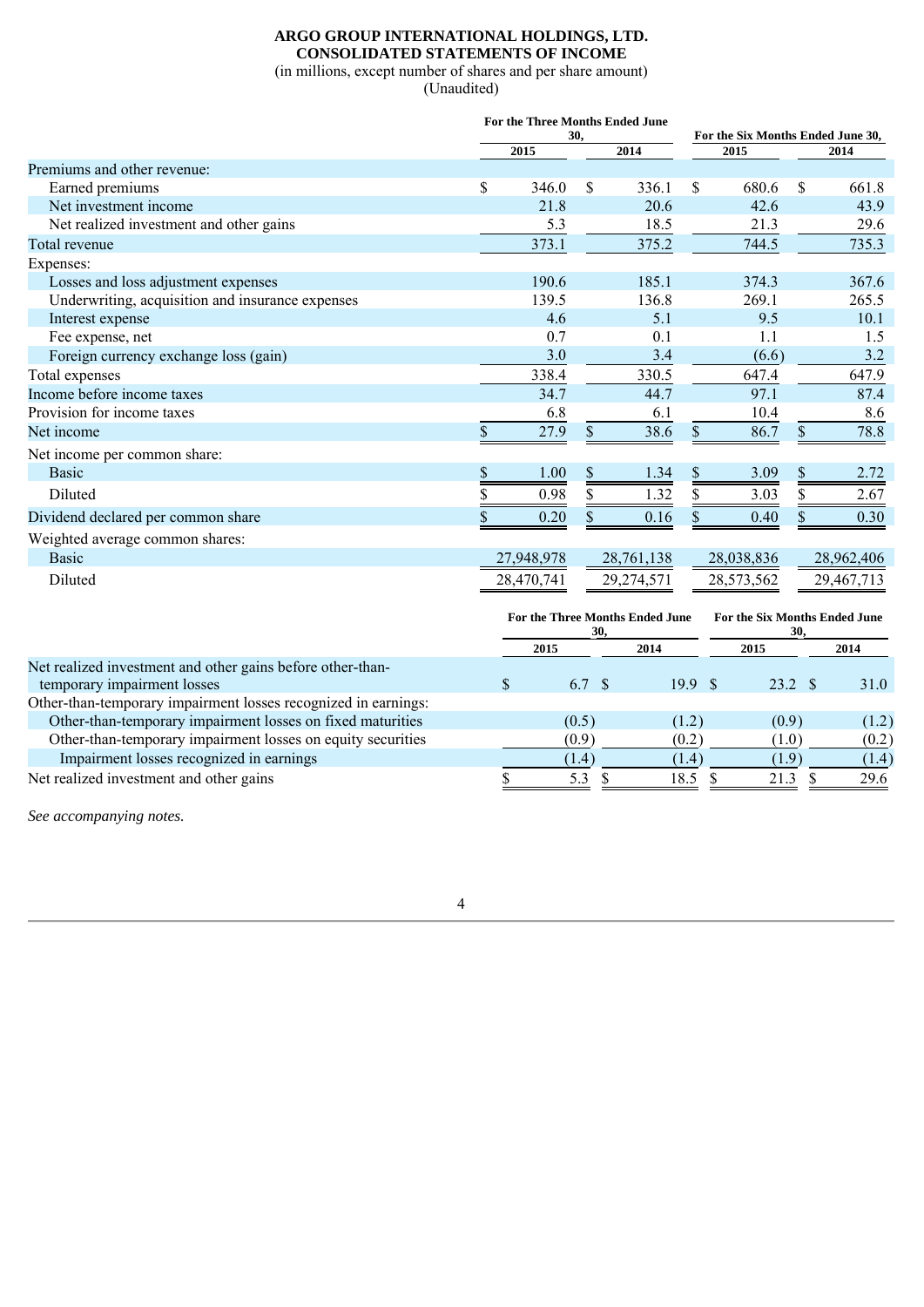### **ARGO GROUP INTERNATIONAL HOLDINGS, LTD. CONSOLIDATED STATEMENTS OF COMPREHENSIVE INCOME**  (in millions) (Unaudited)

|                                                                                 | 30.    | For the Three Months Ended June | For the Six Months Ended June<br>30. |            |  |  |  |
|---------------------------------------------------------------------------------|--------|---------------------------------|--------------------------------------|------------|--|--|--|
|                                                                                 | 2015   | 2014                            | 2015                                 | 2014       |  |  |  |
| Net income                                                                      | 27.9   | 38.6<br><sup>\$</sup>           | 86.7<br><sup>\$</sup>                | 78.8<br>-S |  |  |  |
| Other comprehensive income (loss):                                              |        |                                 |                                      |            |  |  |  |
| Foreign currency translation adjustments                                        | 0.5    | 0.6                             | (2.6)                                | 0.4        |  |  |  |
| Unrealized gains on securities:                                                 |        |                                 |                                      |            |  |  |  |
| (Losses) gains arising during the year                                          | (10.3) | 49.8                            | (34.6)                               | 54.9       |  |  |  |
| Reclassification adjustment for gains included in net income                    | (9.5)  | (16.1)                          | (7.0)                                | (16.2)     |  |  |  |
| Other comprehensive (loss) income before tax                                    | (19.3) | 34.3                            | (44.2)                               | 39.1       |  |  |  |
| Income tax (benefit) provision related to other comprehensive (loss)<br>income: |        |                                 |                                      |            |  |  |  |
| Unrealized gains (losses) on securities:                                        |        |                                 |                                      |            |  |  |  |
| (Losses) gains arising during the year                                          | (7.5)  | 11.8                            | (10.3)                               | 15.6       |  |  |  |
| Reclassification adjustment for gains included in net income                    | (2.8)  | (3.0)                           | (2.9)                                | (3.1)      |  |  |  |
| Income tax (benefit) provision related to other comprehensive (loss)            |        |                                 |                                      |            |  |  |  |
| income                                                                          | (10.3) | 8.8                             | (13.2)                               | 12.5       |  |  |  |
| Other comprehensive (loss) income, net of tax                                   | (9.0)  | 25.5                            | (31.0)                               | 26.6       |  |  |  |
| Comprehensive income                                                            | 18.9   | 64.1                            | 55.7                                 | 105.4      |  |  |  |
|                                                                                 |        |                                 |                                      |            |  |  |  |

*See accompanying notes.*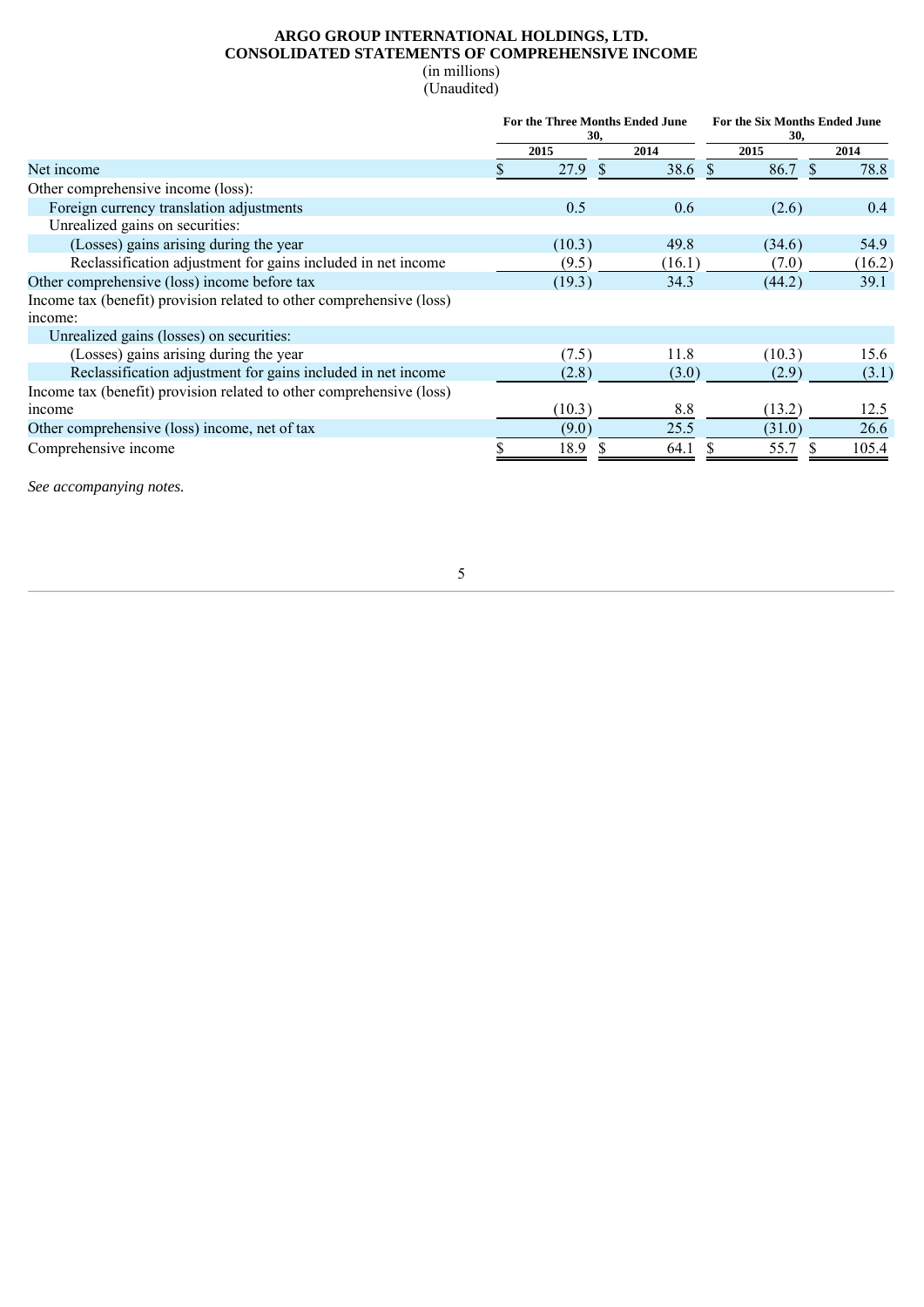### **ARGO GROUP INTERNATIONAL HOLDINGS, LTD. CONSOLIDATED STATEMENTS OF CASH FLOWS**  (in millions) (Unaudited)

|                                                                                      | For the Six Months Ended June 30, |         |  |
|--------------------------------------------------------------------------------------|-----------------------------------|---------|--|
|                                                                                      | 2015                              | 2014    |  |
| Cash flows from operating activities:                                                |                                   |         |  |
| Net income                                                                           | \$<br>86.7<br>\$                  | 78.8    |  |
| Adjustments to reconcile net income to net cash provided by<br>operating activities: |                                   |         |  |
| Amortization and depreciation                                                        | 19.6                              | 18.0    |  |
| Share-based payments expense                                                         | 12.9                              | 11.2    |  |
| Excess tax benefit from share-based payment arrangements                             | (0.1)                             |         |  |
| Deferred income tax provision, net                                                   | 1.6                               | 4.3     |  |
| Net realized investment and other gains                                              | (21.3)                            | (29.6)  |  |
| Loss on disposals of fixed assets, net                                               | 0.2                               |         |  |
| Change in:                                                                           |                                   |         |  |
| Accrued investment income                                                            | 1.5                               | 1.5     |  |
| Receivables                                                                          | (120.4)                           | 169.0   |  |
| Deferred acquisition costs                                                           | (15.0)                            | (8.6)   |  |
| Ceded unearned premiums                                                              | (56.0)                            | (47.3)  |  |
| Reserves for losses and loss adjustment expenses                                     | 41.1                              | (145.4) |  |
| Unearned premiums                                                                    | 82.7                              | 58.6    |  |
| Ceded reinsurance payable and funds held                                             | 87.4                              | (141.9) |  |
| Income taxes                                                                         | 8.7                               | (13.2)  |  |
| Accrued underwriting expenses                                                        | (31.7)                            | (3.1)   |  |
| Other, net                                                                           | (3.3)                             | 24.2    |  |
| Cash provided (used) by operating activities                                         | 94.6                              | (23.5)  |  |
| Cash flows from investing activities:                                                |                                   |         |  |
| Sales of fixed maturity investments                                                  | 564.1                             | 558.0   |  |
| Maturities and mandatory calls of fixed maturity investments                         | 382.6                             | 156.8   |  |
| Sales of equity securities                                                           | 33.6                              | 56.7    |  |
| Sales of other investments                                                           | 46.2                              | 17.6    |  |
| Purchases of fixed maturity investments                                              | (907.6)                           | (718.9) |  |
| Purchases of equity securities                                                       | (48.0)                            | (12.9)  |  |
| Purchases of other investments                                                       | (61.7)                            | (34.4)  |  |
| Change in foreign regulatory deposits and voluntary pools                            | 6.8                               | 21.6    |  |
| Change in short-term investments                                                     | (47.5)                            | 28.9    |  |
| Settlements of foreign currency exchange forward contracts                           | (4.6)                             | 0.1     |  |
| Purchases of fixed assets                                                            | (14.4)                            | (18.9)  |  |
| Other, net                                                                           | 18.6                              | (15.1)  |  |
| Cash (used) provided by investing activities                                         | (31.9)                            | 39.5    |  |
| Cash flows from financing activities:                                                |                                   |         |  |
| Activity under stock incentive plans                                                 | (1.4)                             | 2.3     |  |
| Repurchase of Company's common shares                                                | (24.9)                            | (31.2)  |  |
| Excess tax expense from share-based payment arrangements                             | 0.1                               |         |  |
| Payment of cash dividends to common shareholders                                     | (11.2)                            | (8.7)   |  |
| Cash used by financing activities                                                    | (37.4)                            | (37.6)  |  |
| Effect of exchange rate changes on cash                                              | 0.2                               | 0.4     |  |
| Change in cash                                                                       | 25.5                              | (21.2)  |  |
| Cash, beginning of period                                                            | 81.0                              | 157.4   |  |
| Cash, end of period                                                                  | \$<br>106.5<br>$\mathcal{S}$      | 136.2   |  |

*See accompanying notes.*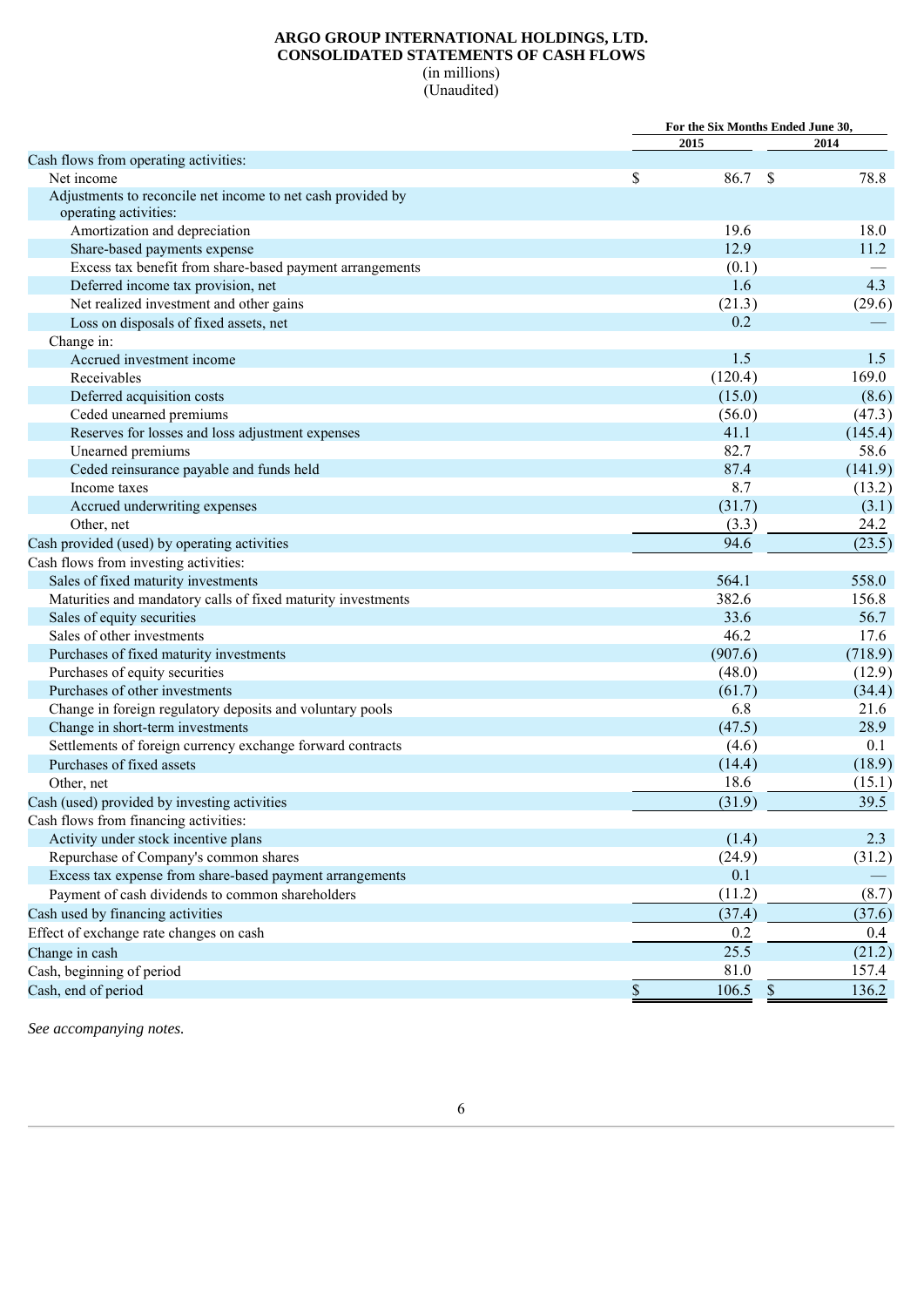### **ARGO GROUP INTERNATIONAL HOLDINGS, LTD. NOTES TO CONSOLIDATED FINANCIAL STATEMENTS (Unaudited)**

### **1. Basis of Presentation**

The accompanying consolidated financial statements of Argo Group International Holdings, Ltd. ("Argo Group," "we" or the "Company") and its subsidiaries have been prepared in accordance with accounting principles generally accepted in the United States of America ("GAAP") for interim financial information and with the instructions for Form 10-Q and Article 10 of Regulation S-X. The preparation of interim financial statements in conformity with GAAP requires management to make estimates and assumptions that affect the reported amounts of assets and liabilities and disclosure of contingent assets and liabilities at the date of the financial statements and reported amounts of revenues and expenses during the reporting period. The major estimates reflected in our consolidated financial statements include, but are not limited to, reserves for losses and loss adjustment expenses; reinsurance recoverables, including the reinsurance recoverables allowance for doubtful accounts; estimates of written and earned premiums; reinsurance premium receivable; fair value of investments and assessment of potential impairment; valuation of goodwill and intangibles and our deferred tax asset valuation allowance. Actual results could differ from those estimates. Certain financial information that normally is included in annual financial statements, including certain financial statement footnotes, prepared in accordance with GAAP, is not required for interim reporting purposes and has been condensed or omitted. These statements should be read in conjunction with the consolidated financial statements and notes thereto included in our Annual Report on Form 10-K for the year ended December 31, 2014, filed with the Securities and Exchange Commission on February 27, 2015.

The interim financial information as of, and for the three and six months ended, June 30, 2015 and 2014 is unaudited. However, in the opinion of management, the interim information includes all adjustments, consisting of normal recurring accruals, necessary for a fair presentation of the results presented for the interim periods. The operating results for the interim periods are not necessarily indicative of the results to be expected for the full year. All significant intercompany amounts have been eliminated in consolidation. Certain amounts in prior years' financial statements have been reclassified to conform to the current presentation.

### **10% Stock Dividend**

On February 17, 2015, our Board of Directors declared a 10% stock dividend, payable on March 16, 2015, to shareholders of record at the close of business on March 2, 2015. As a result of the stock dividend, 2,554,506 additional shares were issued. Cash was paid in lieu of fractional shares of our common shares. All references to share and per share amounts in this document and related disclosures have been adjusted to reflect the stock dividend for all periods presented.

### **2. Recently Issued Accounting Pronouncements**

In May 2014, the FASB issued Accounting Standards Update ("ASU") 2014-09, "Revenue from Contracts with Customers" (Topic 606). The ASU is a comprehensive new revenue recognition model that requires a company to recognize revenue to depict the transfer of goods or services to a customer at an amount that reflects the consideration it expects to receive in exchange for those goods or services. The ASU provides a five-step analysis of transactions to determine when and how revenue is recognized and requires additional disclosures sufficient to describe the nature, amount, timing and uncertainty of revenue and cash flows for these transactions. This ASU is effective for annual reporting periods beginning after December 15, 2016 and early adoption is not permitted. Accordingly, we will adopt this ASU on January 1, 2017. On April 1, 2015 the FASB voted to propose to defer ASU 2014-09 for one year, which if accepted, would delay our adoption date until January 1, 2018. Companies may use either a "full retrospective" adoption, meaning the update is applied to all periods presented, or a "modified retrospective" adoption, meaning the update is applied only to the most current period presented in the financial statements. While insurance contracts are excluded from this ASU, fee income related to our brokerage operations and management of the third-party capital for our underwriting Syndicate at Lloyd's will be subject to this updated guidance. We are currently evaluating what impact this ASU will have on our financial results and disclosures and which adoption method to apply.

In February 2015, the FASB issued ASU 2015-02, "Consolidation (Topic 810): Amendments to the Consolidation Analysis." ASU 2015- 02 changes the analysis that a reporting entity must perform to determine whether entities should be consolidated if they are deemed variable interest entities. It is effective for annual reporting periods, and interim periods within those years, beginning after December 15, 2015. Early adoption is permitted, including adoption in an interim period. We are currently in the process of evaluating the impact of the adoption of ASU 2015-02 on our consolidated financial statements.

In May 2015, the FASB issued ASU 2015-09, "Insurance (Topic 944), Disclosures about Short-Duration Contracts." ASU 2015-09 requires additional disclosures about short-duration contracts for products in effect for typically a year or less. The disclosures will focus on the liability for unpaid claims and claim adjustment expenses. ASU 2015-09 is effective for annual periods beginning after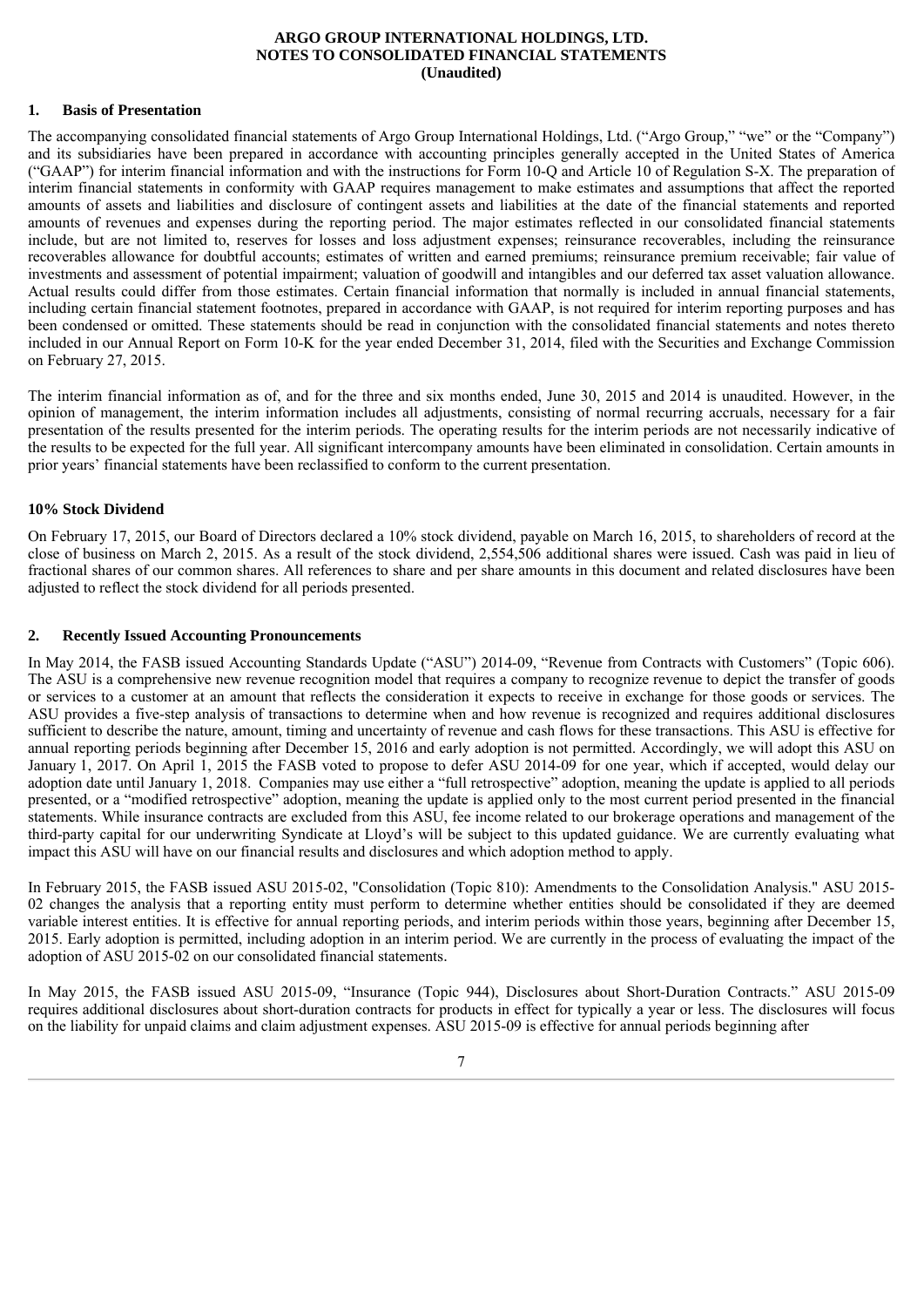December 15, 2015 and interim periods within annual periods beginning after December 15, 2016. We are currently in the process of evaluating the impact of the adoption of ASU 2015-09 on our consolidated financial statements.

### **3. Investments**

### *Composition of Invested Assets*

The amortized cost, gross unrealized gains, gross unrealized losses and fair value of investments were as follows:

### **June 30, 2015**

|                                                  | <b>Amortized</b> | <b>Gross</b><br><b>Unrealized</b> |       |               | <b>Gross</b><br><b>Unrealized</b> | Fair          |              |
|--------------------------------------------------|------------------|-----------------------------------|-------|---------------|-----------------------------------|---------------|--------------|
| (in millions)                                    | Cost             | Gains                             |       | <b>Losses</b> |                                   |               | <b>Value</b> |
| <b>Fixed maturities</b>                          |                  |                                   |       |               |                                   |               |              |
| USD denominated:                                 |                  |                                   |       |               |                                   |               |              |
| <b>U.S.</b> Governments                          | \$<br>183.9      | <sup>\$</sup>                     | 1.2   | <sup>\$</sup> | 0.1                               | $\mathcal{S}$ | 185.0        |
| Non-U.S. Governments                             | 84.7             |                                   | 0.4   |               | 0.7                               |               | 84.4         |
| Obligations of states and political subdivisions | 477.1            |                                   | 17.3  |               | 1.6                               |               | 492.8        |
| Credit-Financial                                 | 461.7            |                                   | 9.7   |               | 1.8                               |               | 469.6        |
| Credit-Industrial                                | 430.4            |                                   | 7.5   |               | 2.4                               |               | 435.5        |
| Credit-Utility                                   | 143.8            |                                   | 2.9   |               | 2.4                               |               | 144.3        |
| Structured securities:                           |                  |                                   |       |               |                                   |               |              |
| $CMO/MBS$ -agency $(1)$                          | 143.0            |                                   | 6.4   |               | 0.4                               |               | 149.0        |
| CMO/MBS-non agency                               | 12.1             |                                   | 0.8   |               |                                   |               | 12.9         |
| CMBS $(2)$                                       | 161.9            |                                   | 1.1   |               | 0.7                               |               | 162.3        |
| $\text{ABS}$ (3)                                 | 245.4            |                                   | 1.2   |               | 0.7                               |               | 245.9        |
| Foreign denominated:                             |                  |                                   |       |               |                                   |               |              |
| Governments                                      | 175.9            |                                   | 1.9   |               | 13.7                              |               | 164.1        |
| Credit                                           | 239.6            |                                   | 3.5   |               | 24.9                              |               | 218.2        |
| Total fixed maturities                           | 2,759.5          |                                   | 53.9  |               | 49.4                              |               | 2,764.0      |
| Equity securities                                | 332.4            |                                   | 164.5 |               | 10.3                              |               | 486.6        |
| Other investments                                | 501.1            |                                   | 10.3  |               | 2.5                               |               | 508.9        |
| Short-term investments                           | 322.7            |                                   |       |               |                                   |               | 322.7        |
| Total investments                                | \$<br>3,915.7    | \$                                | 228.7 | \$            | 62.2                              | \$            | 4,082.2      |

 $(1)$ (1) Collateralized mortgage obligations/mortgage-backed securities ("CMO/MBS").<br>
Commercial mortgage-backed securities ("CMBS")

(2) Commercial mortgage-backed securities ("CMBS").<br>
A sset-backed securities ("ABS")

Asset-backed securities ("ABS").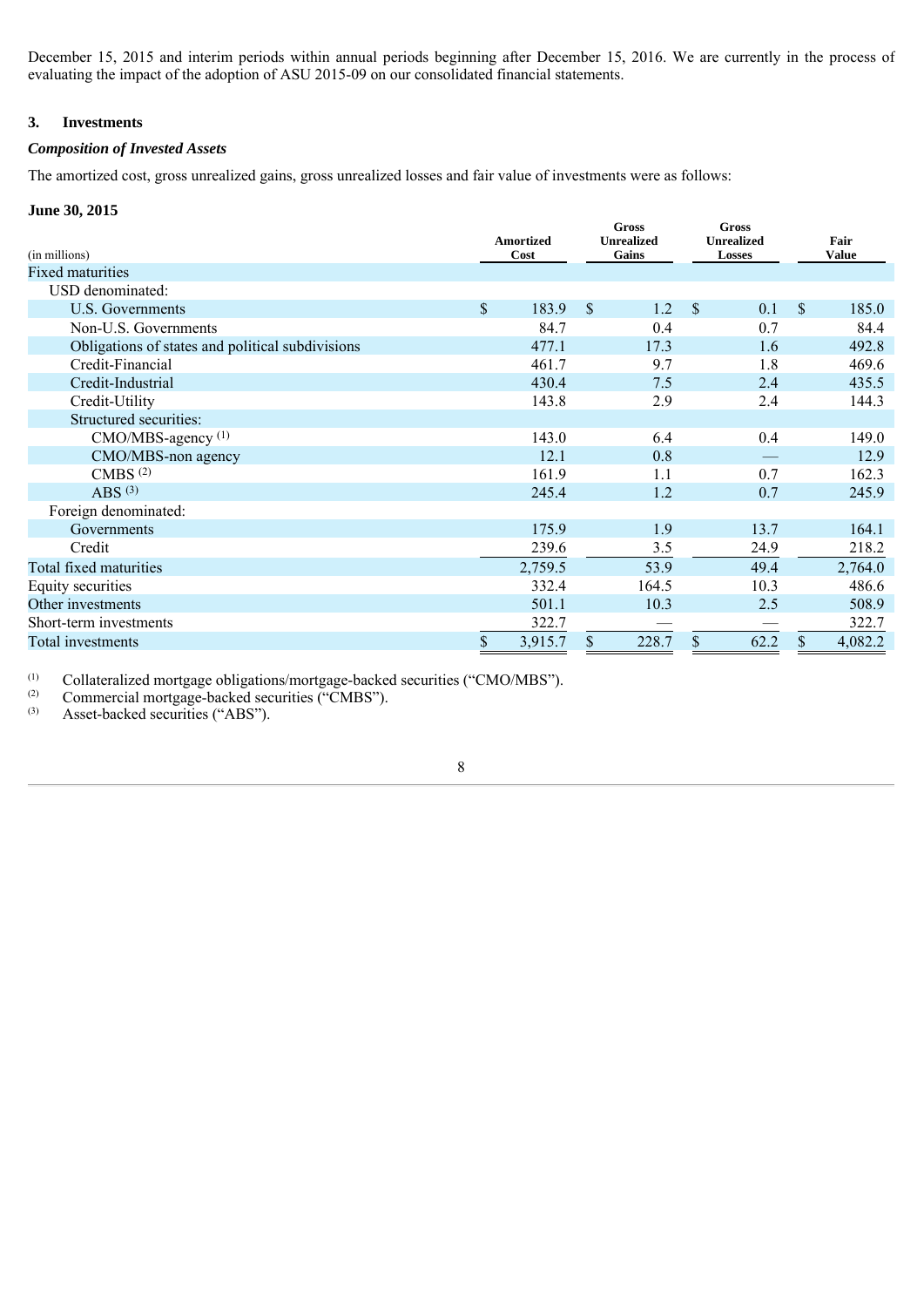# **December 31, 2014**

|                                                  | <b>Amortized</b> |         | <b>Gross</b><br><b>Unrealized</b> |       |              |               | <b>Gross</b><br><b>Unrealized</b> |              |  | Fair |
|--------------------------------------------------|------------------|---------|-----------------------------------|-------|--------------|---------------|-----------------------------------|--------------|--|------|
| (in millions)                                    |                  | Cost    |                                   | Gains |              | <b>Losses</b> |                                   | <b>Value</b> |  |      |
| <b>Fixed maturities</b>                          |                  |         |                                   |       |              |               |                                   |              |  |      |
| USD denominated:                                 |                  |         |                                   |       |              |               |                                   |              |  |      |
| U.S. Governments                                 | \$               | 184.0   | <sup>\$</sup>                     | 1.3   | $\mathbb{S}$ | 0.3           | <sup>\$</sup>                     | 185.0        |  |      |
| Non-U.S. Governments                             |                  | 79.9    |                                   | 0.6   |              | 0.6           |                                   | 79.9         |  |      |
| Obligations of states and political subdivisions |                  | 468.1   |                                   | 22.9  |              | 0.3           |                                   | 490.7        |  |      |
| Credit-Financial                                 |                  | 508.1   |                                   | 12.3  |              | 2.3           |                                   | 518.1        |  |      |
| Credit-Industrial                                |                  | 493.7   |                                   | 9.4   |              | 3.5           |                                   | 499.6        |  |      |
| Credit-Utility                                   |                  | 142.7   |                                   | 3.2   |              | 3.9           |                                   | 142.0        |  |      |
| Structured securities:                           |                  |         |                                   |       |              |               |                                   |              |  |      |
| CMO/MBS-agency (1)                               |                  | 168.0   |                                   | 8.0   |              | 0.7           |                                   | 175.3        |  |      |
| CMO/MBS-non agency                               |                  | 13.2    |                                   | 0.8   |              |               |                                   | 14.0         |  |      |
| CMBS $(2)$                                       |                  | 178.6   |                                   | 1.6   |              | 0.2           |                                   | 180.0        |  |      |
| $\text{ABS}$ (3)                                 |                  | 221.4   |                                   | 0.6   |              | 1.0           |                                   | 221.0        |  |      |
| Foreign denominated:                             |                  |         |                                   |       |              |               |                                   |              |  |      |
| Governments                                      |                  | 148.4   |                                   | 1.2   |              | 9.4           |                                   | 140.2        |  |      |
| Credit                                           |                  | 211.1   |                                   | 2.7   |              | 18.9          |                                   | 194.9        |  |      |
| Total fixed maturities                           |                  | 2,817.2 |                                   | 64.6  |              | 41.1          |                                   | 2,840.7      |  |      |
| Equity securities                                |                  | 307.3   |                                   | 184.1 |              | 5.1           |                                   | 486.3        |  |      |
| Other investments                                |                  | 488.9   |                                   | 7.5   |              | 1.3           |                                   | 495.1        |  |      |
| Short-term investments                           |                  | 275.8   |                                   |       |              |               |                                   | 275.8        |  |      |
| Total investments                                | \$               | 3,889.2 | S                                 | 256.2 | \$           | 47.5          |                                   | 4,097.9      |  |      |

 $(1)$ (1) Collateralized mortgage obligations/mortgage-backed securities ("CMO/MBS").<br>Commercial mortgage-backed securities ("CMBS")

(2) Commercial mortgage-backed securities ("CMBS").<br>  $\Lambda$  seet backed securities (" $\Lambda$ BS")

Asset-backed securities ("ABS").

Included in "Total investments" in our Consolidated Balance Sheets at June 30, 2015 and December 31, 2014 is \$78.3 million and \$75.2 million, respectively, of assets managed on behalf of the trade capital providers, who are third-party participants that provide underwriting capital to our Syndicate 1200 segment.

### *Contractual Maturity*

The amortized cost and fair values of fixed maturity investments as of June 30, 2015, by contractual maturity, were as follows:

| (in millions)                          |   | Amortized<br>Cost | Fair<br>Value |
|----------------------------------------|---|-------------------|---------------|
| Due in one year or less                | J | 252.7             | 245.9         |
| Due after one year through five years  |   | 1,207.9           | 1,208.7       |
| Due after five years through ten years |   | 555.0             | 557.2         |
| Thereafter                             |   | 181.5             | 182.1         |
| Structured securities                  |   | 562.4             | 570.1         |
| Total                                  |   | 2,759.5           | 2,764.0       |

The expected maturities may differ from the contractual maturities because debtors may have the right to call or prepay obligations.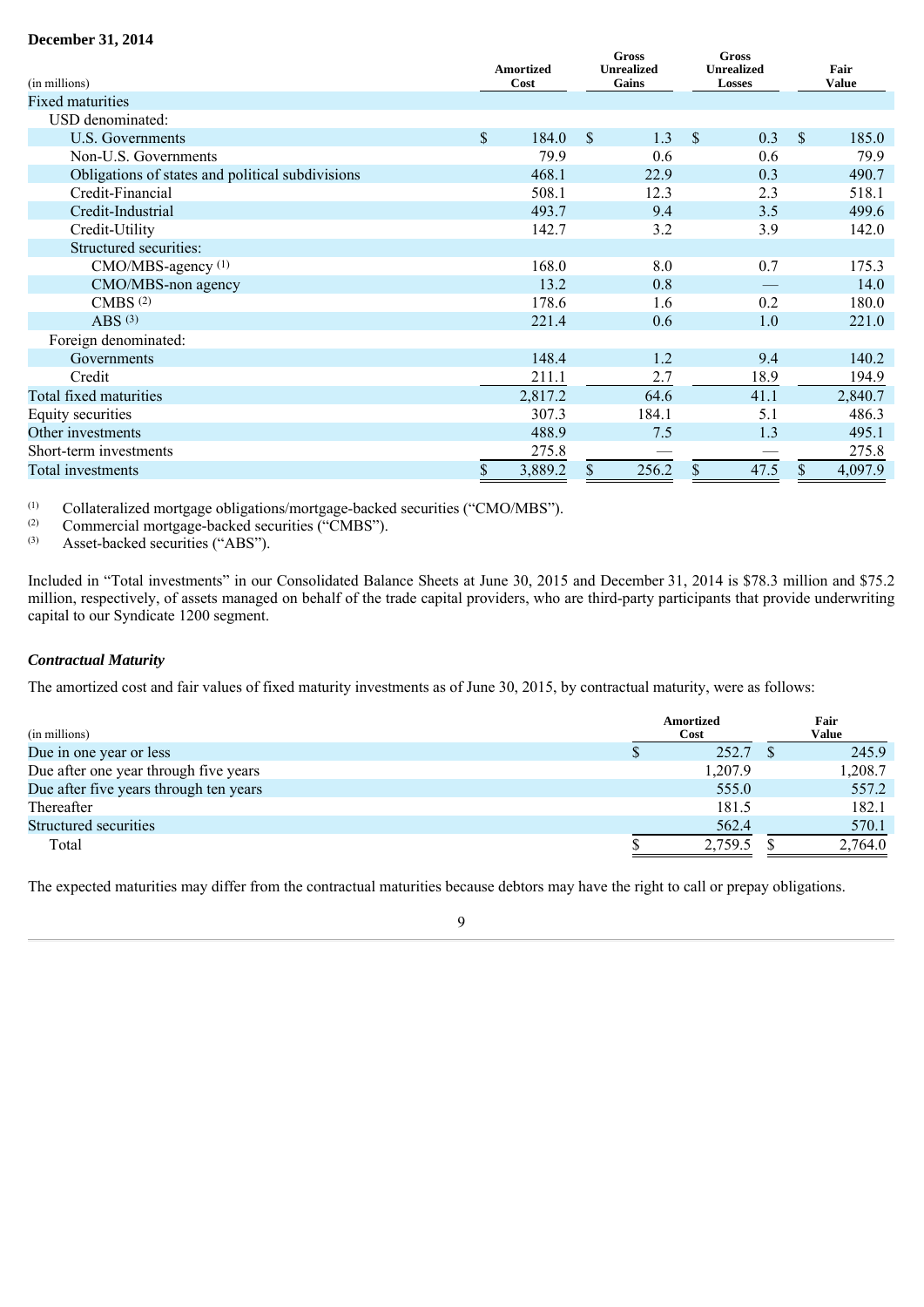## *Other Invested Assets*

Details regarding the carrying value and unfunded investment commitments of the other invested assets portfolio as of June 30, 2015 and December 31, 2014 were as follows:

### **June 30, 2015**

| (in millions)                      |  | <b>Carrying Value</b> | <b>Unfunded</b><br>Commitments |
|------------------------------------|--|-----------------------|--------------------------------|
| <b>Investment Type</b>             |  |                       |                                |
| Hedge funds                        |  | $145.6$ \$            |                                |
| Private equity                     |  | 141.8                 | 74.5                           |
| Long only funds                    |  | 202.7                 |                                |
| Other investments                  |  | 18.8                  |                                |
| <b>Total other invested assets</b> |  | 508.9                 | 74.5                           |

#### **December 31, 2014**

| (in millions)<br><b>Investment Type</b> |  | <b>Carrying Value</b> |     | <b>Unfunded</b><br><b>Commitments</b> |
|-----------------------------------------|--|-----------------------|-----|---------------------------------------|
| Hedge funds                             |  | 153.2                 | - 8 |                                       |
| Private equity                          |  | 123.6                 |     | 72.9                                  |
| Long only funds                         |  | 200.7                 |     |                                       |
| Other investments                       |  | 17.6                  |     |                                       |
| <b>Total other invested assets</b>      |  | 495.1                 |     | 72.9                                  |

The following describes each investment type:

- **Hedge funds:** Hedge funds include equity long/short, multi-strategy credit, relative value credit and distressed event credit funds.
- **Private equity:** Private equity includes buyout funds, real asset/infrastructure funds, credit special situations funds, mezzanine lending funds and direct investments and strategic non-controlling minority investments in private companies that are principally accounted for using the equity method of accounting.
- **Long only funds:** These funds include a long-only fund that invests in high yield fixed income securities and funds that primarily invest in investment-grade corporate and sovereign fixed income securities.
- **Other investments:** Other investments include assets on deposit with various regulatory authorities to support Syndicate 1200 segment's insurance and reinsurance operations and foreign exchange currency forward contracts to manage exposure on losses related to global catastrophic events, our Canadian dollar investment portfolio and certain Euro denominated investments.

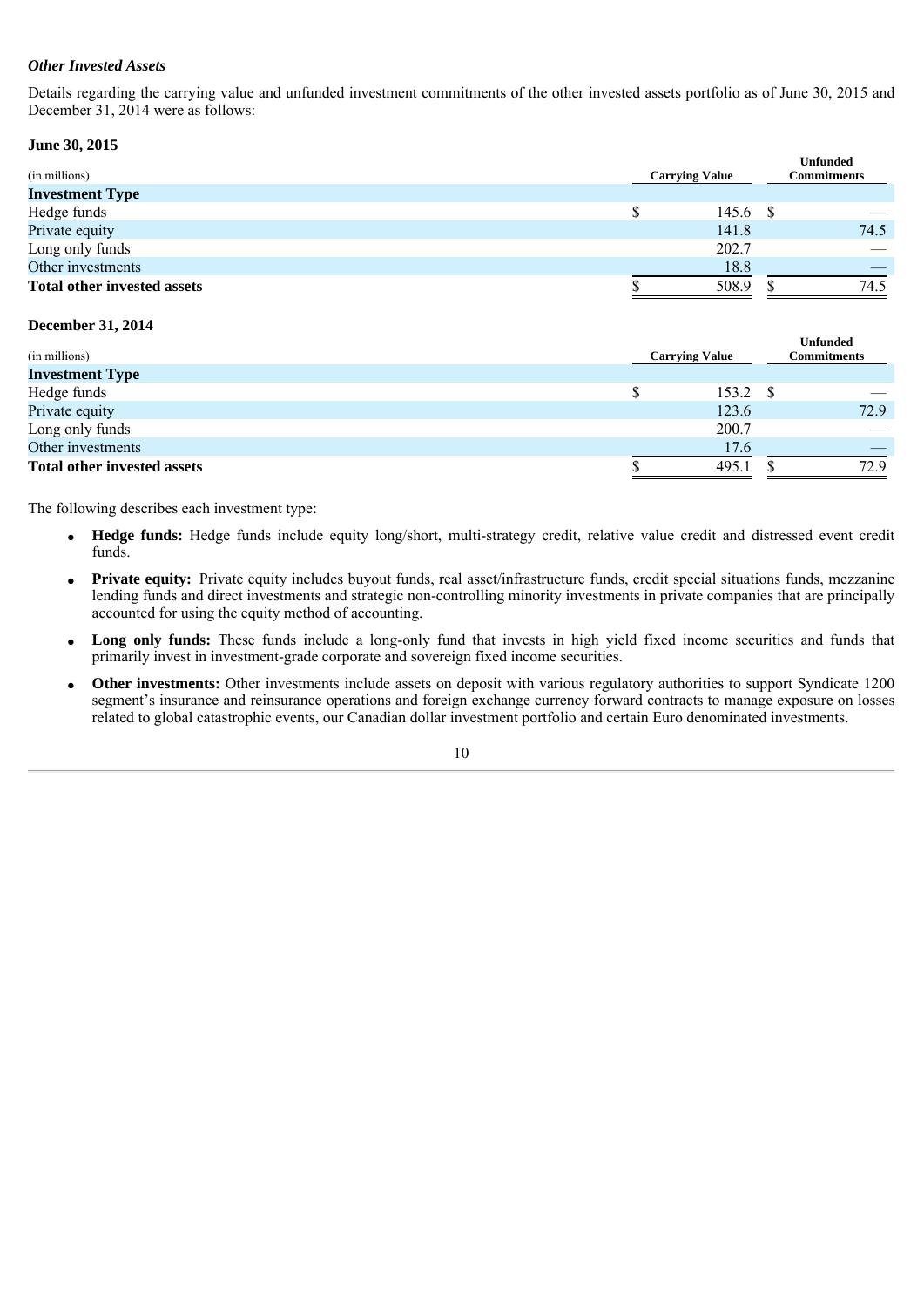# *Unrealized Losses and Other-than-temporary Impairments*

An aging of unrealized losses on our investments in fixed maturities, equity securities, other investments and short-term investments is presented below:

| June 30, 2015                                       | <b>Less Than One Year</b>                                                                                  |               |      | <b>One Year or Greater</b> |               |                             | <b>Total</b>         |    |      |  |
|-----------------------------------------------------|------------------------------------------------------------------------------------------------------------|---------------|------|----------------------------|---------------|-----------------------------|----------------------|----|------|--|
| (in millions)                                       | Fair<br><b>Unrealized</b><br>Fair<br><b>Unrealized</b><br><b>Value</b><br>Losses<br><b>Value</b><br>Losses |               |      | Fair<br><b>Value</b>       |               | <b>Unrealized</b><br>Losses |                      |    |      |  |
| <b>Fixed maturities</b>                             |                                                                                                            |               |      |                            |               |                             |                      |    |      |  |
| USD denominated:                                    |                                                                                                            |               |      |                            |               |                             |                      |    |      |  |
| U.S. Governments $(2)$                              | $\mathcal{S}$<br>17.8                                                                                      | <sup>\$</sup> | 0.1  | $\mathbb{S}$<br>4.1        | <sup>\$</sup> |                             | <sup>S</sup><br>21.9 | \$ | 0.1  |  |
| Non-U.S. Governments                                | 27.6                                                                                                       |               | 0.6  | 2.7                        |               | 0.1                         | 30.3                 |    | 0.7  |  |
| Obligations of states and political<br>subdivisions | 80.6                                                                                                       |               | 1.2  | 9.0                        |               | 0.4                         | 89.6                 |    | 1.6  |  |
|                                                     |                                                                                                            |               |      |                            |               |                             |                      |    |      |  |
| Credit-Financial                                    | 203.0                                                                                                      |               | 1.7  | 10.6                       |               | 0.1                         | 213.6                |    | 1.8  |  |
| Credit-Industrial                                   | 167.8                                                                                                      |               | 1.9  | 17.8                       |               | 0.5                         | 185.6                |    | 2.4  |  |
| Credit-Utility                                      | 63.8                                                                                                       |               | 2.3  | 1.5                        |               | 0.1                         | 65.3                 |    | 2.4  |  |
| Structured securities:                              |                                                                                                            |               |      |                            |               |                             |                      |    |      |  |
| CMO/MBS-agency                                      | 11.1                                                                                                       |               | 0.1  | 7.9                        |               | 0.3                         | 19.0                 |    | 0.4  |  |
| CMBS $(2)$                                          | 40.2                                                                                                       |               | 0.7  | 3.6                        |               |                             | 43.8                 |    | 0.7  |  |
| <b>ABS</b>                                          | 88.0                                                                                                       |               | 0.4  | 10.5                       |               | 0.3                         | 98.5                 |    | 0.7  |  |
| Foreign denominated:                                |                                                                                                            |               |      |                            |               |                             |                      |    |      |  |
| Governments                                         | 127.9                                                                                                      |               | 13.7 |                            |               |                             | 127.9                |    | 13.7 |  |
| Credit <sup>(2)</sup>                               | 198.6                                                                                                      |               | 24.9 | 0.9                        |               |                             | 199.5                |    | 24.9 |  |
| Total fixed maturities                              | 1,026.4                                                                                                    |               | 47.6 | 68.6                       |               | 1.8                         | 1,095.0              |    | 49.4 |  |
| Equity securities                                   | 90.1                                                                                                       |               | 10.3 |                            |               |                             | 90.1                 |    | 10.3 |  |
| Other investments                                   | (2.2)                                                                                                      |               | 2.5  |                            |               |                             | (2.2)                |    | 2.5  |  |
| Short-term investments (1)                          | 17.8                                                                                                       |               |      |                            |               |                             | 17.8                 |    |      |  |
| Total                                               | \$1,132.1                                                                                                  | \$            | 60.4 | \$<br>68.6                 | \$            | 1.8                         | \$1,200.7            | \$ | 62.2 |  |

 $(1)$ (1) Unrealized losses less than one year are less than \$0.1 million.<br>(2) Unrealized losses one year or greater are less than \$0.1 million.

Unrealized losses one year or greater are less than \$0.1 million.

| <b>December 31, 2014</b>            |                           | <b>Less Than One Year</b> |              |               |               | <b>One Year or Greater</b> |               |        | <b>Total</b>          |              |      |  |  |
|-------------------------------------|---------------------------|---------------------------|--------------|---------------|---------------|----------------------------|---------------|--------|-----------------------|--------------|------|--|--|
|                                     |                           | Fair<br><b>Unrealized</b> |              |               | Fair          | <b>Unrealized</b>          |               | Fair   | <b>Unrealized</b>     |              |      |  |  |
| (in millions)                       |                           | <b>Value</b>              |              | <b>Losses</b> |               | <b>Value</b>               |               | Losses | <b>Value</b>          | Losses       |      |  |  |
| <b>Fixed maturities</b>             |                           |                           |              |               |               |                            |               |        |                       |              |      |  |  |
| USD denominated:                    |                           |                           |              |               |               |                            |               |        |                       |              |      |  |  |
| U.S. Governments                    | $\boldsymbol{\mathsf{S}}$ | 55.0                      | $\mathbb{S}$ | 0.2           | $\mathcal{S}$ | 15.7                       | $\mathcal{S}$ | 0.1    | $\mathcal{S}$<br>70.7 | $\mathbb{S}$ | 0.3  |  |  |
| Non-U.S. Governments                |                           | 36.5                      |              | 0.4           |               | 5.2                        |               | 0.2    | 41.7                  |              | 0.6  |  |  |
| Obligations of states and political |                           |                           |              |               |               |                            |               |        |                       |              |      |  |  |
| subdivisions                        |                           | 10.4                      |              | 0.1           |               | 16.6                       |               | 0.2    | 27.0                  |              | 0.3  |  |  |
| Credit-Financial                    |                           | 195.7                     |              | 2.2           |               | 11.1                       |               | 0.1    | 206.8                 |              | 2.3  |  |  |
| Credit-Industrial                   |                           | 240.8                     |              | 3.3           |               | 12.2                       |               | 0.2    | 253.0                 |              | 3.5  |  |  |
| Credit-Utility                      |                           | 63.1                      |              | 3.8           |               | 1.9                        |               | 0.1    | 65.0                  |              | 3.9  |  |  |
| Structured securities:              |                           |                           |              |               |               |                            |               |        |                       |              |      |  |  |
| CMO/MBS-agency                      |                           | 10.1                      |              | 0.1           |               | 19.2                       |               | 0.6    | 29.3                  |              | 0.7  |  |  |
| <b>CMBS</b>                         |                           | 49.3                      |              | 0.1           |               | 6.0                        |               | 0.1    | 55.3                  |              | 0.2  |  |  |
| <b>ABS</b>                          |                           | 129.2                     |              | 0.7           |               | 8.1                        |               | 0.3    | 137.3                 |              | 1.0  |  |  |
| Foreign denominated:                |                           |                           |              |               |               |                            |               |        |                       |              |      |  |  |
| Governments                         |                           | 123.7                     |              | 9.3           |               | 11.2                       |               | 0.1    | 134.9                 |              | 9.4  |  |  |
| Credit                              |                           | 190.8                     |              | 18.7          |               | 0.9                        |               | 0.2    | 191.7                 |              | 18.9 |  |  |
| Total fixed maturities              |                           | 1,104.6                   |              | 38.9          |               | 108.1                      |               | 2.2    | 1,212.7               |              | 41.1 |  |  |
| <b>Equity securities</b>            |                           | 53.6                      |              | 5.1           |               |                            |               |        | 53.6                  |              | 5.1  |  |  |
| Other investments                   |                           | (0.9)                     |              | 1.3           |               |                            |               |        | (0.9)                 |              | 1.3  |  |  |
| Short-term investments              |                           |                           |              |               |               |                            |               |        |                       |              |      |  |  |
| Total                               |                           | 1,157.3                   | S            | 45.3          |               | 108.1                      |               | 2.2    | S.<br>1,265.4         |              | 47.5 |  |  |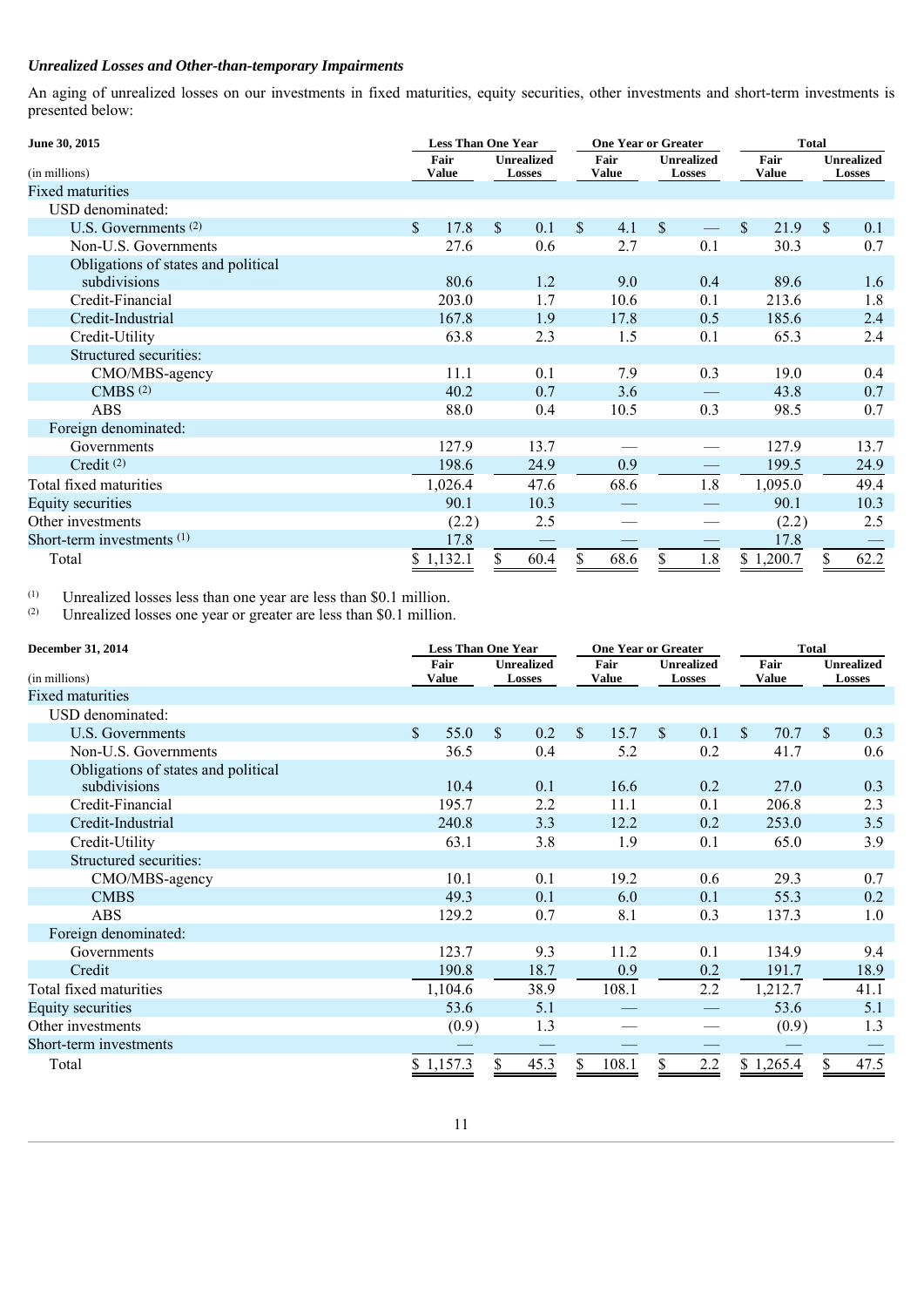We regularly evaluate our investments for other than temporary impairment. For fixed maturity securities, the evaluation for a credit loss is generally based on the present value of expected cash flows of the security as compared to the amortized book value. For structured securities, frequency and severity of loss inputs are used in projecting future cash flows of the securities. Loss frequency is measured as the credit default rate, which includes such factors as loan-to-value ratios and credit scores of borrowers. For equity securities and other investments, the length of time and the amount of decline in fair value are the principal factors in determining other-than-temporary impairment. We also recognize other-than-temporary losses on fixed maturity securities that we intend to sell.

We hold a total of 6,517 securities, of which 2,338 were in an unrealized loss position for less than one year and 104 were in an unrealized loss position for a period one year or greater as of June 30, 2015. Unrealized losses greater than twelve months on fixed maturities were the result of a number of factors, including increased credit spreads, foreign currency fluctuations and higher market yields relative to the date the securities were purchased, and for structured securities, by the performance of the underlying collateral, as well. In considering whether an investment is other-then-temporarily impaired or not, we also considered that we do not intend to sell the investments and it is unlikely that we will be required to sell the investments before recovery of their amortized cost bases, which may be maturity. In situations where we did not recognize other-than-temporary losses on investments in our equity portfolio, we have evaluated the near-term prospects of the investment in relation to the severity and duration of the impairment and based on that evaluation, have the ability and intent to hold these investments until a recovery of the cost basis. We do not consider these investments to be other-than-temporarily impaired at June 30, 2015.

We recognized other-than-temporary losses on our fixed maturities portfolio of \$0.5 million and \$0.9 million for the three and six months ended June 30, 2015, respectively. We recognized other-than-temporary losses on our fixed maturities portfolio of \$1.2 million for both the three and six months ended June 30, 2014. We recognized other-than-temporary losses on our equity portfolio of \$0.9 million and \$1.0 million for the three and six months ended June 30, 2015, respectively. We recognized other-than-temporary losses on our equity portfolio of \$0.2 million for both the three and six months ended June 30, 2014.

## *Realized Gains and Losses*

The following table presents our gross realized investment gains (losses) and other:

|                                                               | For the Three Months Ended June 30, |        |             | For the Six Months Ended June<br>30, |        |  |
|---------------------------------------------------------------|-------------------------------------|--------|-------------|--------------------------------------|--------|--|
| (in millions)                                                 |                                     | 2015   | 2014        | 2015                                 | 2014   |  |
| Realized gains                                                |                                     |        |             |                                      |        |  |
| Fixed maturities                                              | \$                                  | 3.5    | - \$<br>6.1 | 7.6 \$<br>-S                         | 10.7   |  |
| Equity securities                                             |                                     | 9.0    | 8.9         | 12.8                                 | 15.4   |  |
| Other investments                                             |                                     | 9.4    | 10.2        | 30.3                                 | 22.9   |  |
| Short-term investments                                        |                                     | 1.1    | 0.1         | 1.1                                  | 0.1    |  |
| Gain on sale of real estate holdings and other                |                                     | 0.1    |             | 0.4                                  |        |  |
| Gross realized investment gains                               |                                     | 23.1   | 25.3        | 52.2                                 | 49.1   |  |
| Realized losses                                               |                                     |        |             |                                      |        |  |
| <b>Fixed maturities</b>                                       |                                     | (5.3)  | (4.1)       | (9.0)                                | (7.6)  |  |
| Equity securities                                             |                                     | (0.4)  |             | (1.1)                                | (0.1)  |  |
| Other investments                                             |                                     | (10.4) | (1.2)       | (17.5)                               | (6.1)  |  |
| Short-term investments                                        |                                     | (0.3)  | (0.1)       | (1.4)                                | (0.3)  |  |
| Other assets                                                  |                                     |        |             |                                      | (4.0)  |  |
| Other-than-temporary impairment losses on fixed<br>maturities |                                     | (0.5)  | (1.2)       | (0.9)                                | (1.2)  |  |
| Other-than-temporary impairment losses on equity              |                                     |        |             |                                      |        |  |
| securities                                                    |                                     | (0.9)  | (0.2)       | (1.0)                                | (0.2)  |  |
| Gross realized investment and other losses                    |                                     | (17.8) | (6.8)       | (30.9)                               | (19.5) |  |
| Net realized investment and other gains                       |                                     | 5.3    | 18.5<br>S   | 21.3<br>S.                           | 29.6   |  |

The cost of securities sold is based on the specific identification method.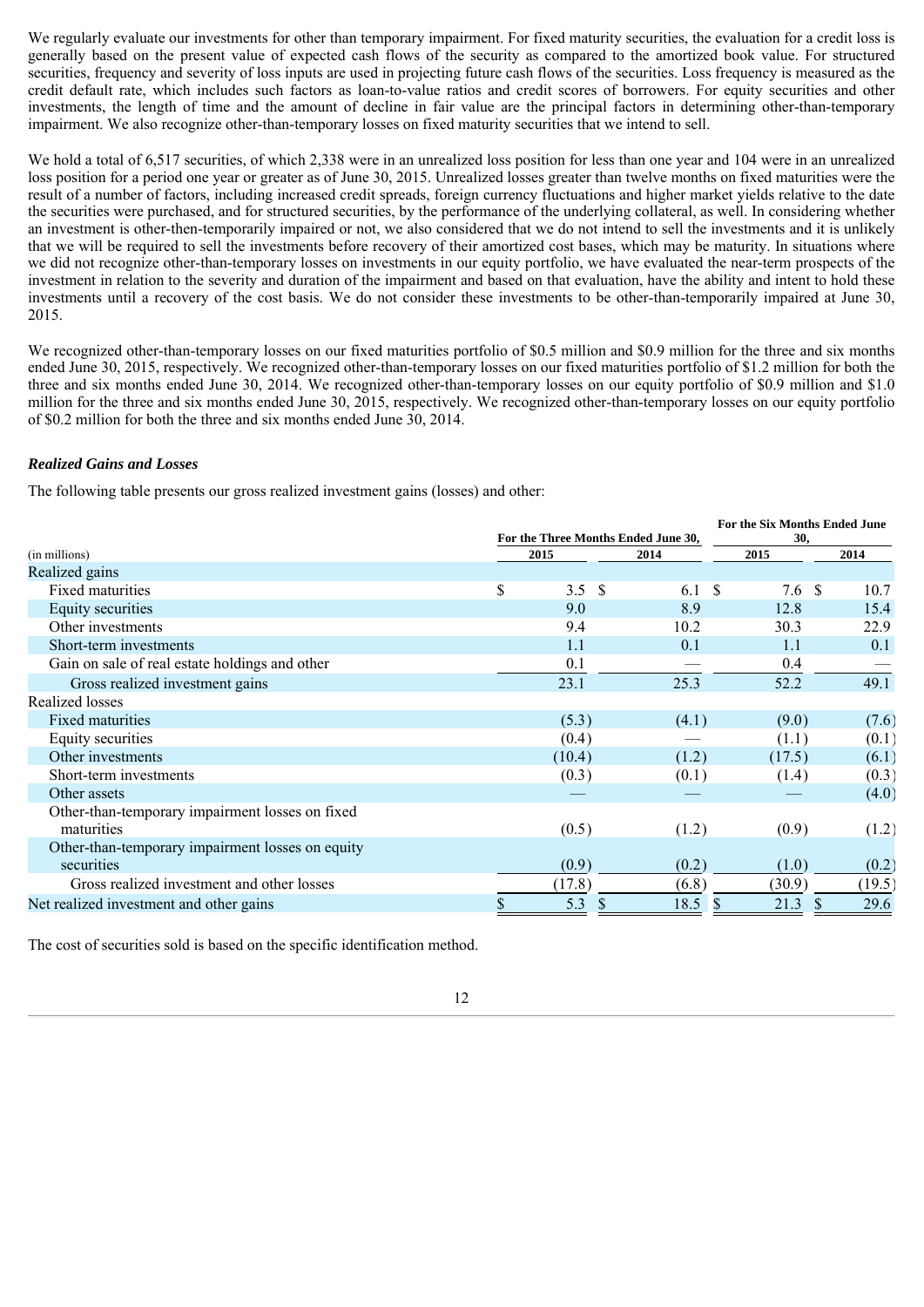Realized gains (losses) and changes in unrealized appreciation (depreciation) related to fixed maturity and equity security investments are summarized as follows:

| (in millions)                    |              | <b>Fixed</b><br><b>Maturities</b> |               | <b>Equity</b><br><b>Maturities</b> |               | Other<br><b>Investments</b> |               | <b>Short</b><br>Term |               | <b>Real Estate</b><br><b>Holdings</b><br>and Other |               | <b>Tax</b><br><b>Effects</b> |              | Total  |
|----------------------------------|--------------|-----------------------------------|---------------|------------------------------------|---------------|-----------------------------|---------------|----------------------|---------------|----------------------------------------------------|---------------|------------------------------|--------------|--------|
| Three Months Ended June 30, 2015 |              |                                   |               |                                    |               |                             |               |                      |               |                                                    |               |                              |              |        |
| Realized before impairments      | \$           | (1.8)                             | <sup>\$</sup> | 8.6                                | \$            | (1.0)                       | \$            | 0.8                  | \$            | 0.1                                                | \$            | (2.2)                        | S.           | 4.5    |
| Realized - impairments           |              | (0.5)                             |               | (0.9)                              |               |                             |               |                      |               |                                                    |               | 0.5                          |              | (0.9)  |
| Change in unrealized             |              | (6.0)                             |               | (14.0)                             |               |                             |               | 0.2                  |               |                                                    |               | 10.3                         |              | (9.5)  |
|                                  |              |                                   |               |                                    |               |                             |               |                      |               |                                                    |               |                              |              |        |
| Three Months Ended June 30, 2014 |              |                                   |               |                                    |               |                             |               |                      |               |                                                    |               |                              |              |        |
| Realized before impairments      | $\mathbb{S}$ | 2.0                               | <sup>\$</sup> | 8.9                                | <sup>\$</sup> | 9.0                         | <sup>\$</sup> |                      | <sup>\$</sup> |                                                    | <sup>\$</sup> | (5.3)                        | S.           | 14.6   |
| Realized - impairments           |              | (1.2)                             |               | (0.2)                              |               |                             |               |                      |               |                                                    |               | 0.4                          |              | (1.0)  |
| Change in unrealized             |              | 13.4                              |               | 18.9                               |               | 1.4                         |               |                      |               |                                                    |               | (8.8)                        |              | 24.9   |
|                                  |              |                                   |               |                                    |               |                             |               |                      |               |                                                    |               |                              |              |        |
| Six Months Ended June 30, 2015   |              |                                   |               |                                    |               |                             |               |                      |               |                                                    |               |                              |              |        |
| Realized before impairments      | \$           | (1.4)                             | <sup>S</sup>  | 11.7                               | \$.           | 12.8                        | \$            | (0.3)                | <sup>\$</sup> | 0.4                                                | <sup>\$</sup> | (8.4)                        | S.           | 14.8   |
| Realized - impairments           |              | (0.9)                             |               | (1.0)                              |               |                             |               |                      |               |                                                    |               | 0.2                          |              | (1.7)  |
| Change in unrealized             |              | (18.3)                            |               | (24.9)                             |               | 1.6                         |               |                      |               |                                                    |               | 13.2                         |              | (28.4) |
|                                  |              |                                   |               |                                    |               |                             |               |                      |               |                                                    |               |                              |              |        |
| Six Months Ended June 30, 2014   |              |                                   |               |                                    |               |                             |               |                      |               |                                                    |               |                              |              |        |
| Realized before impairments      | \$           | 3.1                               | $\mathbf{\$}$ | 15.3                               | $\mathbb{S}$  | 16.8                        | $\mathbf{\$}$ | (0.2)                | <sup>\$</sup> | (4.0)                                              | - \$          | (8.9)                        | <sup>S</sup> | 22.1   |
| Realized - impairments           |              | (1.2)                             |               | (0.2)                              |               |                             |               |                      |               |                                                    |               | 0.5                          |              | (0.9)  |
| Change in unrealized             |              | 22.0                              |               | 15.5                               |               | 1.2                         |               |                      |               |                                                    |               | (12.5)                       |              | 26.2   |

We enter into foreign currency exchange forward contracts to manage currency exposure on losses related to certain global catastrophe events. These currency forward contracts are carried at fair value in our Consolidated Balance Sheets in "Other investments." The realized and unrealized gains and losses on these contracts are included in "Net realized investment and other gains" in our Consolidated Statements of Income. The notional amount of these currency forward contracts was \$7.7 million and \$43.0 million at June 30, 2015 and 2014, respectively. The fair value of these currency forward contracts was a loss of \$0.8 million and a gain of \$0.6 million at June 30, 2015 and 2014, respectively. For the three and six months ended June 30, 2015, we recognized \$0.2 million and \$0.5 million in realized gains and \$0.8 million and \$2.0 million in realized losses, respectively, from these currency forward contracts. For the three and six months ended June 30, 2014, we recognized \$1.2 million and \$3.6 million in realized gains and \$0.3 million and \$1.6 million in realized losses, respectively, from these currency forward contracts.

In the third quarter of 2014, we entered into foreign currency exchange forward contracts to manage currency exposure on our Canadian dollar ("CAD") investment portfolio. The currency forward contracts are carried at fair value in our Consolidated Balance Sheets in "Other investments." The realized and unrealized gains and losses are included in "Net realized investment and other gains" in our Consolidated Statements of Income. The notional amount of the currency forward contracts was CAD 142.7 million (USD \$114.8 million) as of June 30, 2015. The fair value of the currency forward contracts was a gain of \$3.0 million as of June 30, 2015. For the three and six months ended June 30, 2015, we recognized \$3.6 million and \$11.1 million in realized gains and \$2.8 million and \$4.8 million in realized losses, respectively, from the CAD currency forward contracts.

In the second quarter of 2015, we entered into foreign currency exchange forward contracts to minimize negative impacts to our investment portfolio returns. These currency forward contracts are carried at fair value in our Consolidated Balance Sheets in "Other investments". The realized and unrealized gains and losses are included in "Net realized investment and other gains" in our Consolidated Statements of Income. The notional amount of the current forward contacts was \$21.1 million at June 30, 2015. The fair value of the currency forward contracts was a loss of \$0.2 million at June 30, 2015. For both the three and six months ended June 30, 2015, we recognized \$0.4 million in realized gains and \$1.0 million in realized losses from these currency forward contracts. We also enter into foreign currency exchange forward contracts to manage currency exposure on certain Euro denominated investments. The currency forward contracts are carried at fair value in our Consolidated Balance Sheets in "Other investments." The realized and unrealized gains and losses are included in "Net realized investment and other gains" in our Consolidated Statements of Income. The fair value of the currency forward contracts was a loss of \$1.0 million and \$0.2 million as of June 30, 2015 and 2014, respectively. For the three and six months ended June 30, 2015, we recognized \$2.4 million in realized losses and \$6.3 million in realized gains, respectively, from the currency forward contracts. For the three and six months ended June 30, 2014, we recognized \$0.5 million and \$0.6 million in realized gains and \$0.5 million and \$0.6 million in realized losses, respectively, from these currency forward contracts.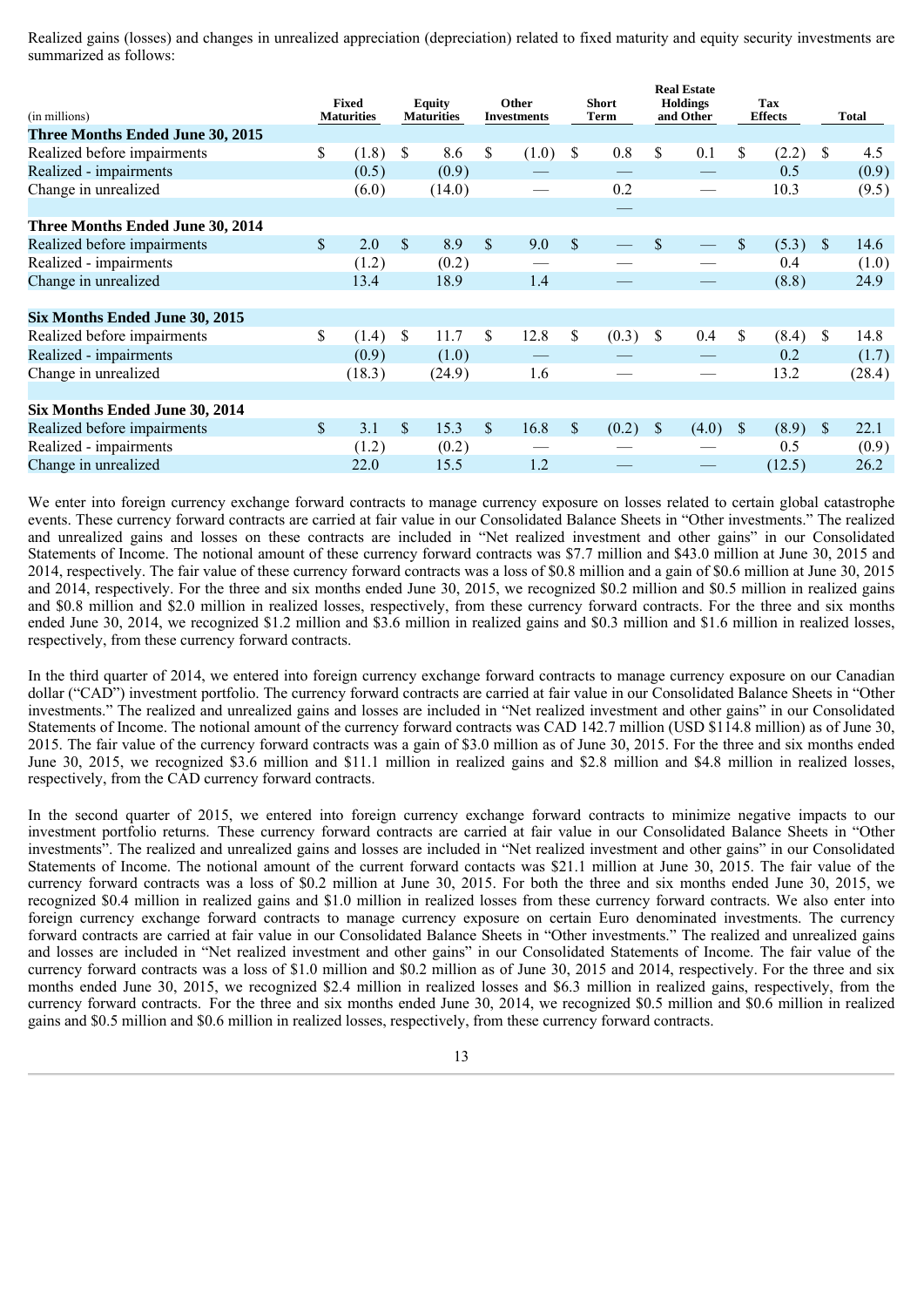### *Regulatory Deposits, Pledged Securities and Letters of Credit*

At June 30, 2015, the amortized cost and fair value of investments on deposit with U.S., Canadian and various agencies for regulatory purposes were \$186.2 million and \$191.6 million, respectively. At December 31, 2014, the amortized cost and fair value of investments on deposit with U.S., Canadian and various agencies for regulatory purposes were \$186.6 million and \$194.2 million, respectively.

At June 30, 2015, investments with an amortized cost of \$41.6 million and fair value of \$41.8 million were pledged as collateral in support of irrevocable letters of credit ("LOCs") in the amount of \$32.1 million issued under the terms of certain reinsurance agreements in respect of reported loss and loss expense reserves. At December 31, 2014, investments with an amortized cost of \$55.0 million and fair value of \$55.3 million were pledged as collateral in support of irrevocable LOCs in the amount of \$43.6 million issued under the terms of certain reinsurance agreements in respect of reported loss and loss expense reserves.

Our Corporate member's capital supporting our Lloyd's business was \$213.0 million and \$217.9 million at June 30, 2015 and December 31, 2014, respectively.

### *Fair Value Measurements*

Fair value is the price that would be received to sell an asset or paid to transfer a liability in an orderly transaction between market participants at the measurement date. Fair value measurement assumes that the transaction to sell the asset or transfer the liability occurs in the principal market for the asset or liability, or in the absence of a principal market, the most advantageous market. Market participants are buyers and sellers in the principal (or most advantageous) market that are independent, knowledgeable, able to transact for the asset or liability and willing to transfer the asset or liability.

Valuation techniques consistent with the market approach, income approach and/or cost approach are used to measure fair value. The inputs of these valuation techniques are categorized into three levels.

- Level 1 inputs are quoted prices (unadjusted) in active markets for identical assets or liabilities that can be accessed at the reporting date. We define actively traded as a security that has traded in the past seven days. We receive one quote per instrument for Level 1 inputs.
- Level 2 inputs are inputs other than quoted prices included within Level 1 that are observable for the asset or liability, either directly or indirectly. We receive one quote per instrument for Level 2 inputs.
- Level 3 inputs are unobservable inputs. Unobservable inputs reflect our own judgments about the assumptions market participants would use in pricing the asset or liability based on the best information available in the circumstances.

We receive fair value prices from third-party pricing services and our outside investment managers. These prices are determined using observable market information such as dealer quotes, market spreads, cash flows, yield curves, live trading levels, trade execution data, market consensus prepayment speeds, credit information and the security's terms and conditions, among other things. We have reviewed the processes used by the third-party providers for pricing the securities, and have determined that these processes result in fair values consistent with GAAP requirements. In addition, we review these prices for reasonableness, and have not adjusted any prices received from the third-party providers as of June 30, 2015. A description of the valuation techniques we use to measure assets at fair value is as follows:

### *Fixed Maturities (Available-for-Sale) Levels 1 and 2:*

- United States Treasury securities are typically valued using Level 1 inputs. For these securities, we obtain fair value measurements from third-party pricing services using quoted prices (unadjusted) in active markets at the reporting date.
- United States Government agencies, non-U.S. Government securities, obligations of states and political subdivisions, credit securities and foreign denominated securities are reported at fair value using Level 2 inputs. For these securities, we obtain fair value measurements from third-party pricing services. Observable data may include dealer quotes, market spreads, yield curves, live trading levels, trade execution data, credit information and the security's terms and conditions, among other things.
- CMO/MBS agency, CMO/MBS non-agency, CMBS and ABS securities are reported at fair value using Level 2 inputs. For these securities, we obtain fair value measurements from third-party pricing services. Observable data may include dealer quotes, market spreads, cash flows, yield curves, live trading levels, trade execution data, market consensus prepayment speeds, credit information and the security's terms and conditions, among other things.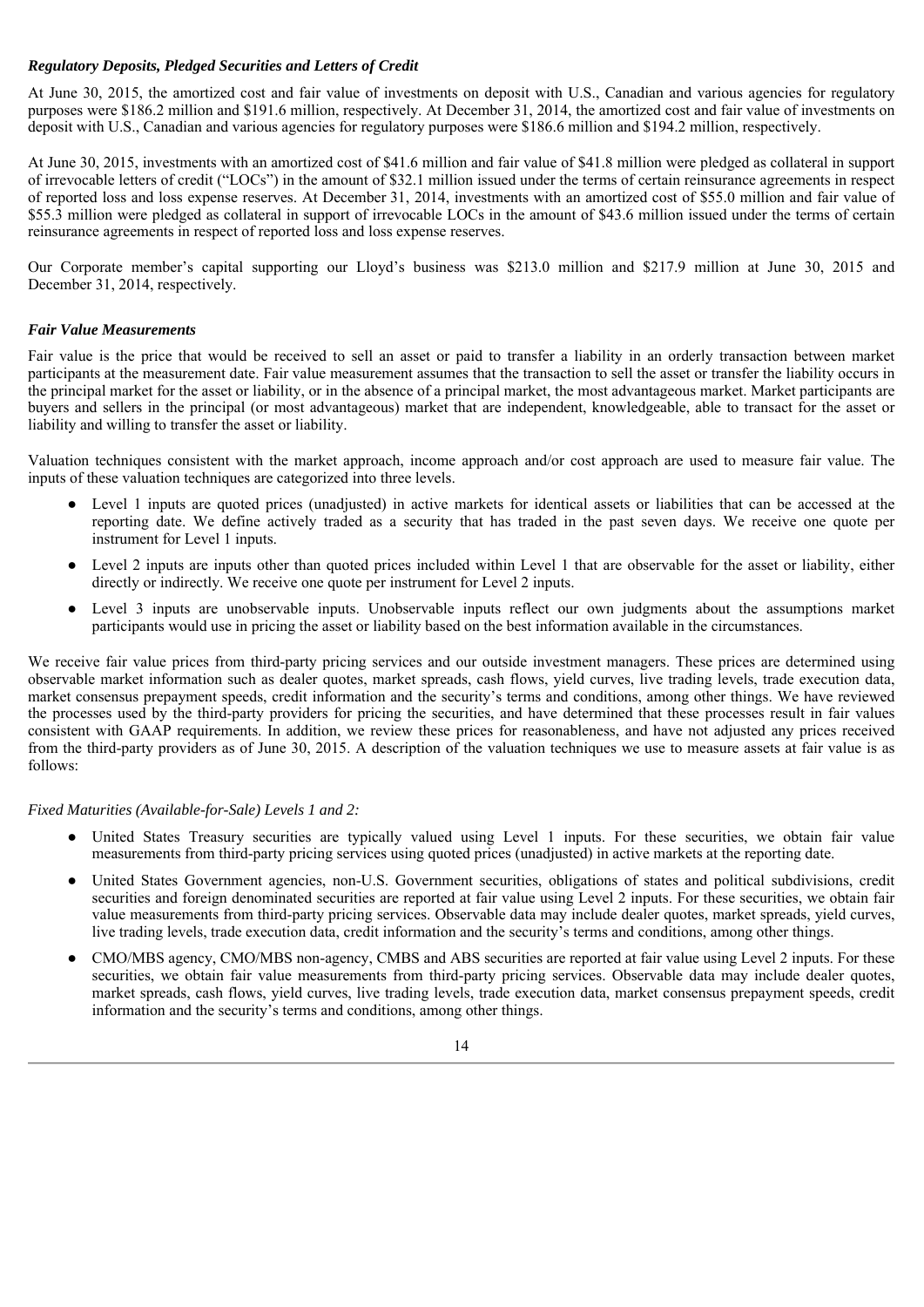*Equity Securities Level 1:* Equity securities are principally reported at fair value using Level 1 inputs. For these securities, we obtain fair value measurements from a third-party pricing service using quoted prices (unadjusted) in active markets at the reporting date.

*Equity Securities Level 3:* We own certain equity securities that are reported at fair value using Level 3 inputs. The valuation techniques for these securities include the following:

- Fair value measurements are obtained from the National Association of Insurance Commissioners' Security Valuation Office at the reporting date.
- Fair value measurements for an investment in an equity fund obtained by applying final prices provided by the administrator of the fund, which is based upon certain estimates and assumptions.

*Other Investments Level 2:* Foreign regulatory deposits are assets held in trust in jurisdictions where there is a legal and regulatory requirement to maintain funds locally in order to protect policyholders. Lloyd's is the appointed investment manager for the funds. These assets are invested in short-term government securities, agency securities and corporate bonds and are valued using Level 2 inputs based upon values obtained from Lloyd's. Foreign currency future contracts are valued by our counterparty using market driven foreign currency exchange rates and are considered Level 2 investments.

*Short-term Investments:* Short-term investments are principally reported at fair value using Level 1 inputs, with the exception of short-term corporate bonds reported at fair value using Level 2 inputs as described in the fixed maturities section above. Values for the investments categorized as Level 1 are obtained from various financial institutions as of the reporting date.

*Transfers Between Level 1 and Level 2 Securities:* There were no transfers between Level 1 and Level 2 securities during the three months ended June 30, 2015.

Based on an analysis of the inputs, our financial assets measured at fair value on a recurring basis have been categorized as follows:

|                                                  |    | <b>Fair Value Measurements at Reporting Date Using</b> |              |       |               |         |               |              |  |  |
|--------------------------------------------------|----|--------------------------------------------------------|--------------|-------|---------------|---------|---------------|--------------|--|--|
| (in millions)                                    |    | June 30, 2015                                          | Level $1(a)$ |       | Level $2(b)$  |         |               | Level $3(c)$ |  |  |
| <b>Fixed maturities</b>                          |    |                                                        |              |       |               |         |               |              |  |  |
| USD denominated:                                 |    |                                                        |              |       |               |         |               |              |  |  |
| U.S. Governments                                 | \$ | 185.0                                                  | $\mathbb{S}$ | 104.8 | $\mathcal{S}$ | 80.2    | <sup>\$</sup> |              |  |  |
| Non-U.S. Governments                             |    | 84.4                                                   |              |       |               | 84.4    |               |              |  |  |
| Obligations of states and political subdivisions |    | 492.8                                                  |              |       |               | 492.8   |               |              |  |  |
| Credit-Financial                                 |    | 469.6                                                  |              |       |               | 469.6   |               |              |  |  |
| Credit-Industrial                                |    | 435.5                                                  |              |       |               | 435.5   |               |              |  |  |
| Credit-Utility                                   |    | 144.3                                                  |              |       |               | 144.3   |               |              |  |  |
| Structured securities:                           |    |                                                        |              |       |               |         |               |              |  |  |
| CMO/MBS-agency                                   |    | 149.0                                                  |              |       |               | 149.0   |               |              |  |  |
| CMO/MBS-non agency                               |    | 12.9                                                   |              |       |               | 12.9    |               |              |  |  |
| <b>CMBS</b>                                      |    | 162.3                                                  |              |       |               | 162.3   |               |              |  |  |
| <b>ABS</b>                                       |    | 245.9                                                  |              |       |               | 245.9   |               |              |  |  |
| Foreign denominated:                             |    |                                                        |              |       |               |         |               |              |  |  |
| Governments                                      |    | 164.1                                                  |              |       |               | 164.1   |               |              |  |  |
| Credit                                           |    | 218.2                                                  |              |       |               | 218.2   |               |              |  |  |
| Total fixed maturities                           |    | 2,764.0                                                |              | 104.8 |               | 2,659.2 |               |              |  |  |
| Equity securities                                |    | 486.6                                                  |              | 485.8 |               |         |               | 0.8          |  |  |
| Other investments                                |    | 88.5                                                   |              |       |               | 88.5    |               |              |  |  |
| Short-term investments                           |    | 322.7                                                  |              | 320.9 |               | 1.8     |               |              |  |  |
|                                                  | S  | 3,661.8                                                |              | 911.5 | \$            | 2,749.5 | \$            | 0.8          |  |  |

(a) Quoted prices in active markets for identical assets  $\chi$ <sup>(b)</sup> Significant other observable inputs

 $\begin{array}{ll}\n\text{(b)} & \text{Significant other observable inputs} \\
\text{(c)} & \text{Sienificant unobservable inputs}\n\end{array}$ 

Significant unobservable inputs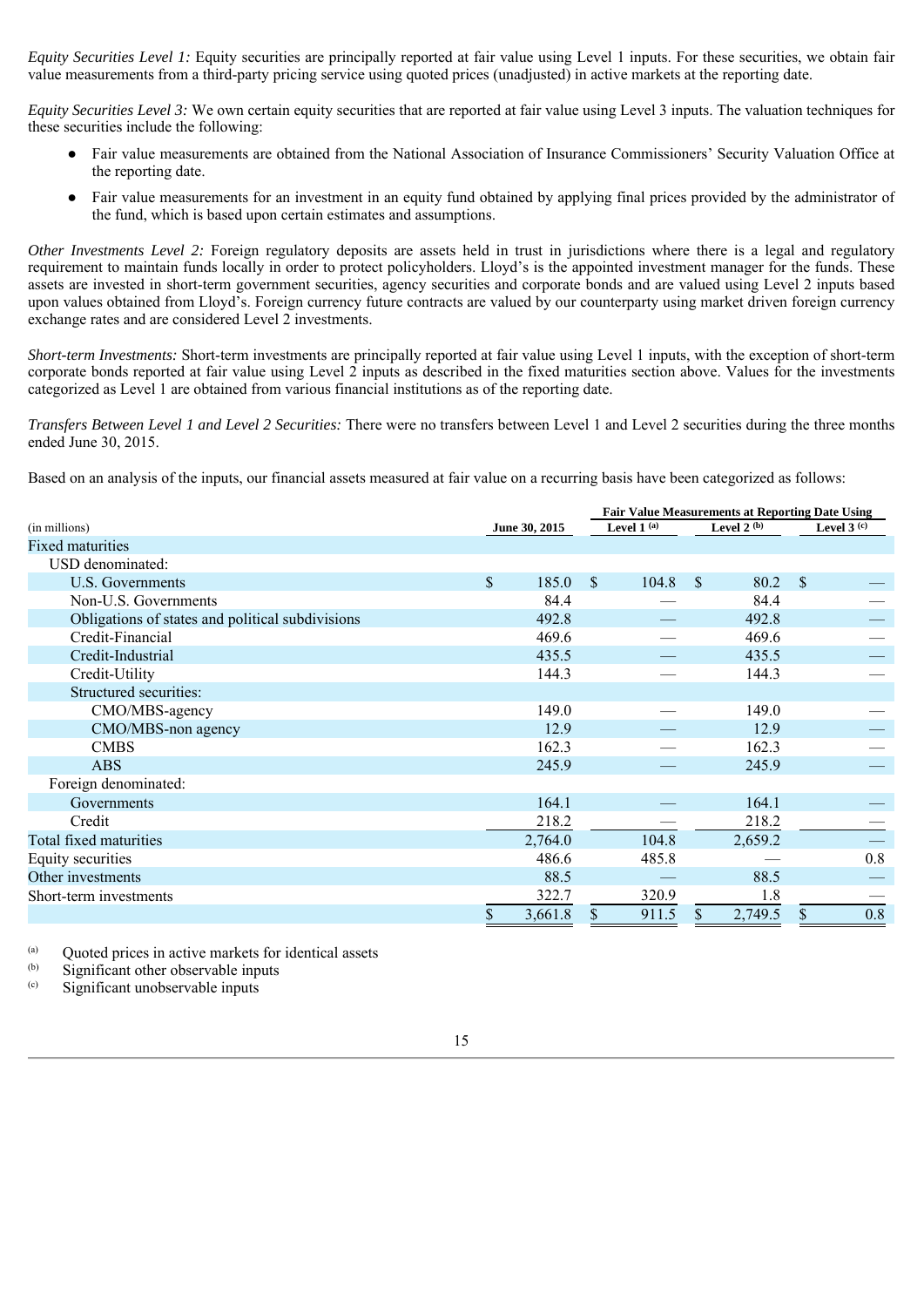|                                                  |                           |                      | <b>Fair Value Measurements at Reporting Date Using</b> |              |               |         |              |              |
|--------------------------------------------------|---------------------------|----------------------|--------------------------------------------------------|--------------|---------------|---------|--------------|--------------|
| (in millions)                                    |                           | December 31.<br>2014 |                                                        | Level $1(a)$ | Level $2(b)$  |         |              | Level $3(c)$ |
| <b>Fixed maturities</b>                          |                           |                      |                                                        |              |               |         |              |              |
| USD denominated:                                 |                           |                      |                                                        |              |               |         |              |              |
| <b>U.S.</b> Governments                          | $\boldsymbol{\mathsf{S}}$ | 185.0                | <sup>S</sup>                                           | 99.2         | <sup>\$</sup> | 85.8    | <sup>S</sup> |              |
| Non-U.S. Governments                             |                           | 79.9                 |                                                        |              |               | 79.9    |              |              |
| Obligations of states and political subdivisions |                           | 490.7                |                                                        |              |               | 490.7   |              |              |
| Credit-Financial                                 |                           | 518.1                |                                                        |              |               | 518.1   |              |              |
| Credit-Industrial                                |                           | 499.6                |                                                        |              |               | 499.6   |              |              |
| Credit-Utility                                   |                           | 142.0                |                                                        |              |               | 142.0   |              |              |
| Structured securities:                           |                           |                      |                                                        |              |               |         |              |              |
| CMO/MBS-agency                                   |                           | 175.3                |                                                        |              |               | 175.3   |              |              |
| CMO/MBS-non agency                               |                           | 14.0                 |                                                        |              |               | 14.0    |              |              |
| <b>CMBS</b>                                      |                           | 180.0                |                                                        |              |               | 180.0   |              |              |
| <b>ABS</b>                                       |                           | 221.0                |                                                        |              |               | 221.0   |              |              |
| Foreign denominated:                             |                           |                      |                                                        |              |               |         |              |              |
| Governments                                      |                           | 140.2                |                                                        |              |               | 140.2   |              |              |
| Credit                                           |                           | 194.9                |                                                        |              |               | 194.9   |              |              |
| Total fixed maturities                           |                           | 2,840.7              |                                                        | 99.2         |               | 2,741.5 |              |              |
| Equity securities                                |                           | 486.3                |                                                        | 485.4        |               |         |              | 0.9          |
| Other investments                                |                           | 97.3                 |                                                        |              |               | 97.3    |              |              |
| Short-term investments                           |                           | 275.8                |                                                        | 273.9        |               | 1.9     |              |              |
|                                                  | \$                        | 3,700.1              | \$                                                     | 858.5        | \$            | 2,840.7 | \$           | 0.9          |

 $(a)$ (a) Quoted prices in active markets for identical assets  $\frac{1}{2}$ 

 $(6)$  Significant other observable inputs  $(6)$  Significant unobservable inputs

Significant unobservable inputs

The fair value measurements in the tables above do not equal "Total investments" on our Consolidated Balance Sheets as they exclude certain other investments that are accounted for under the equity-method of accounting.

A reconciliation of the beginning and ending balances for the investments categorized as Level 3 are as follows:

# **Fair Value Measurements Using Observable Inputs (Level 3)**

| (in millions)                                                                                                                                                                            | Equity<br><b>Securities</b> |               | <b>Total</b> |
|------------------------------------------------------------------------------------------------------------------------------------------------------------------------------------------|-----------------------------|---------------|--------------|
| Beginning balance, January 1, 2015                                                                                                                                                       | 0.9                         | $\mathcal{S}$ | 0.9          |
| Transfers into Level 3                                                                                                                                                                   |                             |               |              |
| Transfers out of Level 3                                                                                                                                                                 |                             |               |              |
| Total gains or losses (realized/unrealized):                                                                                                                                             |                             |               |              |
| Included in net income (loss)                                                                                                                                                            |                             |               |              |
| Included in other comprehensive income (loss)                                                                                                                                            |                             |               |              |
| Purchases, issuances, sales, and settlements                                                                                                                                             |                             |               |              |
| Purchases                                                                                                                                                                                |                             |               |              |
| <i>Issuances</i>                                                                                                                                                                         |                             |               |              |
| <b>Sales</b>                                                                                                                                                                             | (0.1)                       |               | (0.1)        |
| <b>Settlements</b>                                                                                                                                                                       |                             |               |              |
| Ending balance, June 30, 2015                                                                                                                                                            | 0.8                         |               | 0.8          |
| Amount of total gains or losses for the year included in net income (loss)<br>attributable to the change in unrealized gains or losses relating to assets<br>still held at June 30, 2015 |                             |               |              |
|                                                                                                                                                                                          |                             |               |              |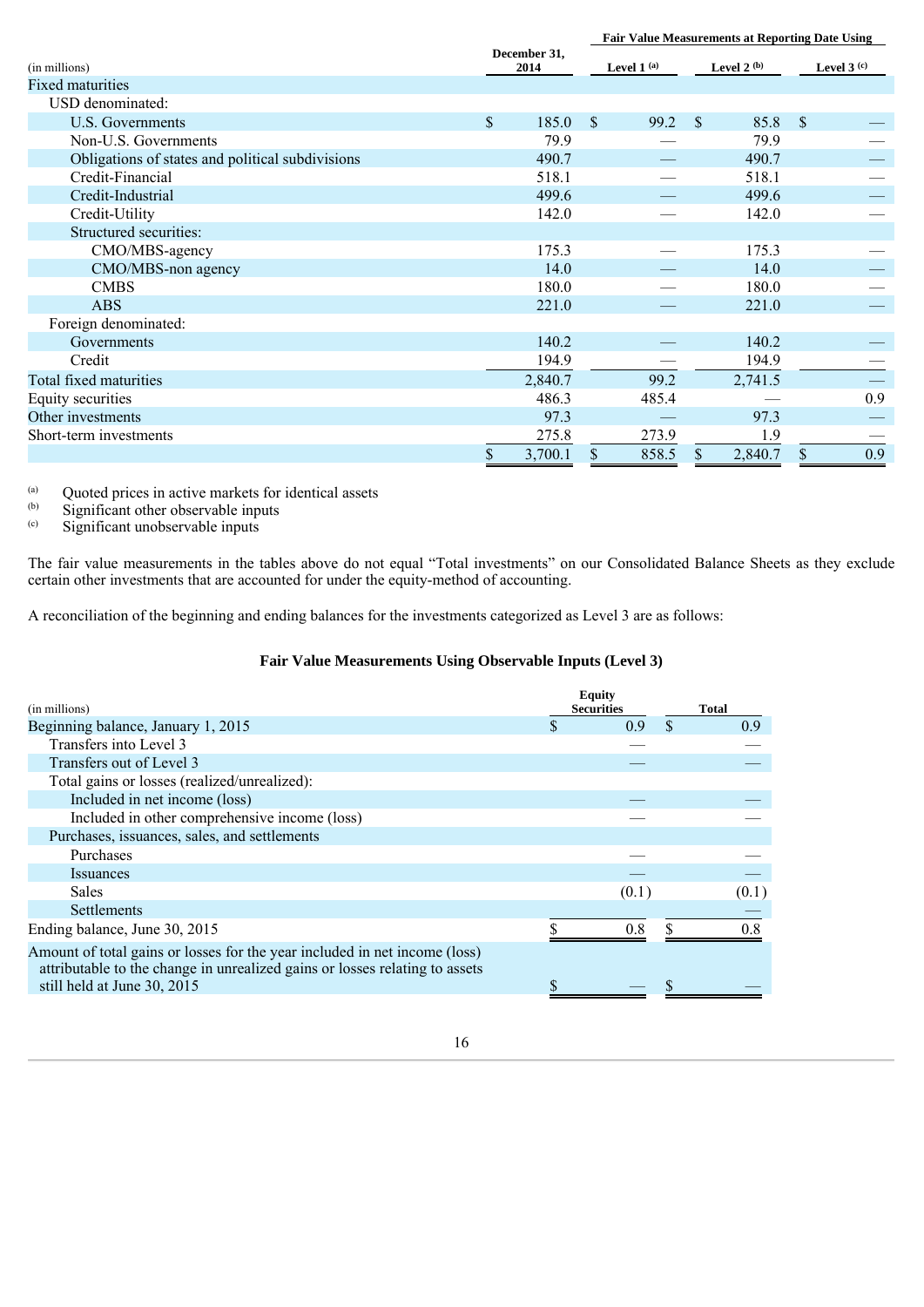| (in millions)                                                                                                                                                                                |  | <b>Equity</b><br><b>Securities</b> | Other<br>Assets | <b>Total</b> |       |  |
|----------------------------------------------------------------------------------------------------------------------------------------------------------------------------------------------|--|------------------------------------|-----------------|--------------|-------|--|
| Beginning balance, January 1, 2014                                                                                                                                                           |  | 1.3                                | 2.6             | S            | 3.9   |  |
| Transfers into Level 3                                                                                                                                                                       |  |                                    |                 |              |       |  |
| Transfers out of Level 3                                                                                                                                                                     |  |                                    |                 |              |       |  |
| Total gains or losses (realized/unrealized):                                                                                                                                                 |  |                                    |                 |              |       |  |
| Included in net income (loss)                                                                                                                                                                |  |                                    |                 |              |       |  |
| Included in other comprehensive income (loss)                                                                                                                                                |  | 0.1                                |                 |              | 0.1   |  |
| Purchases, issuances, sales, and settlements                                                                                                                                                 |  |                                    |                 |              |       |  |
| Purchases                                                                                                                                                                                    |  |                                    |                 |              |       |  |
| <i>Issuances</i>                                                                                                                                                                             |  |                                    |                 |              |       |  |
| <b>Sales</b>                                                                                                                                                                                 |  | (0.5)                              |                 |              | (0.5) |  |
| Settlements                                                                                                                                                                                  |  |                                    | (2.6)           |              | (2.6) |  |
| Ending balance, December 31, 2014                                                                                                                                                            |  | 09                                 |                 |              | 0.9   |  |
| Amount of total gains or losses for the year included in net income (loss)<br>attributable to the change in unrealized gains or losses relating to assets<br>still held at December 31, 2014 |  |                                    |                 |              |       |  |
|                                                                                                                                                                                              |  |                                    |                 |              |       |  |

At June 30, 2015 and December 31, 2014, we did not have any financial assets or financial liabilities measured at fair value on a nonrecurring basis or any financial liabilities on a recurring basis.

### **4. Reserves for Losses and Loss Adjustment Expenses**

The following table provides a reconciliation of reserves for losses and loss adjustment expenses ("LAE"):

|                                                    | For the Six Months Ended June 30. |                          |  |  |  |  |  |
|----------------------------------------------------|-----------------------------------|--------------------------|--|--|--|--|--|
| (in millions)                                      | 2015                              | 2014                     |  |  |  |  |  |
| Net reserves beginning of the year                 | 2,137.1                           | 2,107.6<br><sup>\$</sup> |  |  |  |  |  |
| Add:                                               |                                   |                          |  |  |  |  |  |
| Losses and LAE incurred during current calendar    |                                   |                          |  |  |  |  |  |
| year, net of reinsurance:                          |                                   |                          |  |  |  |  |  |
| Current accident year                              | 383.0                             | 390.9                    |  |  |  |  |  |
| Prior accident years                               | (8.7)                             | (23.3)                   |  |  |  |  |  |
| Losses and LAE incurred during calendar year, net  |                                   |                          |  |  |  |  |  |
| of reinsurance                                     | 374.3                             | 367.6                    |  |  |  |  |  |
| Deduct:                                            |                                   |                          |  |  |  |  |  |
| Losses and LAE payments made during current        |                                   |                          |  |  |  |  |  |
| calendar year, net of reinsurance:                 |                                   |                          |  |  |  |  |  |
| Current accident year                              | 52.8                              | 71.6                     |  |  |  |  |  |
| Prior accident years                               | 313.3                             | 290.3                    |  |  |  |  |  |
| Losses and LAE payments made during current        |                                   |                          |  |  |  |  |  |
| calendar year, net of reinsurance:                 | 366.1                             | 361.9                    |  |  |  |  |  |
| Change in participation interest (1)               | (1.2)                             | 24.7                     |  |  |  |  |  |
| Foreign exchange adjustments                       | (14.5)                            | 4.4                      |  |  |  |  |  |
| Net reserves - end of period                       | 2,129.6                           | 2,142.4                  |  |  |  |  |  |
| Add:                                               |                                   |                          |  |  |  |  |  |
| Reinsurance recoverables on unpaid losses and LAE, |                                   |                          |  |  |  |  |  |
| end of period                                      | 948.6                             | 925.5                    |  |  |  |  |  |
| Gross reserves - end of period                     | 3,078.2                           | 3,067.9                  |  |  |  |  |  |

 $(1)$ (1) Amount represents (decreases) increases in reserves due to change in syndicate participation

Reserves for losses and LAE represent the estimated indemnity cost and related adjustment expenses necessary to investigate and settle claims. Such estimates are based upon individual case estimates for reported claims, estimates from ceding companies for reinsurance assumed and actuarial estimates for losses that have been incurred but not yet reported to the insurer. Any change in probable ultimate liabilities is reflected in current operating results.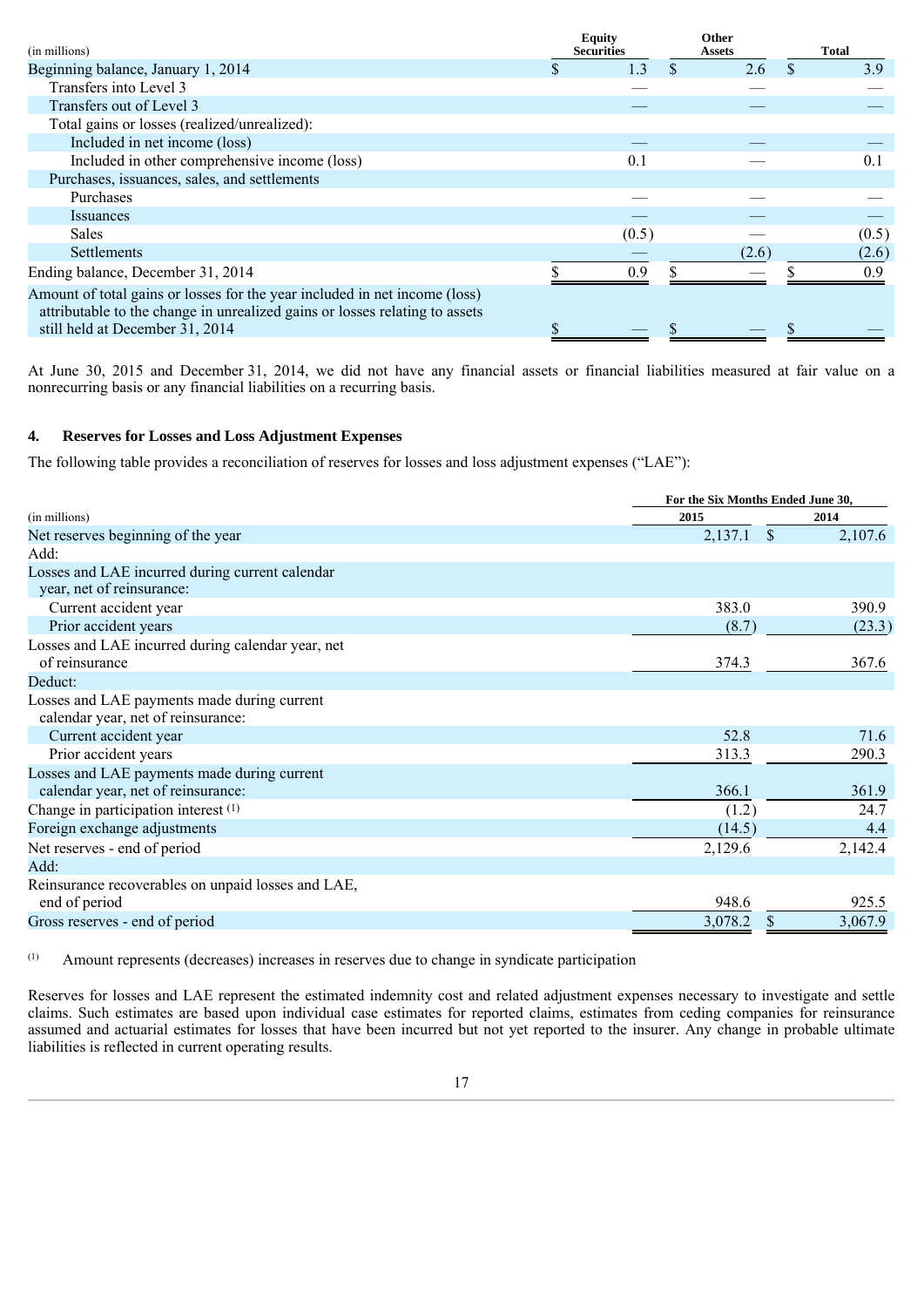Impacting losses and LAE for the six months ended June 30, 2015 was \$8.7 million in favorable prior years' loss reserve development comprised of the following: \$15.0 million of net favorable development in the Excess and Surplus Lines segment primarily the result of favorable development in the general and products liability lines and commercial automobile, partially offset by unfavorable development in property lines; \$11.6 million of net unfavorable development in the Commercial Specialty segment, primarily driven by unfavorable development in general liability and workers compensation due to increases in claim severity, partially offset by favorable development in auto liability and short tail lines; \$3.7 million of net favorable development in the International Specialty segment primarily driven by favorable development in Argo Re and long-tail lines, partially offset by unfavorable development in the Brazil unit; \$2.5 million of net favorable development in the Syndicate 1200 segment primarily driven by favorable development in property and marine & energy, partially offset by unfavorable development in various liability classes; and \$0.9 million of unfavorable development in the Run-off Lines segment primarily caused by unfavorable development in workers compensation lines and assumed asbestos and environmental liability, offset in part by favorable development in run-off reinsurance claims.

Impacting losses and LAE for the six months ended June 30, 2014 was \$23.3 million in favorable prior years' loss reserve development comprised of the following: \$21.7 million of net favorable development in the Excess and Surplus Lines segment primarily caused by favorable development in the general and products liability lines, partially offset by unfavorable development in commercial automobile and property lines; \$4.9 million of net unfavorable development in the Commercial Specialty segment, primarily driven by unfavorable development in general liability due to increases in claim severity, as well as unfavorable development in auto liability, partially offset by favorable development in workers compensation and short-tail lines; \$0.4 million of net unfavorable development in the International Specialty segment primarily driven by our Brazil unit; \$15.2 million of net favorable development in the Syndicate 1200 segment primarily driven by favorable development in various property classes, as well as favorable development in professional indemnity and aerospace, partially offset by unfavorable development in general liability; and \$8.3 million of unfavorable development in the Run-off Lines segment primarily caused by unfavorable development in workers compensation lines driven by increasing medical costs on older claims, as well as unfavorable development in asbestos liability on assumed business.

In the opinion of management, our reserves represent the best estimate of our ultimate liabilities, based on currently known facts, current law, current technology and assumptions considered reasonable where facts are not known. Due to the significant uncertainties and related management judgments, there can be no assurance that future loss development, favorable or unfavorable, will not occur.

### **5. Debt**

### *Revolving Credit Facility*

On March 7, 2014, each of Argo Group, Argo Group US, Inc., Argo International Holdings Limited and Argo Underwriting Agency Limited (the "Borrowers") entered into a \$175 million credit agreement ("Credit Agreement") with JPMorgan Chase Bank, N.A., as administrative agent. The Credit Agreement provides for a \$175.0 million revolving credit facility with a maturity date of March 7, 2018 unless extended in accordance with the terms of the Credit Agreement. Borrowings under the Credit Agreement may be used for general corporate purposes, including working capital and permitted acquisitions, and each of the Borrowers has agreed to be jointly and severally liable for the obligations of the other Borrowers under the Credit Agreement.

The Credit Agreement contains customary events of default. If an event of default occurs and is continuing, the Borrowers might be required immediately to repay all amounts outstanding under the Credit Agreement. Lenders holding at least a majority of the loans and commitments under the Credit Agreement may elect to accelerate the maturity of the loans and/or terminate the commitments under the Credit Agreement upon the occurrence and during the continuation of an event of default.

Included in the Credit Agreement is a provision that allows up to \$17.5 million of the revolving credit facility to be used for LOCs, subject to availability. As of June 30, 2015 and December 31, 2014, there were no borrowings outstanding and \$0.2 million in LOCs against the Credit Facility.

#### *Junior Subordinated Debentures*

On July 16, 2014, Argo Group US, Inc. purchased the outstanding PXRE Capital Trust V \$20,000,000 Junior Subordinated Debt Securities ("Capital Trust V") at a discount equal to 90.0% of the principal amount plus accrued and unpaid interest through the date of purchase for a total price of \$18.2 million, resulting in the recognition of a \$2.0 million pre-tax realized gain. In accordance with ASC Topic 405, "Liabilities," we have eliminated the recognized gain, outstanding debt, associated interest, and intercompany balances related to the purchase of the Capital Trust V since the purchase by Argo Group US, Inc., in essence, reduced our outstanding debt related to the Junior Subordinated Debentures. The Capital Trust V continued to accrue interest until it was redeemed on April 29, 2015.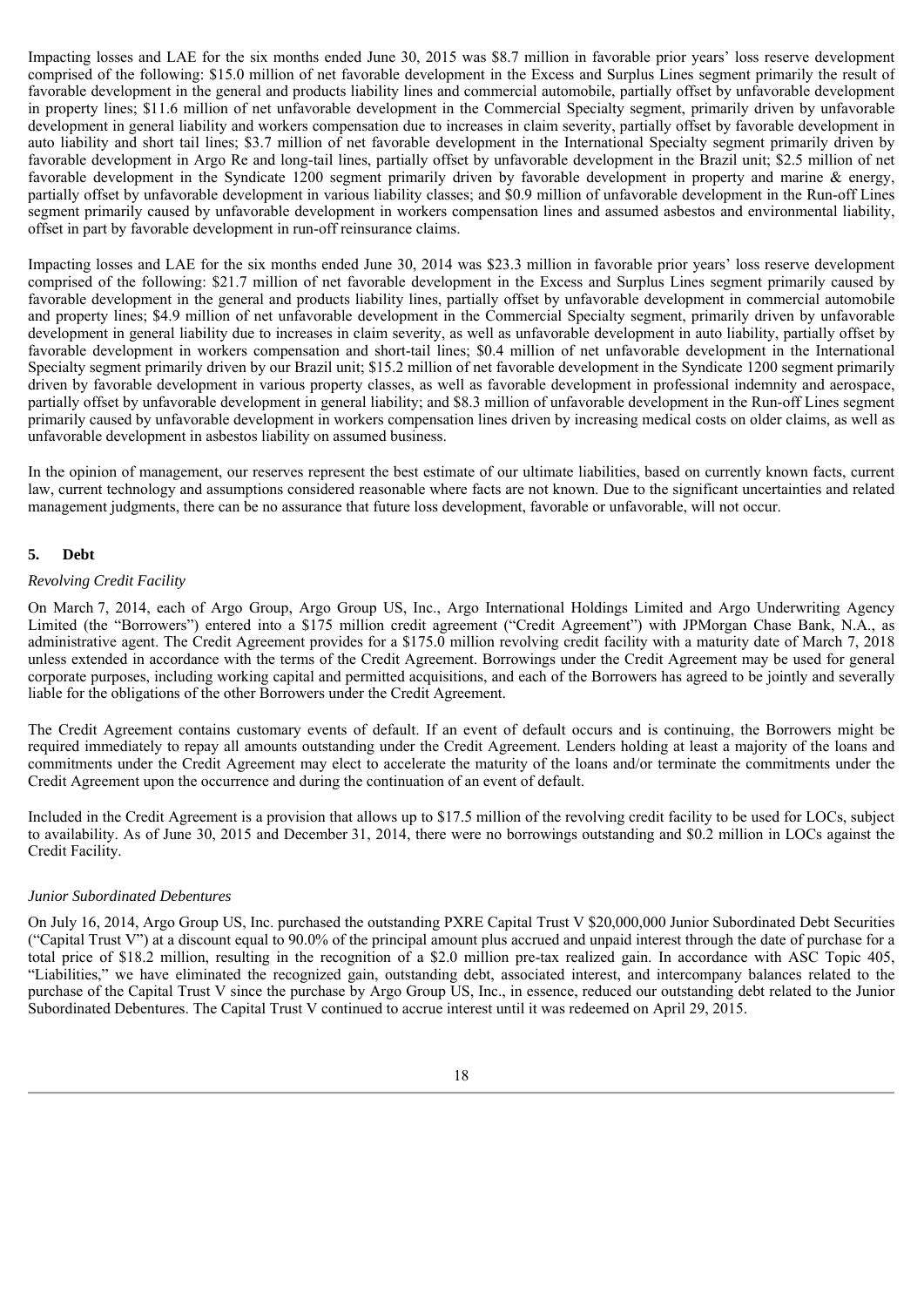### **6. Disclosures about Fair Value of Financial Instruments**

*Cash.* The carrying amount approximates fair value.

*Investment securities and short-term investments*. See Note 3, "Investments," for additional information.

*Premiums receivable and reinsurance recoverables on paid losses.* The carrying value of current receivables approximates fair value. At June 30, 2015 and December 31, 2014, the carrying values of premiums receivable over 90 days were \$13.6 million and \$12.4 million, respectively. Included in "Reinsurance recoverables" in our Consolidated Balance Sheets at June 30, 2015 and December 31, 2014, are amounts that are due from trade capital providers associated with the operations of ArgoGlobal Syndicate 1200. Upon settlement, the receivable is offset against the liability also reflected in our accompanying Consolidated Balance Sheets. At June 30, 2015 and December 31, 2014, the payable was in excess of the receivable. Of our reinsurance recoverables on paid losses, excluding amounts attributable to ArgoGlobal Syndicate 1200's trade capital providers, at June 30, 2015 and December 31, 2014, the carrying values over 90 days were \$11.3 million and \$9.9 million, respectively. Our methodology for establishing our allowances for doubtful accounts includes specifically identifying all potential uncollectible balances regardless of aging. At June 30, 2015 and December 31, 2014, the allowance for doubtful accounts for premiums receivable was \$3.8 million and \$5.2 million, respectively, and the allowance for doubtful accounts for reinsurance recoverables on paid losses was \$2.5 million and \$1.8 million, respectively. Premiums receivable over 90 days were secured by collateral in the amount of \$0.3 million and \$0.3 million at June 30, 2015 and December 31, 2014, respectively. Reinsurance recoverables on paid losses over 90 days were secured by collateral in the amount of \$0.6 million and \$0.4 at June 30, 2015 and December 31, 2014, respectively.

At June 30, 2015 and December 31, 2014, the fair value of our Junior subordinated debentures, Senior unsecured fixed rate notes and Other indebtedness was estimated using appropriate market indices or quoted prices from external sources based on current market conditions.

A summary of our financial instruments whose carrying value did not equal fair value is shown below:

|                                   |                    | June 30, 2015 |               |       | <b>December 31, 2014</b> |       |  |               |  |
|-----------------------------------|--------------------|---------------|---------------|-------|--------------------------|-------|--|---------------|--|
| (in millions)                     | Carrying<br>Amount |               | Fair<br>Value |       | Carrying<br>Amount       |       |  | Fair<br>Value |  |
| Junior subordinated debentures    |                    | 172.7         |               | 156.6 |                          | 172.7 |  | 155.5         |  |
| Senior unsecured fixed rate notes |                    | 143.8         |               | 145.0 |                          | 143.8 |  | 132.3         |  |
| Other indebtedness:               |                    |               |               |       |                          |       |  |               |  |
| Floating rate loan stock          |                    | 56.1          |               | 50.8  |                          | 61.3  |  | 55.2          |  |
| Note payable                      |                    | 0.6           |               | 0.6   |                          | 0.7   |  | 0.6           |  |
|                                   |                    | 373.2         |               | 353.0 |                          | 378.5 |  | 343.6         |  |

### **7. Shareholders' Equity**

On August 4, 2015, our Board of Directors declared a quarterly cash dividend in the amount of \$0.20 on each share of common stock outstanding.. The dividend will be paid on September 15, 2015, to shareholders of record on September 1, 2015.

On February 17, 2015, our Board of Directors declared a 10% stock dividend, payable on March 16, 2015, to shareholders of record at the close of business on March 2, 2015. As a result of the stock dividend, 2,554,506 additional shares were issued. Cash was paid in lieu of fractional shares of our common shares. All references to share and per share amounts in this document and related disclosures have been adjusted to reflect the stock dividend for all periods presented.

On May 5, 2015, our Board of Directors declared a quarterly cash dividend in the amount of \$0.20 on each share of common stock outstanding. On June 15, 2015, we paid \$5.6 million to our shareholders of record on June 1, 2015.

On May 5, 2014, our Board of Directors declared a quarterly cash dividend in the amount of \$0.16 on each share of common stock outstanding, on a post-stock dividend basis. On June 16, 2014, we paid \$4.7 million to our shareholders of record on June 2, 2014.

On November 5, 2013, our Board of Directors authorized the repurchase of up to \$150.0 million of our common shares ("2013 Repurchase Authorization"). The 2013 Repurchase Authorization supersedes all the previous Repurchase Authorizations. As of June 30, 2015, availability under the 2013 Repurchase Authorization for future repurchases of our common shares was \$67.9 million.

For the three and six months ended June 30, 2015, we repurchased a total of 136,042 common shares and 489,096, respectively, for \$6.8 million and \$24.9 million, respectively.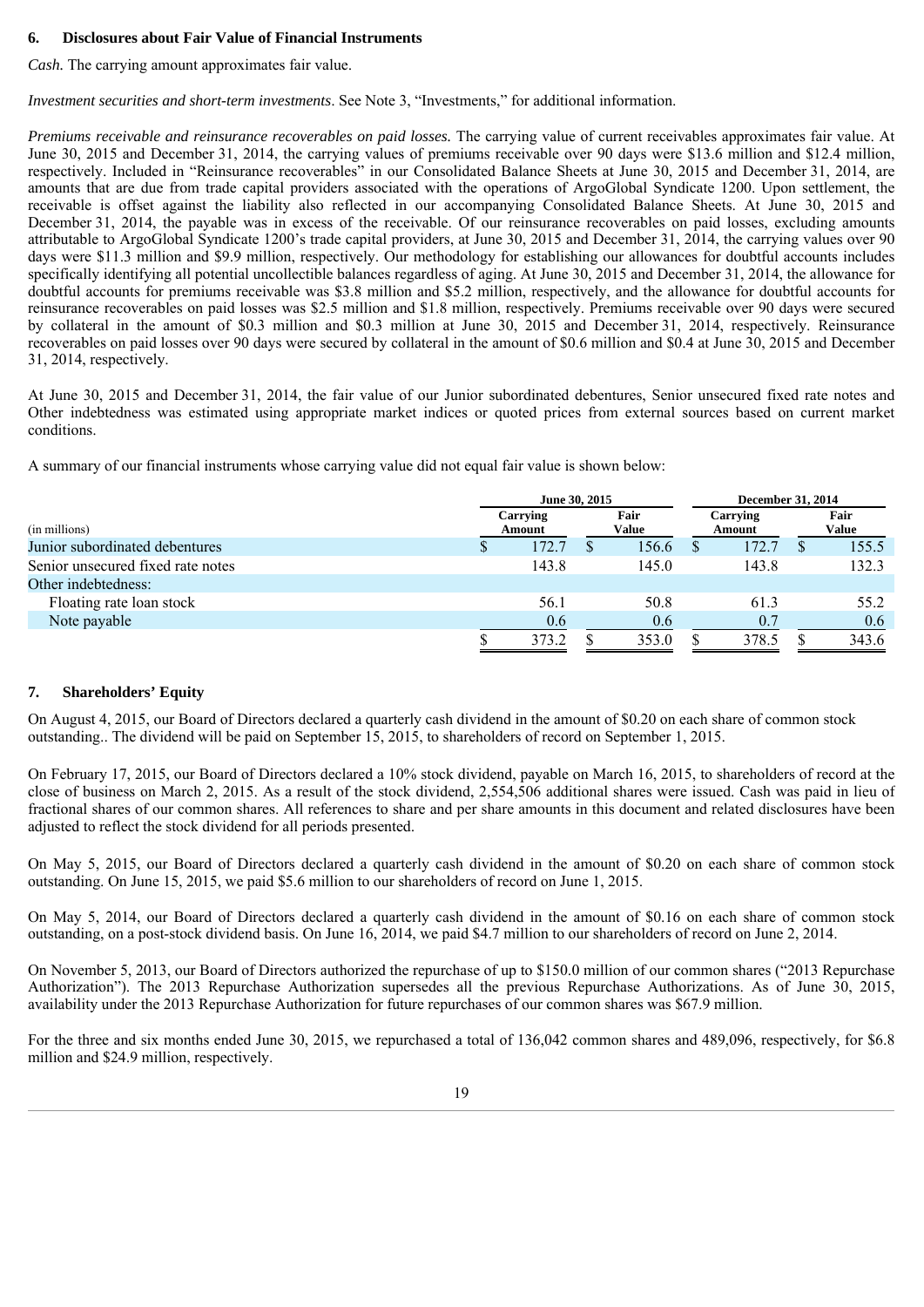For the three and six months ended June 30, 2015, we repurchased 24,700 common shares and 221,564 on the open market, respectively, for \$1.3 million and \$11.2 million, respectively. In 2015, we repurchased shares under Securities Exchange Act of 1934 Rule 10b5-1 trading plans as follows:

| Date<br><b>Trading Plan</b><br><b>Initiated</b> | 2015<br><b>Purchase</b><br>Period | Number of<br><b>Shares</b><br><b>Repurchased</b> | <b>Average Price</b><br>of Shares<br><b>Repurchased</b> | <b>Total Cost</b><br>(in millions) | Repurchase<br>Authorization<br>Year |
|-------------------------------------------------|-----------------------------------|--------------------------------------------------|---------------------------------------------------------|------------------------------------|-------------------------------------|
| 12/15/2014                                      | 01/05/2015-02/12/2015             | 117.482                                          | 53.50                                                   | 0.3                                | 2013                                |
| 03/16/2015                                      | 03/18/2015-05/06/2015             | 150.050                                          | 49.53                                                   | 7.4                                | 2013                                |

### **8. Accumulated Other Comprehensive Income (Loss)**

A summary of changes in accumulated other comprehensive income (loss), net of taxes (where applicable) by component for the six months ended June 30, 2015 and 2014 is presented below:

| (in millions)                                                     | Foreign<br><b>Currency</b><br><b>Translation</b><br><b>Adjustments</b> |        | Unrealized<br><b>Holding Gains</b><br>on Securities |        |            |        | <b>Defined Benefit</b><br><b>Pension Plans</b> | <b>Total</b> |
|-------------------------------------------------------------------|------------------------------------------------------------------------|--------|-----------------------------------------------------|--------|------------|--------|------------------------------------------------|--------------|
| <b>Balance, January 1, 2015</b>                                   |                                                                        | (15.6) |                                                     | 130.7  | $(7.0)$ \$ | 108.1  |                                                |              |
| Other comprehensive loss before<br>reclassifications              |                                                                        | (2.6)  |                                                     | (24.3) |            | (26.9) |                                                |              |
| Amounts reclassified from accumulated other<br>comprehensive loss |                                                                        |        |                                                     | (4.1)  |            | (4.1)  |                                                |              |
| Net current-period other comprehensive loss                       |                                                                        | (2.6)  |                                                     | (28.4) |            | (31.0) |                                                |              |
| <b>Balance at June 30, 2015</b>                                   |                                                                        | (18.2) |                                                     | 102.3  | (7.0)      | 77.1   |                                                |              |

| <b>Currency</b><br><b>Unrealized</b><br><b>Translation</b><br><b>Holding Gains</b><br><b>Defined Benefit</b><br>(in millions)<br>on Securities<br><b>Pension Plans</b><br><b>Adjustments</b> | <b>Total</b> |
|----------------------------------------------------------------------------------------------------------------------------------------------------------------------------------------------|--------------|
| 163.9<br><b>Balance, January 1, 2014</b><br>(11.5)<br>(4.6)<br><sup>\$</sup>                                                                                                                 | 147.8        |
| Other comprehensive income before                                                                                                                                                            |              |
| reclassifications<br>0.4<br>39.3                                                                                                                                                             | 39.7         |
| Amounts reclassified from accumulated other                                                                                                                                                  |              |
| (13.1)<br>comprehensive income                                                                                                                                                               | (13.1)       |
| Net current-period other comprehensive                                                                                                                                                       |              |
| 0.4<br>26.2<br><i>n</i> come                                                                                                                                                                 | 26.6         |
| 190.1<br><b>Balance at June 30, 2014</b><br>(4.6)<br>(11.1)                                                                                                                                  | 174.4        |

The following tables illustrate the amounts reclassified from accumulated other comprehensive (loss) income shown in the above tables that have been included in our Consolidated Statements of Income:

| (in millions)                              |              | For the Three<br><b>Months Ended June</b><br>30, |                     | For the Six Months<br>Ended June 30, |       |                     |  |
|--------------------------------------------|--------------|--------------------------------------------------|---------------------|--------------------------------------|-------|---------------------|--|
|                                            |              | 2015                                             | 2014                |                                      | 2015  | 2014                |  |
| Unrealized gains and losses on securities: |              |                                                  |                     |                                      |       |                     |  |
| Net realized investment losses             | <sup>S</sup> |                                                  | $(9.5)$ \$ $(16.1)$ | <sup>S</sup>                         |       | $(7.0)$ \$ $(16.2)$ |  |
| Benefit for income taxes                   |              | 2.8                                              | 3.0                 |                                      | 2.9   |                     |  |
| Net of taxes                               |              | (O. /                                            | 1.5.1<br>ъĐ.        | ۰D                                   | (4.1) |                     |  |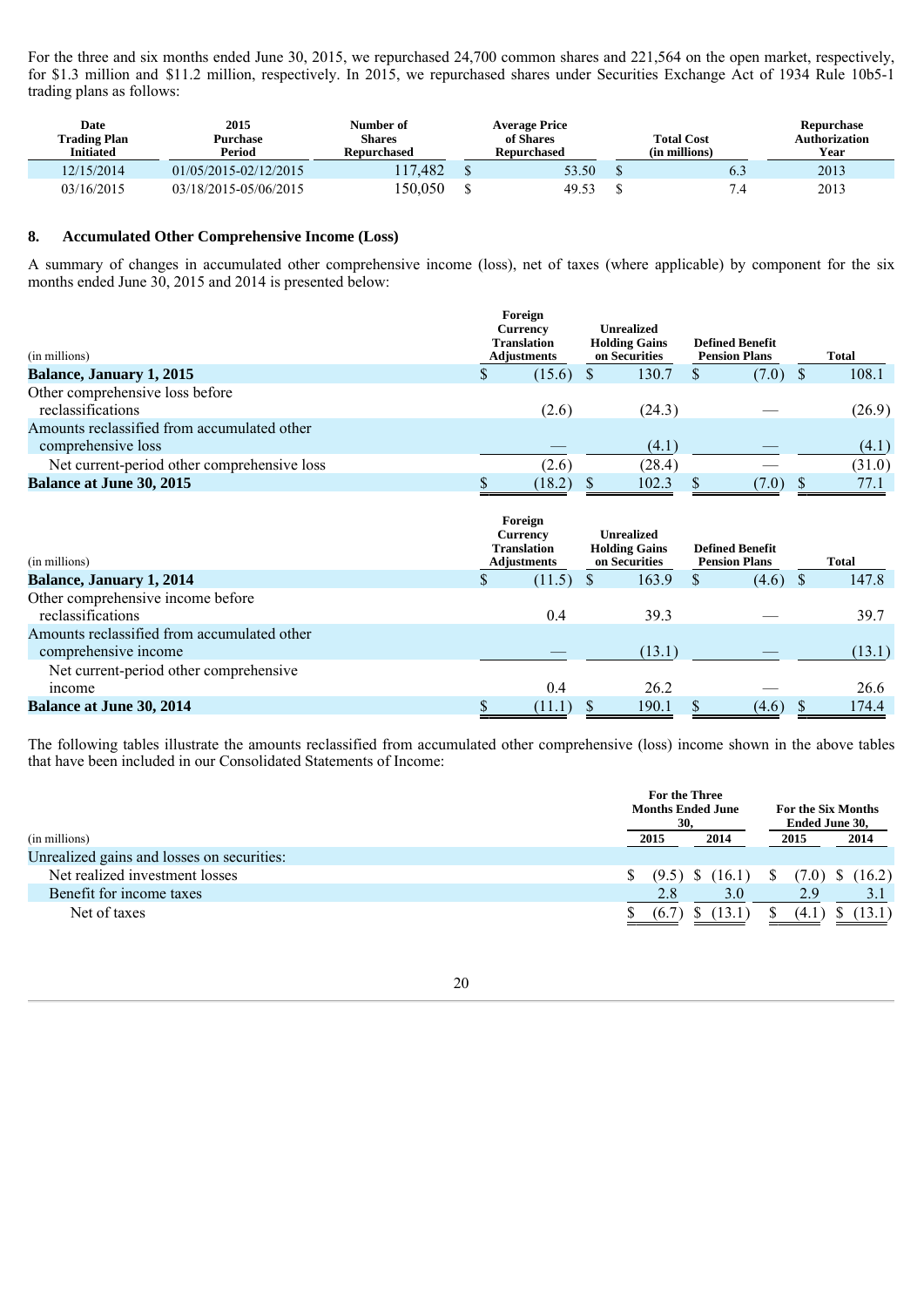### **9. Net Income Per Common Share**

The following table presents the calculation of net income per common share on a basic and diluted basis (all balances have been adjusted to reflect the 10% stock dividend):

|                                                              |      | <b>For the Three Months Ended June</b><br>30. |  | For the Six Months Ended June<br>30. |      |            |      |            |  |      |
|--------------------------------------------------------------|------|-----------------------------------------------|--|--------------------------------------|------|------------|------|------------|--|------|
| (in millions, except number of shares and per share amounts) | 2015 |                                               |  |                                      | 2014 |            | 2015 |            |  | 2014 |
| Net income                                                   |      | 27.9 \$                                       |  | 38.6 \$                              |      | 86.7       |      | 78.8       |  |      |
| Weighted average common shares outstanding - basic           |      | 27,948,978                                    |  | 28,761,138                           |      | 28,038,836 |      | 28,962,406 |  |      |
| Effect of dilutive securities:                               |      |                                               |  |                                      |      |            |      |            |  |      |
| Equity compensation awards                                   |      | 521,763                                       |  | 513,433                              |      | 534,726    |      | 505,307    |  |      |
| Weighted average common shares outstanding - diluted         |      | 28,470,741                                    |  | 29,274,571                           |      | 28,573,562 |      | 29,467,713 |  |      |
| Net income per common share:                                 |      |                                               |  |                                      |      |            |      |            |  |      |
| Basic                                                        |      | 00.1                                          |  | 1.34                                 |      | 3.09 S     |      | 2.72       |  |      |
| Diluted                                                      |      | 0.98                                          |  | 1.32                                 |      | 3.03       |      | 2.67       |  |      |

Excluded from the weighted average common shares outstanding calculation at June 30, 2015, and 2014 are 9,095,585 shares and 8,233,645 shares, respectively, which are held as treasury shares. The shares are excluded as of their repurchase date. For the three and six months ended June 30, 2015, equity compensation awards to purchase 484 shares of common stock were excluded from the computation of diluted net income per common share as these instruments were anti-dilutive. These instruments expired during the second quarter 2015. For the three and six months ended June 30, 2014, equity compensation awards to purchase 2,611 shares of common stock were excluded from the computation of diluted net income per common share as these instruments were anti-dilutive. These instruments expired or will expire at varying times from 2014 through 2016.

### **10. Supplemental Cash Flow Information**

*Income taxes paid.* We paid income taxes of \$10.5 million and \$15.6 million during the six months ended June 30, 2015 and 2014, respectively.

*Income taxes recovered*. During the six months ended June 30, 2015, \$11.5 million of income taxes was recovered. No income taxes were recovered during the six months ended June 30, 2014.

### *Interest paid.*

|                                   | For the Six Months Ended June 30. |      |  |           |  |  |  |  |  |
|-----------------------------------|-----------------------------------|------|--|-----------|--|--|--|--|--|
| (in millions)                     |                                   | 2015 |  | 2014      |  |  |  |  |  |
| Senior unsecured fixed rate notes |                                   | 4.7  |  |           |  |  |  |  |  |
| Junior subordinated debentures    |                                   | 3.5  |  | 39        |  |  |  |  |  |
| Other indebtedness                |                                   |      |  | $\perp$ 4 |  |  |  |  |  |
| Total interest paid               |                                   | 9.4  |  | 10.0      |  |  |  |  |  |

### **11. Share-based Compensation**

The fair value method of accounting is used for equity-based compensation plans. Under the fair value method, compensation cost is measured based on the fair value of the award at the measurement date and recognized over the requisite service period. We use the Black-Scholes model to estimate the fair values on the measurement date for share options and share appreciation rights ("SARs"). The Black-Scholes model uses several assumptions to value a share award. The volatility assumption is based on the historical change in our stock price over the previous five years preceding the measurement date. The risk-free rate of return assumption is based on the five-year U.S. Treasury constant maturity rate on the measurement date. The expected award life is based upon the average holding period over the history of the incentive plan. The expected dividend yield is based on our history and expected dividend payouts.

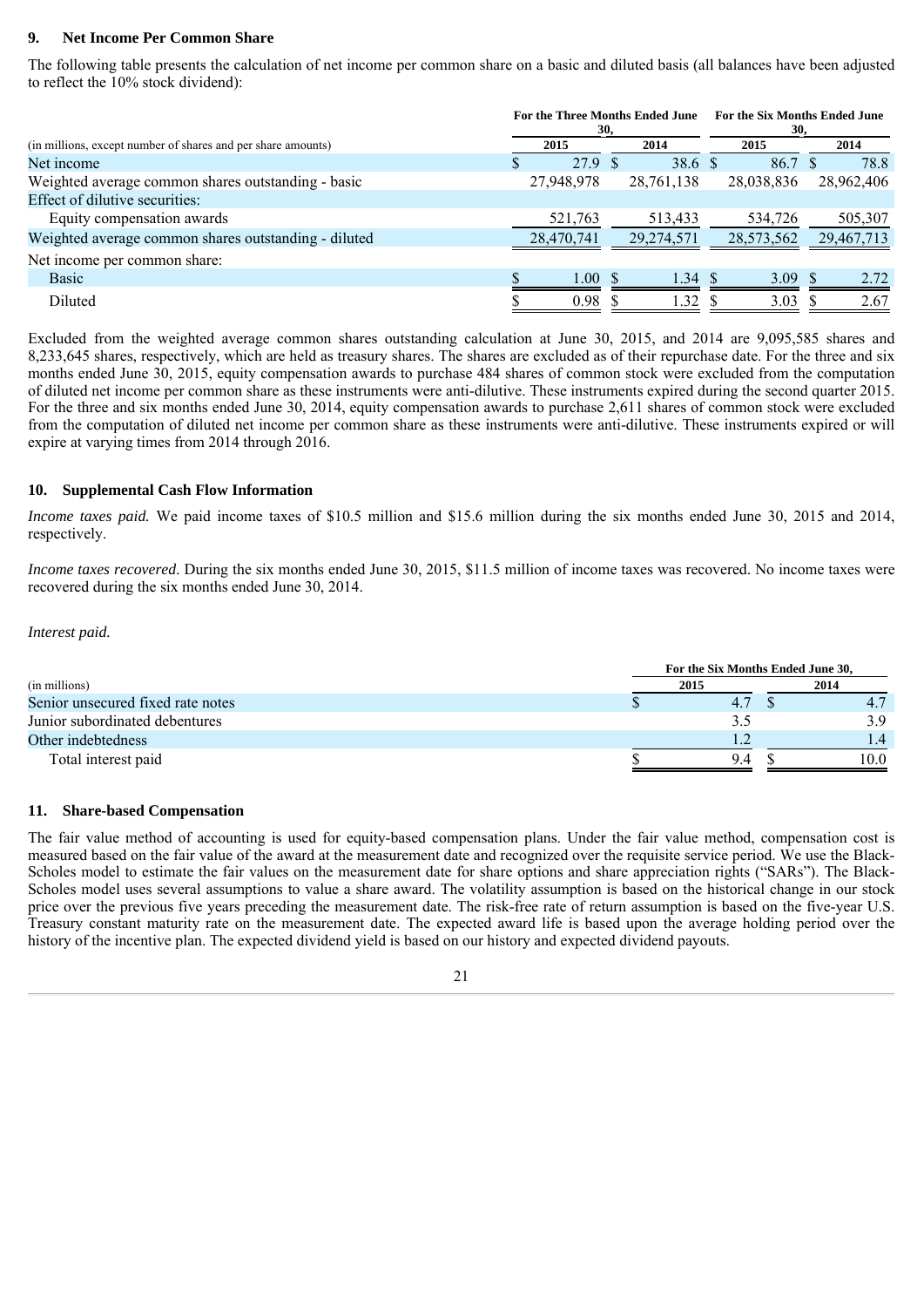The following table summarizes the assumptions we used for the six months ended June 30, 2015 and 2014:

|                             | For the Six Months Ended June 30. |          |
|-----------------------------|-----------------------------------|----------|
|                             | 2015                              | 2014     |
| Risk-free rate of return    | $1.70\%$                          | $1.64\%$ |
| Expected dividend yields    | $1.57\%$                          | 1.55%    |
| Expected award life (years) | 4.62                              | 4.71     |
| Expected volatility         | 21.10%                            | 23.41%   |

All outstanding awards were adjusted to reflect the 10% stock dividend, resulting in a 10% increase to the number of awards outstanding and a 9.09% reduction in the exercise price.

### *Argo Group's Long-Term Incentive Plans*

In November 2007, our shareholders approved the 2007 Long-Term Incentive Plan (the "2007 Plan"), which provides for an aggregate of 4.5 million shares of our common stock that may be issued to executives, non-employee directors, and other key employees. As of May 2014, 1.46 million shares remained available for grant under the 2007 Plan. In May 2014, our shareholders approved the 2014 Long-Term Incentive Plan (the "2014 Plan"), which provides for an additional 2.8 million shares of our common stock to be available for issuance to executives, non-employee directors and other key employees. The share awards may be in the form of share options, SARs, restricted shares, restricted share awards, restricted share units awards, performance awards, other share-based awards and other cash-based awards. Shares issued under this plan may be shares that are authorized and unissued or shares that we reacquired, including shares purchased on the open market. Share options and SARs will count as one share for the purposes of the limits under the incentive plans; restricted shares, restricted share units, performance units, performance shares or other share-based incentive awards which settle in common shares will count as 2.75 shares for purpose of the limits under the 2014 Plan.

Share options may be in the form of incentive share options, non-qualified share options and restorative options. Share options are required to have an exercise price that is not less than the market value on the date of grant. We are prohibited from repricing the options. The term of the share options cannot exceed seven years from the grant date.

A summary of restricted share activity as of June 30, 2015 and changes during the six months then ended is as follows:

|                                | <b>Shares</b>  | Weighted-Average<br><b>Grant Date</b><br><b>Fair Value</b> |
|--------------------------------|----------------|------------------------------------------------------------|
| Outstanding at January 1, 2015 | 313,716 \$     | 31.38                                                      |
| Granted                        | 297.873        | 39.21                                                      |
| Vested and issued              | $(118,882)$ \$ | 26.78                                                      |
| Expired or forfeited           | $(8,938)$ \$   | 41.76                                                      |
| Outstanding at June 30, 2015   | 483,769        | 37.14                                                      |

The restricted shares vest over two to four years. Expense recognized under this plan for the restricted shares was \$1.5 million and \$3.0 million for the three and six months ended June 30, 2015, respectively, as compared to \$0.7 million and \$1.4 million for the three and six months ended June 30, 2014, respectively. Compensation expense for all share-based compensation awards is included in "Underwriting, acquisition and insurance expense" in the accompanying Consolidated Statements of Income. As of June 30, 2015, there was \$15.5 million of total unrecognized compensation cost related to restricted share compensation arrangements granted by Argo Group.

A summary of stock-settled SARs activity as of June 30, 2015 and changes during the six months then ended is as follows:

|                                | <b>Shares</b> | Weighted-Average<br><b>Exercise Price</b> |
|--------------------------------|---------------|-------------------------------------------|
| Outstanding at January 1, 2015 | 1,313,726     | 28.57                                     |
| Granted                        | 243,305       | 39.43                                     |
| Exercised                      | $(78,022)$ \$ | 26.26                                     |
| Expired or forfeited           | $(7,231)$ \$  | 31.68                                     |
| Outstanding at June 30, 2015   | 1,471,778     | 29.67                                     |

The stock-settled SARs vest over a one to four year period. Upon exercise of the stock-settled SARs, the employee is entitled to receive shares of our common stock equal to the appreciation of the stock as compared to the exercise price. Expense recognized for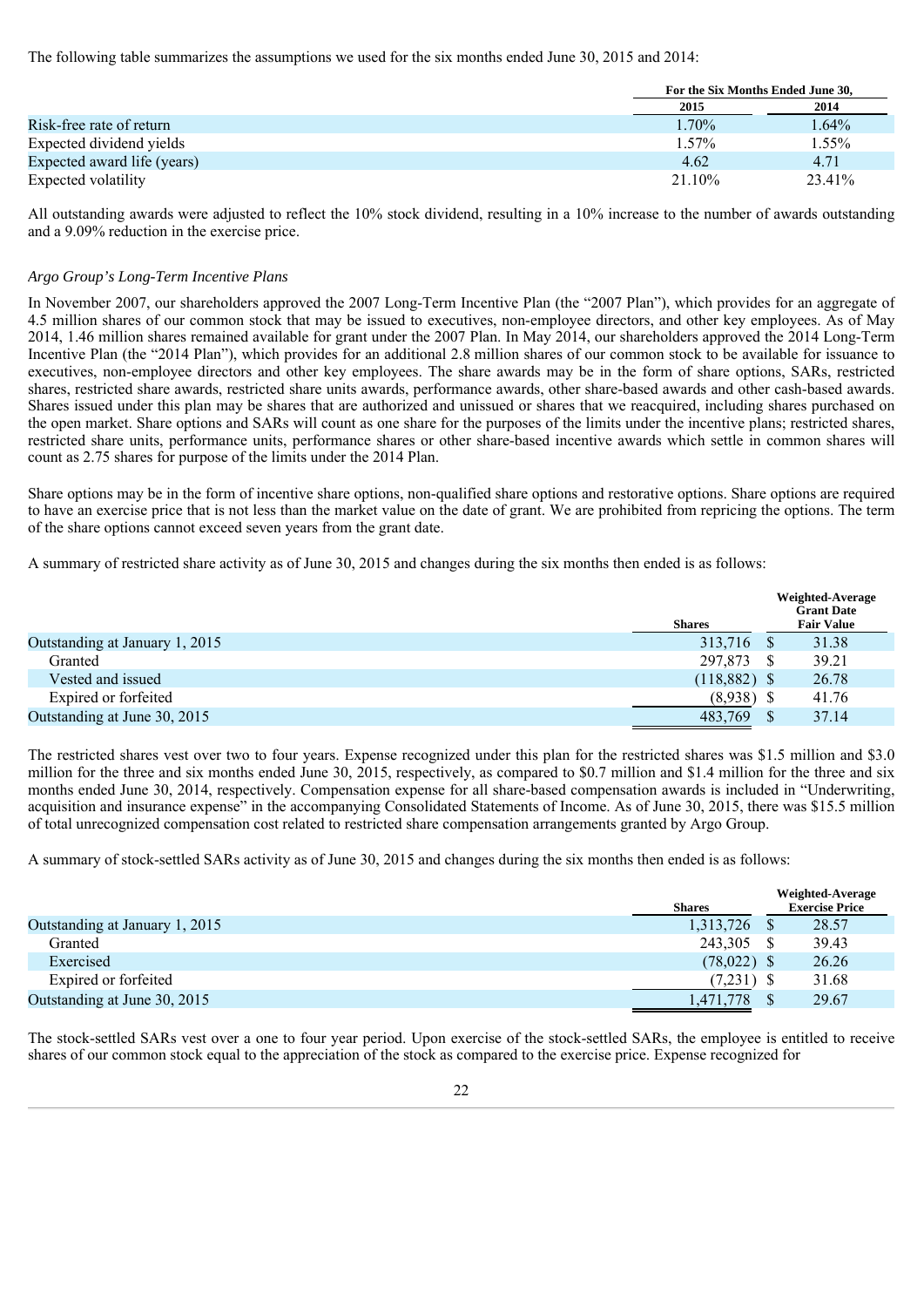the stock-settled SARs was \$0.3 million and \$1.0 for the three and six months ended June 30, 2015, respectively, as compared to \$0.7 million and \$1.3 million for the three and six months ended June 30, 2014, respectively. As of June 30, 2015, there was \$3.7 million of total unrecognized compensation cost related to stock-settled SARs outstanding.

A summary of cash-settled SARs activity as of June 30, 2015 and changes during the six months then ended is as follows:

|                                | <b>Shares</b>  | Weighted-Average<br><b>Exercise Price</b> |
|--------------------------------|----------------|-------------------------------------------|
| Outstanding at January 1, 2015 | 2,001,451      | 32.76                                     |
| Granted                        | 913.157 \$     | 47.48                                     |
| Exercised                      | $(306,278)$ \$ | 29.22                                     |
| Expired or forfeited           | (91, 932)      | 37.22                                     |
| Outstanding at June 30, 2015   | 2,516,398      | 38.37                                     |

The cash-settled SARs vest over a one to four year period. Upon exercise of the cash-settled SARs, the employee is entitled to receive cash payment for the appreciation in the value of our common stock over the exercise price. We account for the cash-settled SARs as liability awards, which require the awards to be revalued at each reporting period. Expense recognized for the cash-settled SARs was \$8.5 million and \$11.3 million for the three and six months ended June 30, 2015, respectively, as compared to \$5.3 million and \$8.0 million for the three and six months ended June 30, 2014, respectively. As of June 30, 2015, there was \$17.0 million of total unrecognized compensation cost related to cash-settled SARs outstanding.

### **12. Underwriting, Acquisition and Insurance Expenses**

Underwriting, acquisition and insurance expenses were as follows:

|                                                        |  | For the Three Months Ended June | 30, | For the Six Months Ended June<br>30. |  |        |  |       |
|--------------------------------------------------------|--|---------------------------------|-----|--------------------------------------|--|--------|--|-------|
| (in millions)                                          |  | 2015                            |     | 2014                                 |  | 2015   |  | 2014  |
| Commissions                                            |  | 67.2 \$                         |     | 63.3                                 |  | 125.9  |  | 118.2 |
| General expenses                                       |  | 79.7                            |     | 74.1                                 |  | 152.6  |  | 142.9 |
| Premium taxes, boards and bureaus                      |  |                                 |     | 5.7                                  |  | 0.6    |  | 12.3  |
|                                                        |  | 146.9                           |     | 143.1                                |  | 279.1  |  | 273.4 |
| Net deferral of policy acquisition costs               |  | (7.4)                           |     | (6.3)                                |  | (10.0) |  | (7.9) |
| Total underwriting, acquisition and insurance expenses |  | 139.5                           |     | 136.8                                |  | 269.1  |  | 265.5 |

Included in general expenses for the three months ended June 30, 2015 and 2014 was \$10.4 million and \$6.8 million, respectively, and \$15.3 million and \$11.1 million for the six months ended June 30, 2015 and 2014, respectively, of expense for our total equity compensation.

### **13. Income Taxes**

We are incorporated under the laws of Bermuda and, under current Bermuda law, are not obligated to pay any taxes in Bermuda based upon income or capital gains. We have received an undertaking from the Supervisor of Insurance in Bermuda pursuant to the provisions of the Exempted Undertakings Tax Protection Act, 2011, which exempts us from any Bermuda taxes computed on profits, income or any capital asset, gain or appreciation or any tax in the nature of estate duty or inheritance tax, at least until the year 2035.

We do not consider ourselves to be engaged in a trade or business in the United States or the United Kingdom and, accordingly, do not expect to be subject to direct United States or United Kingdom income taxation.

We have subsidiaries based in the United Kingdom that are subject to the tax laws of that country. Under current law, these subsidiaries are taxed at the applicable corporate tax rates. Six of the United Kingdom subsidiaries are deemed to be engaged in business in the United States, and therefore, are subject to United States corporate tax in respect of a proportion of their United States underwriting business only. Relief is available against the United Kingdom tax liabilities in respect of overseas taxes paid that arise from the underwriting business. Corporate income tax losses incurred in the United Kingdom can be carried forward, for application against future income, indefinitely. Our United Kingdom subsidiaries file separate United Kingdom income tax returns.

We have subsidiaries based in the United States that are subject to United States tax laws. Under current law, these subsidiaries are taxed at the applicable corporate tax rates. Our United States subsidiaries file a consolidated United States federal income tax return.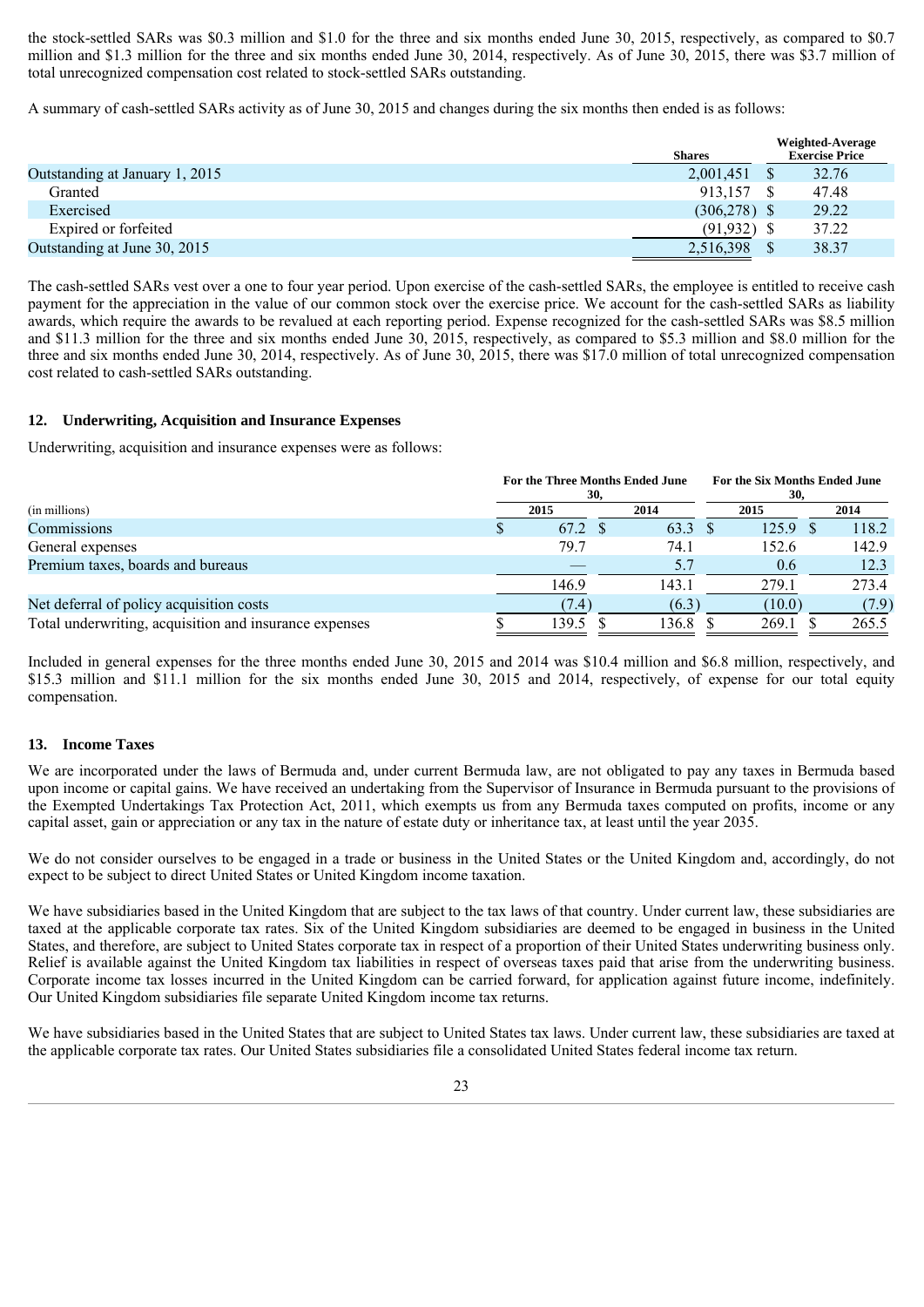We also have operations in Belgium, Switzerland, Brazil, France, Malta, Spain and Ireland, which also are subject to income taxes imposed by the jurisdiction in which they operate. We have operations in the United Arab Emirates, which are not subject to income tax under the laws of that country.

Our income tax provision includes the following components:

|                                              | For the Three Months Ended June | 30.              | For the Six Months Ended June<br>30. |  |       |  |        |
|----------------------------------------------|---------------------------------|------------------|--------------------------------------|--|-------|--|--------|
| (in millions)                                | 2015                            |                  | 2014                                 |  | 2015  |  | 2014   |
| Current tax provision                        |                                 | 9.0 <sub>1</sub> | 2.9 <sup>°</sup>                     |  | 8.8   |  | 4.3    |
| Deferred tax (benefit) provision related to: |                                 |                  |                                      |  |       |  |        |
| Future tax deductions                        | (2.9)                           |                  | 3.0 <sub>1</sub>                     |  | 2.6   |  | 33.2   |
| Valuation allowance change                   | 0.7                             |                  | 0.2                                  |  | (1.0) |  | (28.9) |
| Income tax provision                         | 6.8                             |                  | 6.1                                  |  | 10.4  |  | 8.6    |

Our expected income tax provision computed on pre-tax income (loss) at the weighted average tax rate has been calculated as the sum of the pre-tax income (loss) in each jurisdiction multiplied by that jurisdiction's applicable statutory tax rate. For the three and six months ended June 30, 2015 and 2014, pre-tax income (loss) attributable to our operations and the operations' effective tax rates were as follows:

|                      | For the Three Months Ended June 30, |                                 |                          |                                 |  |  |  |  |  |  |  |
|----------------------|-------------------------------------|---------------------------------|--------------------------|---------------------------------|--|--|--|--|--|--|--|
| (in millions)        | 2015                                |                                 | 2014                     |                                 |  |  |  |  |  |  |  |
|                      | Pre-Tax<br>Income (Loss)            | <b>Effective</b><br>Tax<br>Rate | Pre-Tax<br>Income (Loss) | <b>Effective</b><br>Tax<br>Rate |  |  |  |  |  |  |  |
| Bermuda              | 18.3                                | $0.0\%$ \$                      | 25.0                     | $0.0\%$                         |  |  |  |  |  |  |  |
| <b>United States</b> | 20.2                                | 27.0%                           | 20.9                     | 24.1%                           |  |  |  |  |  |  |  |
| United Kingdom       | (2.9)                               | $-46.9\%$                       | (5.4)                    | $-19.4%$                        |  |  |  |  |  |  |  |
| Belgium              | 0.1                                 | $16.5\%$                        | $- (1)$                  | 64.2%                           |  |  |  |  |  |  |  |
| <b>Brazil</b>        | (1.2)                               | $0.0\%$                         | 5.1                      | $0.0\%$                         |  |  |  |  |  |  |  |
| United Arab Emirates | 0.1                                 | $0.0\%$                         | (0.1)                    | $0.0\%$                         |  |  |  |  |  |  |  |
| Ireland              | (0.1)                               | $0.0\%$                         | $- (1)$                  | $0.0\%$                         |  |  |  |  |  |  |  |
| Malta                | 0.2                                 | $0.0\%$                         | (0.6)                    | $0.0\%$                         |  |  |  |  |  |  |  |
| Switzerland          | $- (1)$                             | $-36.7\%$                       | (0.2)                    | 18.2%                           |  |  |  |  |  |  |  |
| Pre-tax income       | 34.7                                |                                 | 44.7                     |                                 |  |  |  |  |  |  |  |

|                             | For the Six Months Ended June 30, |                                 |                                 |                                 |  |  |  |  |  |  |  |
|-----------------------------|-----------------------------------|---------------------------------|---------------------------------|---------------------------------|--|--|--|--|--|--|--|
| (in millions)               | 2015                              |                                 | 2014                            |                                 |  |  |  |  |  |  |  |
|                             | Pre-Tax<br>Income (Loss)          | <b>Effective</b><br>Tax<br>Rate | Pre-Tax<br><b>Income</b> (Loss) | <b>Effective</b><br>Tax<br>Rate |  |  |  |  |  |  |  |
| Bermuda                     | 44.0                              | $0.0\%$                         | 46.9                            | $0.0\%$                         |  |  |  |  |  |  |  |
| <b>United States</b>        | 48.7                              | 23.0%                           | 35.7                            | 22.7%                           |  |  |  |  |  |  |  |
| United Kingdom              | 7.2                               | $-12.0\%$                       | 1.9                             | 25.4%                           |  |  |  |  |  |  |  |
| <b>Belgium</b>              | (0.1)                             | $-24.2\%$                       | $- (1)$                         | $43.3\%$                        |  |  |  |  |  |  |  |
| <b>Brazil</b>               | (3.0)                             | $0.0\%$                         | 5.1                             | $0.0\%$                         |  |  |  |  |  |  |  |
| <b>United Arab Emirates</b> | 0.1                               | $0.0\%$                         | (1.0)                           | $0.0\%$                         |  |  |  |  |  |  |  |
| Ireland                     | (0.1)                             | $0.0\%$                         | $- (1)$                         | $0.0\%$                         |  |  |  |  |  |  |  |
| Malta                       | 0.3                               | $0.0\%$                         | (1.0)                           | $0.0\%$                         |  |  |  |  |  |  |  |
| Switzerland                 | $- (1)$                           | $-18.6\%$                       | (0.2)                           | 21.0%                           |  |  |  |  |  |  |  |
| Pre-tax income              | 97.1                              |                                 | 87.4                            |                                 |  |  |  |  |  |  |  |

24

(1) Pre-tax income for the respective year was less than \$0.1 million.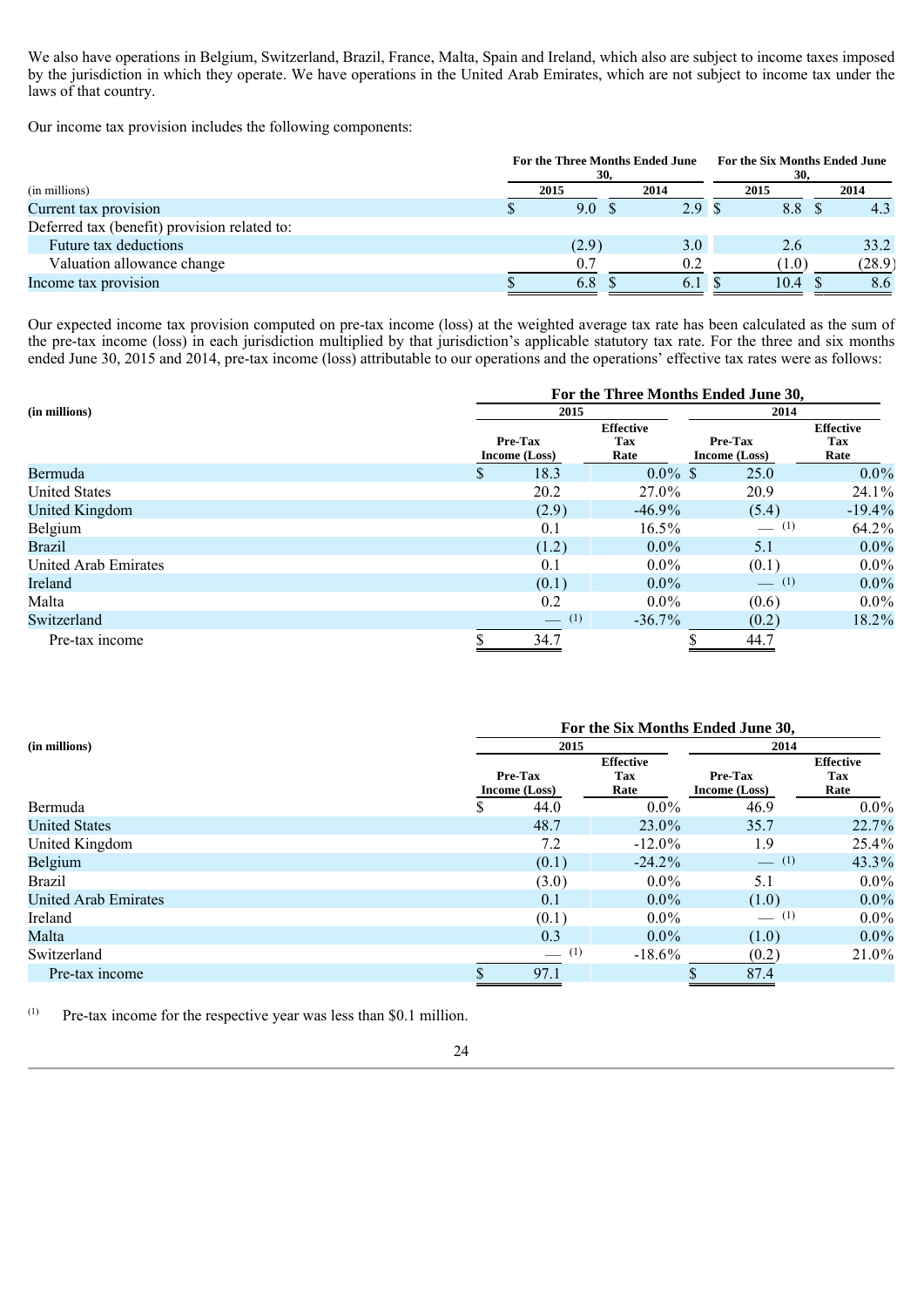A reconciliation of the difference between the provision for income taxes and the expected tax provision at the weighted average tax rate is as follows:

|                                                       | For the Three Months Ended June |               |       |               |            |               |                                   |
|-------------------------------------------------------|---------------------------------|---------------|-------|---------------|------------|---------------|-----------------------------------|
|                                                       | 30.                             |               |       |               |            |               | For the Six Months Ended June 30, |
| (in millions)                                         | 2015                            |               | 2014  | 2015          |            |               | 2014                              |
| Income tax provision at expected rate                 | \$<br>6.2                       | \$            | 9.8   | $\mathcal{S}$ | 17.4       | <sup>\$</sup> | 14.5                              |
| Tax effect of:                                        |                                 |               |       |               |            |               |                                   |
| Tax-exempt interest                                   | (1.0)                           |               | (1.1) |               | (1.9)      |               | (2.3)                             |
| Dividends received deduction                          | (0.6)                           |               | (0.6) |               | (1.2)      |               | (1.2)                             |
| Valuation allowance change                            | 0.7                             |               | 0.2   |               | (1.0)      |               | (28.9)                            |
| Other permanent adjustments, net                      |                                 |               | (1.0) |               | 0.2        |               | (0.9)                             |
| Adjustment for annualized rate                        | 0.3                             |               | (2.6) |               | (0.2)      |               | (1.8)                             |
| United States state tax (benefit) expense             |                                 |               | (0.1) |               | (2.5)      |               |                                   |
| Capital loss carryforward from prior merger           |                                 |               |       |               |            |               | 29.8                              |
| Other foreign adjustments                             | 0.4                             |               |       |               | 0.1        |               |                                   |
| Prior period adjustments to deferred                  |                                 |               | (1.0) |               |            |               | (1.0)                             |
| Prior year foreign taxes recovered                    |                                 |               |       |               | (1.2)      |               |                                   |
| Foreign exchange adjustments                          | 0.6                             |               | 2.3   |               | 0.4        |               | 0.1                               |
| Foreign withholding taxes                             | 0.2                             |               | 0.2   |               | 0.3        |               | 0.3                               |
| Income tax provision                                  | 6.8                             |               | 6.1   | S             | 10.4       |               | 8.6                               |
|                                                       |                                 |               |       |               |            |               |                                   |
| Income tax provision (benefit) - Foreign              | \$<br>1.4                       | <sup>\$</sup> | 1.0   | -S            | $(0.8)$ \$ |               | 0.4                               |
| Income tax provision - United States, Federal         | 5.2                             |               | 5.0   |               | 14.7       |               | 7.8                               |
| Income tax (benefit) provision - United States, state |                                 |               | (0.1) |               | (3.8)      |               | 0.1                               |
| Foreign withholding tax - United States               | 0.2                             |               | 0.2   |               | 0.3        |               | 0.3                               |
| Income tax provision                                  | \$<br>6.8                       | \$            | 6.1   | \$            | 10.4       | \$            | 8.6                               |

We recognize potential accrued interest and penalties within our global operations in "Interest expense" and "Underwriting, acquisition and insurance expenses," respectively, in our Consolidated Statements of Income.

Our net deferred tax assets (liabilities) are supported by taxes paid in previous periods, reversal of taxable temporary differences and recognition of future income. Management regularly evaluates the recoverability of the deferred tax assets and makes any necessary adjustments to them based upon any changes in management's expectations of future taxable income. Realization of deferred tax assets is dependent upon our generation of sufficient taxable income in the future to recover tax benefits that cannot be recovered from taxes paid in the carryback period, which is generally two years for net operating losses and three years for capital losses for our United States operations. At June 30, 2015, we had a total net deferred tax liability of \$16.8 million prior to any valuation allowance. Management has concluded that a valuation allowance is required for a portion of the tax effected net operating loss carryforward of \$17.3 million generated from a prior merger and for the tax effected net operating loss carryforward of \$1.0 million from ARIS. Of the net operating carryforwards from a prior merger, \$15.8 million will expire if not used by December 31, 2025 and \$1.5 million will expire if not used by December 31, 2027. Of the ARIS loss carryforward, \$0.2 million will expire if not used by December 31, 2027, \$0.4 million will expire if not used by December 31, 2028 and \$0.4 million will expire if not used by December 31, 2029. The valuation allowances have been established as Internal Revenue Code Section 382 limits the application of net operating loss and net capital loss carryforwards following an ownership change. The loss carryforwards available per year are \$2.8 million as required by Internal Revenue Code Section 382. Further, due to cumulative losses since inception, management has concluded that a valuation allowance is required for the full amount of the tax effected net operating losses generated by our Brazil and Malta entities. Accordingly, a valuation allowance of \$24.4 million is required as of June 30, 2015 of which \$15.4 million relates to the prior merger and ARIS loss carryforwards, \$7.2 million relates to Brazil operations, and \$1.8 million relates to Malta operations. For the six months ended June 30, 2015, the valuation allowance was reduced by \$0.5 million pertaining to the prior merger and ARIS loss carryforwards, decreased by \$0.2 million pertaining to our Brazil operations and decreased by \$0.3 million pertaining to our Malta operations.

We had no material unrecognized tax benefits as of June 30, 2015 and 2014. Our United States subsidiaries are no longer subject to U.S. federal and state income tax examinations by tax authorities for years before 2011. Our United Kingdom subsidiaries are no longer subject to United Kingdom income tax examinations by Her Majesty's Revenue and Customs for years before 2012.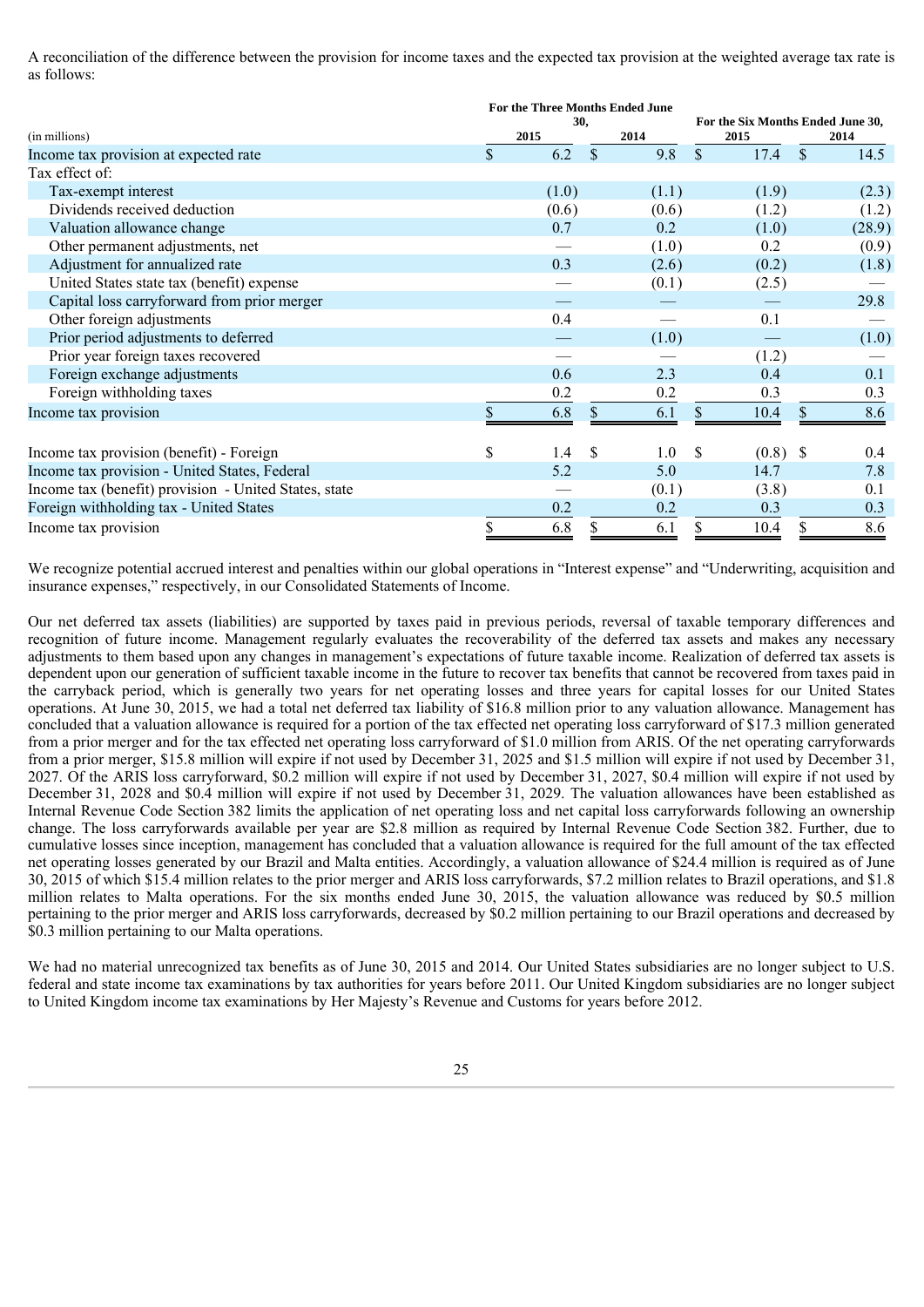### **14. Commitments and Contingencies**

Argo Group's subsidiaries are parties to legal actions incidental to their business. Based on the opinion of counsel, management believes that the resolution of these matters will not materially affect our financial condition or results of operations.

We have contractual commitments to invest up to \$74.5 million related to our limited partnership investments at June 30, 2015. These commitments will be funded as required by the partnership agreements.

### **15. Segment Information**

We are primarily engaged in underwriting property and casualty insurance and reinsurance. We have four ongoing reporting segments: Excess and Surplus Lines, Commercial Specialty, International Specialty and Syndicate 1200. Additionally, we have a Run-off Lines segment for certain products that we no longer underwrite.

We consider many factors, including the nature of each segment's insurance and reinsurance products, production sources, distribution strategies and the regulatory environment, in determining how to aggregate reporting segments.

In evaluating the operating performance of our segments, we focus on core underwriting and investing results before the consideration of realized gains or losses from the sales of investments. Realized investment gains are reported as a component of the Corporate and Other segment, as decisions regarding the acquisition and disposal of securities reside with the investment function and are not under the control of the individual business segments. Identifiable assets by segment are those assets used in the operation of each segment.

Revenue and income (loss) before income taxes for each segment were as follows:

|                                         | For the Three Months Ended June 30, |              |               |       | For the Six Months Ended June 30, |       |      |       |
|-----------------------------------------|-------------------------------------|--------------|---------------|-------|-----------------------------------|-------|------|-------|
| (in millions)                           |                                     | 2015<br>2014 |               |       | 2015                              |       | 2014 |       |
| Revenue:                                |                                     |              |               |       |                                   |       |      |       |
| Earned premiums                         |                                     |              |               |       |                                   |       |      |       |
| <b>Excess and Surplus Lines</b>         | \$                                  | 131.1        | <sup>\$</sup> | 125.3 | <sup>\$</sup>                     | 254.2 | - \$ | 242.7 |
| <b>Commercial Specialty</b>             |                                     | 71.7         |               | 71.1  |                                   | 144.3 |      | 142.8 |
| <b>International Specialty</b>          |                                     | 38.3         |               | 37.6  |                                   | 75.6  |      | 74.6  |
| Syndicate 1200                          |                                     | 104.5        |               | 102.2 |                                   | 206.4 |      | 201.5 |
| Run-off Lines                           |                                     | 0.4          |               | (0.1) |                                   | 0.1   |      | 0.2   |
| Total earned premiums                   |                                     | 346.0        |               | 336.1 |                                   | 680.6 |      | 661.8 |
| Net investment income                   |                                     |              |               |       |                                   |       |      |       |
| <b>Excess and Surplus Lines</b>         |                                     | 9.0          |               | 9.0   |                                   | 17.5  |      | 18.3  |
| <b>Commercial Specialty</b>             |                                     | 4.7          |               | 4.6   |                                   | 9.2   |      | 9.3   |
| <b>International Specialty</b>          |                                     | 3.0          |               | 2.0   |                                   | 5.9   |      | 3.8   |
| Syndicate 1200                          |                                     | 2.4          |               | 2.1   |                                   | 4.6   |      | 5.8   |
| Run-off Lines                           |                                     | 2.1          |               | 2.3   |                                   | 4.1   |      | 4.8   |
| Corporate and Other                     |                                     | 0.6          |               | 0.6   |                                   | 1.3   |      | 1.9   |
| Total net investment income             |                                     | 21.8         |               | 20.6  |                                   | 42.6  |      | 43.9  |
| Net realized investment and other gains |                                     | 5.3          |               | 18.5  |                                   | 21.3  |      | 29.6  |
| Total revenue                           |                                     | 373.1        |               | 375.2 |                                   | 744.5 |      | 735.3 |

|                                         |  | For the Three Months Ended June 30, |      | For the Six Months Ended June 30, |     |        |      |        |
|-----------------------------------------|--|-------------------------------------|------|-----------------------------------|-----|--------|------|--------|
| (in millions)                           |  | 2015                                | 2014 |                                   |     | 2015   | 2014 |        |
| Income (loss) before income taxes       |  |                                     |      |                                   |     |        |      |        |
| Excess and Surplus Lines                |  | 24.2                                |      | 28.2                              | \$. | 48.9   |      | 48.3   |
| <b>Commercial Specialty</b>             |  | 4.6                                 |      | (0.5)                             |     | 8.4    |      | 1.2    |
| <b>International Specialty</b>          |  | 8.8                                 |      | 5.6                               |     | 17.9   |      | 12.4   |
| Syndicate 1200                          |  | 10.1                                |      | 10.1                              |     | 21.1   |      | 25.9   |
| Run-off Lines                           |  | (1.1)                               |      | (3.4)                             |     | 0.1    |      | (9.3)  |
| Total segment income before taxes       |  | 46.6                                |      | 40.0                              |     | 96.4   |      | 78.5   |
| Corporate and Other                     |  | (17.2)                              |      | (13.8)                            |     | (20.6) |      | (20.7) |
| Net realized investment and other gains |  | 5.3                                 |      | 18.5                              |     | 21.3   |      | 29.6   |
| Total income before income taxes        |  | 34.7                                |      | 44.7                              |     | 97.1   |      | 87.4   |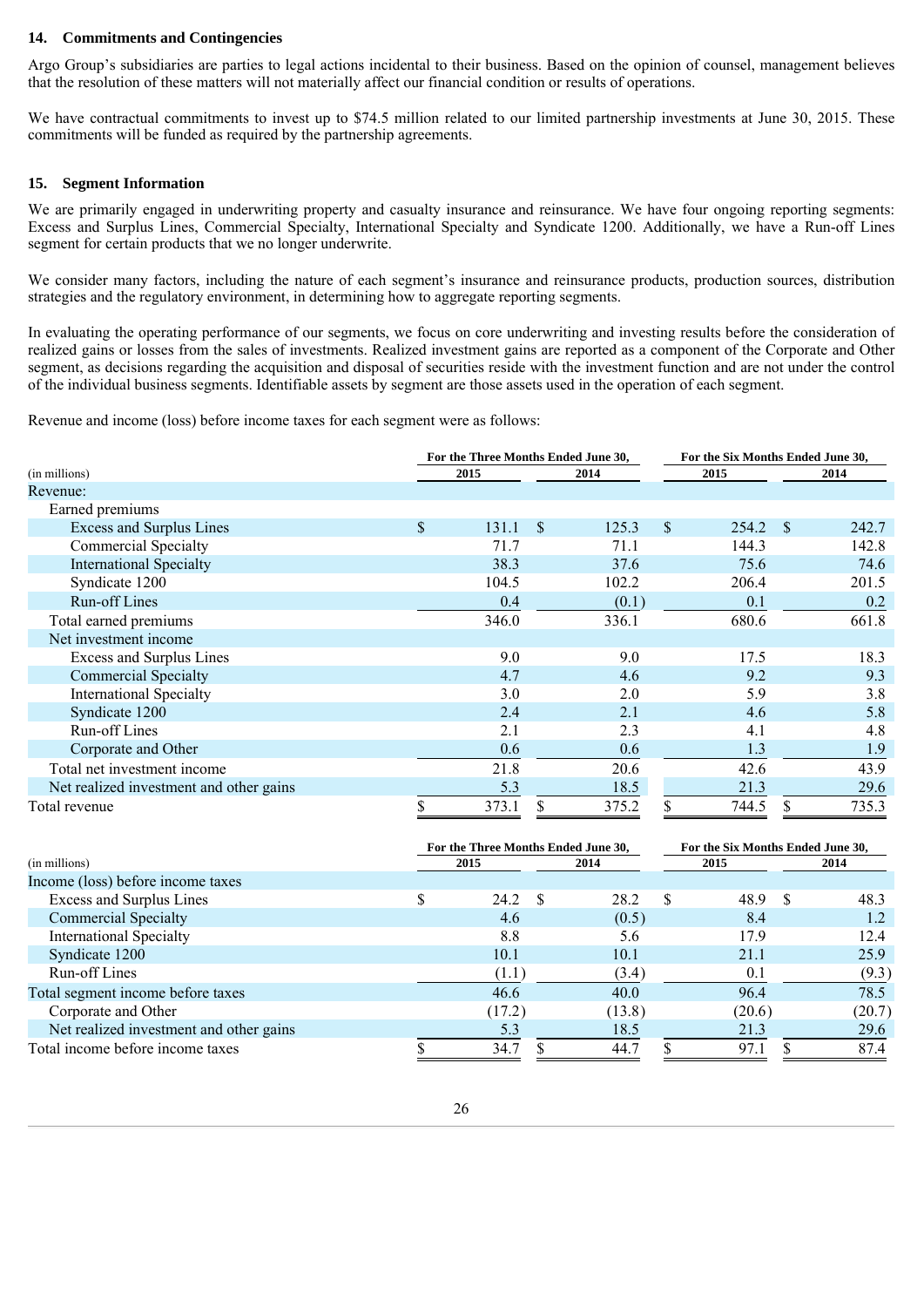The table below presents earned premiums by geographic location for the three and six months ended June 30, 2015 and 2014. For this disclosure, we determine geographic location by the country of domicile of our subsidiaries that underwrite the business and not by the location of insureds or reinsureds from whom the business was generated.

|                       | For the Three Months Ended June 30, |  | For the Six Months Ended June 30. |       |  |       |
|-----------------------|-------------------------------------|--|-----------------------------------|-------|--|-------|
| (in millions)         | 2015                                |  | 2014                              | 2015  |  | 2014  |
| Bermuda               | 26.1                                |  | 24.3                              | 50.0  |  | 48.7  |
| Brazil                | 11.9                                |  | 11.8                              | 24.4  |  | 24.4  |
| Malta                 | 0.4                                 |  | 0.6                               | 0.9   |  |       |
| United Kingdom        | 104.5                               |  | 102.6                             | 206.4 |  | 201.5 |
| <b>United States</b>  | 203.1                               |  | 196.8                             | 398.9 |  | 386.1 |
| Total earned premiums | 346.0                               |  | 336.1                             | 680.6 |  | 661.8 |

The following table represents identifiable assets:

| (in millions)                   |   | <b>June 30,</b><br>2015 | December 31,<br>2014 |
|---------------------------------|---|-------------------------|----------------------|
| <b>Excess and Surplus Lines</b> | Φ | 2,411.2                 | 2,350.7              |
| <b>Commercial Specialty</b>     |   | 1,358.2                 | 1,358.5              |
| <b>International Specialty</b>  |   | 836.3                   | 776.8                |
| Syndicate 1200                  |   | 1,316.4                 | 1,258.5              |
| <b>Run-off Lines</b>            |   | 577.0                   | 552.8                |
| Corporate and Other             |   | 44.9                    | 59.0                 |
| Total                           |   | 6,544.0                 | 6,356.3              |

Included in total assets at June 30, 2015 and December 31, 2014 are \$341.6 million and \$315.4 million, respectively, in assets associated with trade capital providers.

### **16. Information Provided in Connection with Outstanding Debt of Subsidiaries**

The following tables present condensed consolidating financial information at June 30, 2015 and December 31, 2014 and for the three and six months ended June 30, 2015 and 2014, for Argo Group (the "Parent Guarantor") and Argo Group US (the "Subsidiary Issuer"). The Subsidiary Issuer is an indirect wholly subsidiary of the Parent Guarantor. Investments in subsidiaries are accounted for by the Parent Guarantor under the equity method for purposes of the supplemental consolidating presentation. Earnings of subsidiaries are reflected in the Parent Guarantor's investment accounts and earnings.

The Parent Guarantor fully and unconditionally guarantees certain of the debt of the Subsidiary Issuer. Condensed consolidating financial information of the Subsidiary Issuer is presented on a consolidated basis and consists principally of the net assets, results of operations and cash flows of operating insurance company subsidiaries.

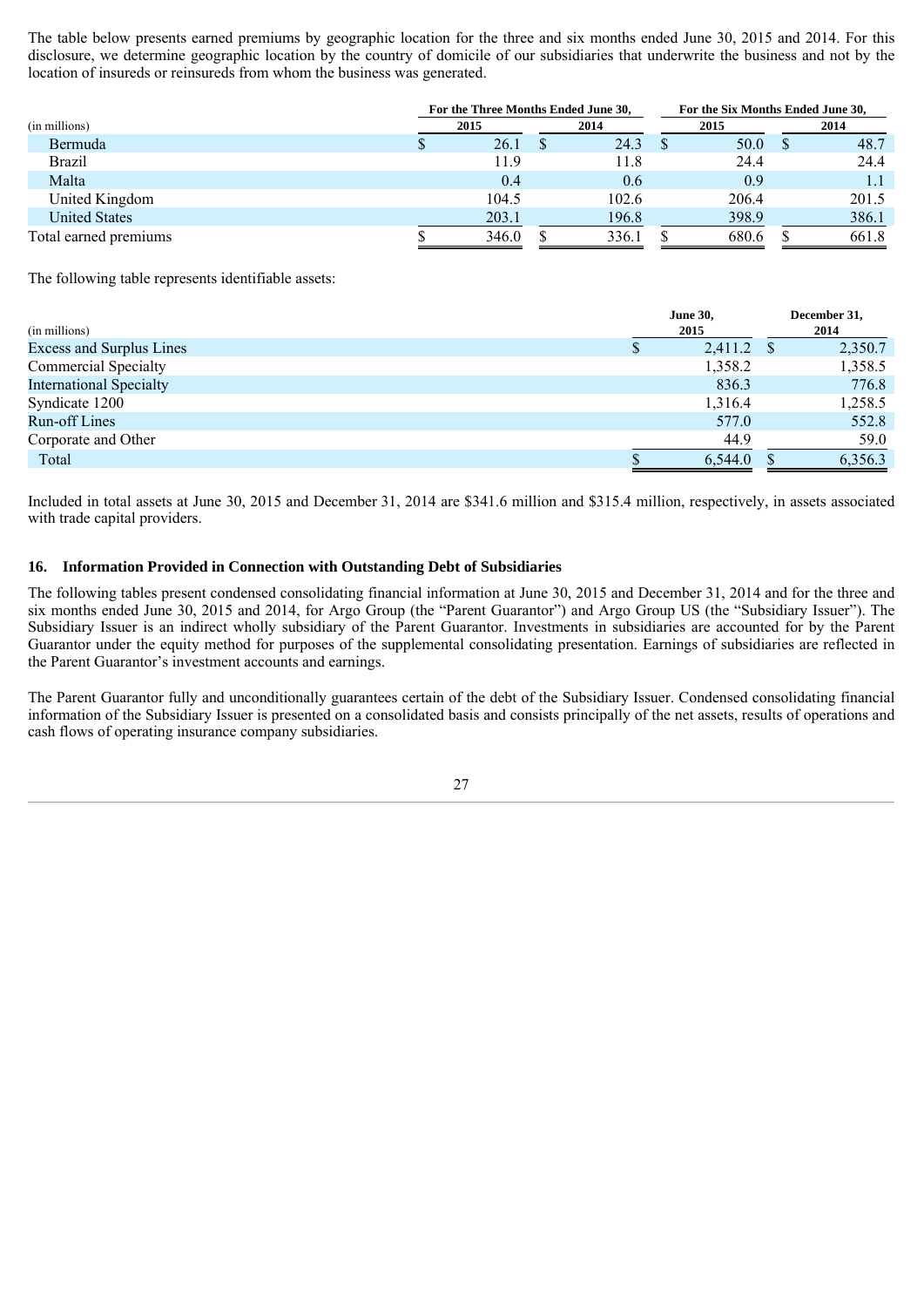# **CONDENSED CONSOLIDATING BALANCE SHEET JUNE 30, 2015**

(in millions)

|                                                     | <b>Argo Group</b><br><b>International</b><br><b>Holdings</b> , Ltd<br>(Parent Guarantor) | Argo Group US, Inc.<br>and Subsidiaries<br>(Subsidiary Issuer) | <b>Other Subsidiaries</b><br>and Eliminations $(1)$ | Consolidating<br>Adjustments <sup>(2)</sup> | <b>Total</b>          |
|-----------------------------------------------------|------------------------------------------------------------------------------------------|----------------------------------------------------------------|-----------------------------------------------------|---------------------------------------------|-----------------------|
| <b>Assets</b>                                       |                                                                                          |                                                                |                                                     |                                             |                       |
| Investments                                         | $\mathsf{\$}$<br>3.7                                                                     | -\$<br>2,785.6 \$                                              | 1,292.9                                             | <sup>\$</sup>                               | \$4,082.2             |
| Cash                                                |                                                                                          | 72.4                                                           | 34.1                                                |                                             | 106.5                 |
| Accrued investment income                           |                                                                                          | 16.5                                                           | 4.1                                                 |                                             | 20.6                  |
| Premiums receivable                                 |                                                                                          | 177.8                                                          | 271.1                                               | $\frac{1}{1}$                               | 448.9                 |
| Reinsurance recoverables                            |                                                                                          | 1,168.5                                                        | (149.3)                                             |                                             | 1,019.2               |
| Goodwill and other intangible assets, net           |                                                                                          | 131.3                                                          | 97.4                                                |                                             | 228.7                 |
| Current income taxes receivable, net                |                                                                                          | 0.7                                                            | 5.3                                                 |                                             | 6.0                   |
| Deferred acquisition costs, net                     |                                                                                          | 62.3                                                           | 77.0                                                |                                             | 139.3                 |
| Ceded unearned premiums                             |                                                                                          | 111.0                                                          | 150.9                                               |                                             | 261.9                 |
| Other assets                                        | 11.0                                                                                     | 160.9                                                          | 65.2                                                | (6.4)                                       | 230.7                 |
| Due (to) from affiliates                            | (39.3)                                                                                   | (3.1)                                                          | 3.1                                                 | 39.3                                        |                       |
| Intercompany note receivable                        |                                                                                          | 56.2                                                           | (56.2)                                              |                                             |                       |
| Investments in subsidiaries                         | 1,738.6                                                                                  |                                                                |                                                     | (1,738.6)                                   |                       |
| <b>Total assets</b>                                 | \$<br>1,714.0                                                                            | 4,740.1<br><sup>S</sup>                                        | $\mathcal{S}$<br>1,795.6                            | $\mathbb{S}$                                | $(1,705.7)$ \$6,544.0 |
| <b>Liabilities and Shareholders' Equity</b>         |                                                                                          |                                                                |                                                     |                                             |                       |
| Reserves for losses and loss adjustment expenses    | $\boldsymbol{\mathsf{S}}$                                                                | $\mathcal{S}$<br>2,139.5                                       | $\sqrt{S}$<br>938.7 \$                              |                                             | \$3,078.2             |
| Unearned premiums                                   |                                                                                          | 477.1                                                          | 419.3                                               |                                             | 896.4                 |
| Funds held and ceded reinsurance payable, net       |                                                                                          | 654.4                                                          | (334.1)                                             |                                             | 320.3                 |
| Long-term debt                                      | 28.4                                                                                     | 288.7                                                          | 56.1                                                |                                             | 373.2                 |
| Deferred tax liabilities, net                       |                                                                                          | 30.5                                                           | 10.7                                                |                                             | 41.2                  |
| Accrued underwriting expenses and other liabilities | 16.7                                                                                     | 93.9                                                           | 55.2                                                | $\overline{\phantom{0}}$                    | 165.8                 |
| <b>Total liabilities</b>                            | 45.1                                                                                     | 3,684.1                                                        | 1,145.9                                             |                                             | 4,875.1               |
| <b>Total shareholders' equity</b>                   | 1,668.9                                                                                  | 1,056.0                                                        | 649.7                                               | (1,705.7)                                   | 1,668.9               |
| Total liabilities and shareholders' equity          | \$<br>1,714.0                                                                            | 4,740.1<br>$\mathcal{S}$                                       | S<br>1,795.6                                        | <sup>S</sup><br>$(1,705.7)$ \$6,544.0       |                       |

 $(1)$ (1) Includes all other subsidiaries of Argo Group International Holdings, Ltd. and all intercompany eliminations.

(2) Includes all Argo Group parent company eliminations.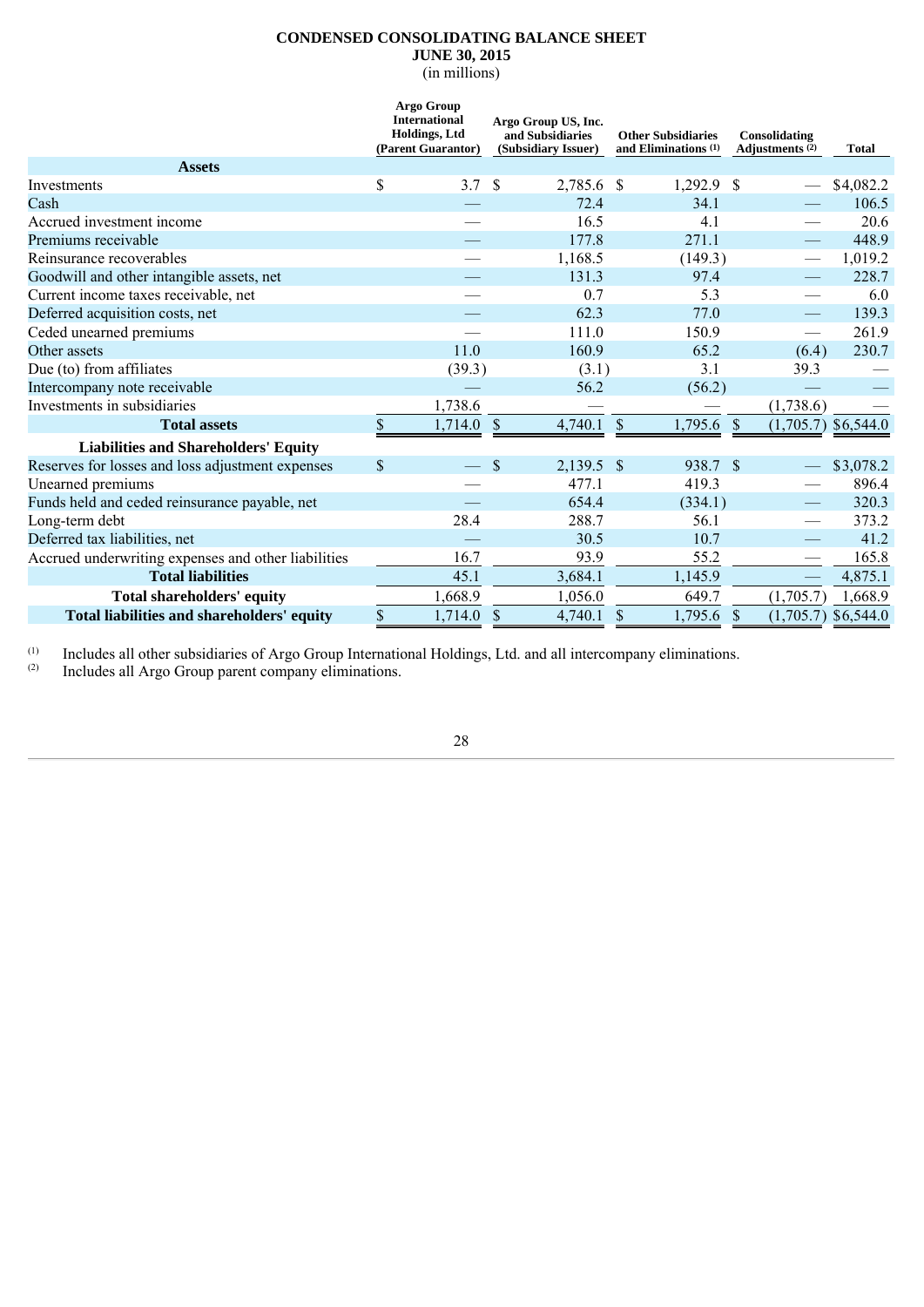# **CONDENSED CONSOLIDATING BALANCE SHEET December 31, 2014**

(in millions)

|                                                     | <b>Argo Group</b><br><b>International</b><br>Holdings, Ltd<br>(Parent Guarantor) |               | Argo Group US, Inc.<br>and Subsidiaries<br>(Subsidiary Issuer) | <b>Other Subsidiaries</b><br>and Eliminations $(1)$ | Consolidating<br>Adjustments <sup>(2)</sup> | <b>Total</b> |
|-----------------------------------------------------|----------------------------------------------------------------------------------|---------------|----------------------------------------------------------------|-----------------------------------------------------|---------------------------------------------|--------------|
| <b>Assets</b>                                       |                                                                                  |               |                                                                |                                                     |                                             |              |
| Investments                                         | \$<br>0.7                                                                        | -\$           | 2,841.5 \$                                                     | 1,255.7                                             | -S                                          | \$4,097.9    |
| Cash                                                |                                                                                  |               | 49.3                                                           | 31.7                                                |                                             | 81.0         |
| Accrued investment income                           |                                                                                  |               | 17.8                                                           | 4.3                                                 |                                             | 22.1         |
| Premiums receivable                                 |                                                                                  |               | 154.6                                                          | 199.0                                               | $\overline{\phantom{m}}$                    | 353.6        |
| Reinsurance recoverables                            |                                                                                  |               | 1,173.6                                                        | (176.4)                                             |                                             | 997.2        |
| Goodwill and other intangible assets, net           | -                                                                                |               | 131.7                                                          | 99.1                                                |                                             | 230.8        |
| Current income taxes receivable, net                |                                                                                  |               | 10.1                                                           | 4.8                                                 | $\overbrace{\hspace{27mm}}$                 | 14.9         |
| Deferred acquisition costs, net                     |                                                                                  |               | 58.0                                                           | 66.6                                                |                                             | 124.6        |
| Ceded unearned premiums                             |                                                                                  |               | 98.5                                                           | 109.1                                               | $\overbrace{\qquad \qquad }^{}$             | 207.6        |
| Other assets                                        | 9.6                                                                              |               | 174.1                                                          | 67.9                                                | (25.0)                                      | 226.6        |
| Due from (to) affiliates                            | 2.9                                                                              |               | (19.8)                                                         | 19.8                                                | (2.9)                                       |              |
| Intercompany note receivable                        |                                                                                  |               | 72.0                                                           | (72.0)                                              |                                             |              |
| Investments in subsidiaries                         | 1,698.0                                                                          |               |                                                                |                                                     | (1,698.0)                                   |              |
| <b>Total assets</b>                                 | \$<br>1,711.2                                                                    | <sup>\$</sup> | 4,761.4                                                        | 1,609.6<br>$\mathbb{S}$                             | $(1,725.9)$ \$6,356.3<br>$\mathbb{S}$       |              |
| <b>Liabilities and Shareholders' Equity</b>         |                                                                                  |               |                                                                |                                                     |                                             |              |
| Reserves for losses and loss adjustment expenses    | \$<br>$-$ \$                                                                     |               | 2,136.4                                                        | 906.0<br><sup>\$</sup>                              | $\mathcal{S}$                               | \$3,042.4    |
| Unearned premiums                                   |                                                                                  |               | 448.9                                                          | 368.3                                               |                                             | 817.2        |
| Funds held and ceded reinsurance payable, net       |                                                                                  |               | 675.1                                                          | (441.3)                                             |                                             | 233.8        |
| Long-term debt                                      | 49.0                                                                             |               | 288.7                                                          | 61.4                                                | (20.6)                                      | 378.5        |
| Deferred tax liabilities, net                       |                                                                                  |               | 41.2                                                           | 11.8                                                |                                             | 53.0         |
| Accrued underwriting expenses and other liabilities | 15.5                                                                             |               | 104.2                                                          | 65.0                                                |                                             | 184.7        |
| <b>Total liabilities</b>                            | 64.5                                                                             |               | 3,694.5                                                        | 971.2                                               | (20.6)                                      | 4,709.6      |
| <b>Total shareholders' equity</b>                   | 1,646.7                                                                          |               | 1,066.9                                                        | 638.4                                               | (1,705.3)                                   | 1,646.7      |
| Total liabilities and shareholders' equity          | \$<br>1,711.2                                                                    | $\mathcal{S}$ | 4,761.4                                                        | \$<br>1,609.6                                       | $(1,725.9)$ \$6,356.3<br>\$                 |              |

 $(1)$ (1) Includes all other subsidiaries of Argo Group International Holdings, Ltd. and all intercompany eliminations.<br>(2) Includes all Argo Group parent company eliminations

Includes all Argo Group parent company eliminations.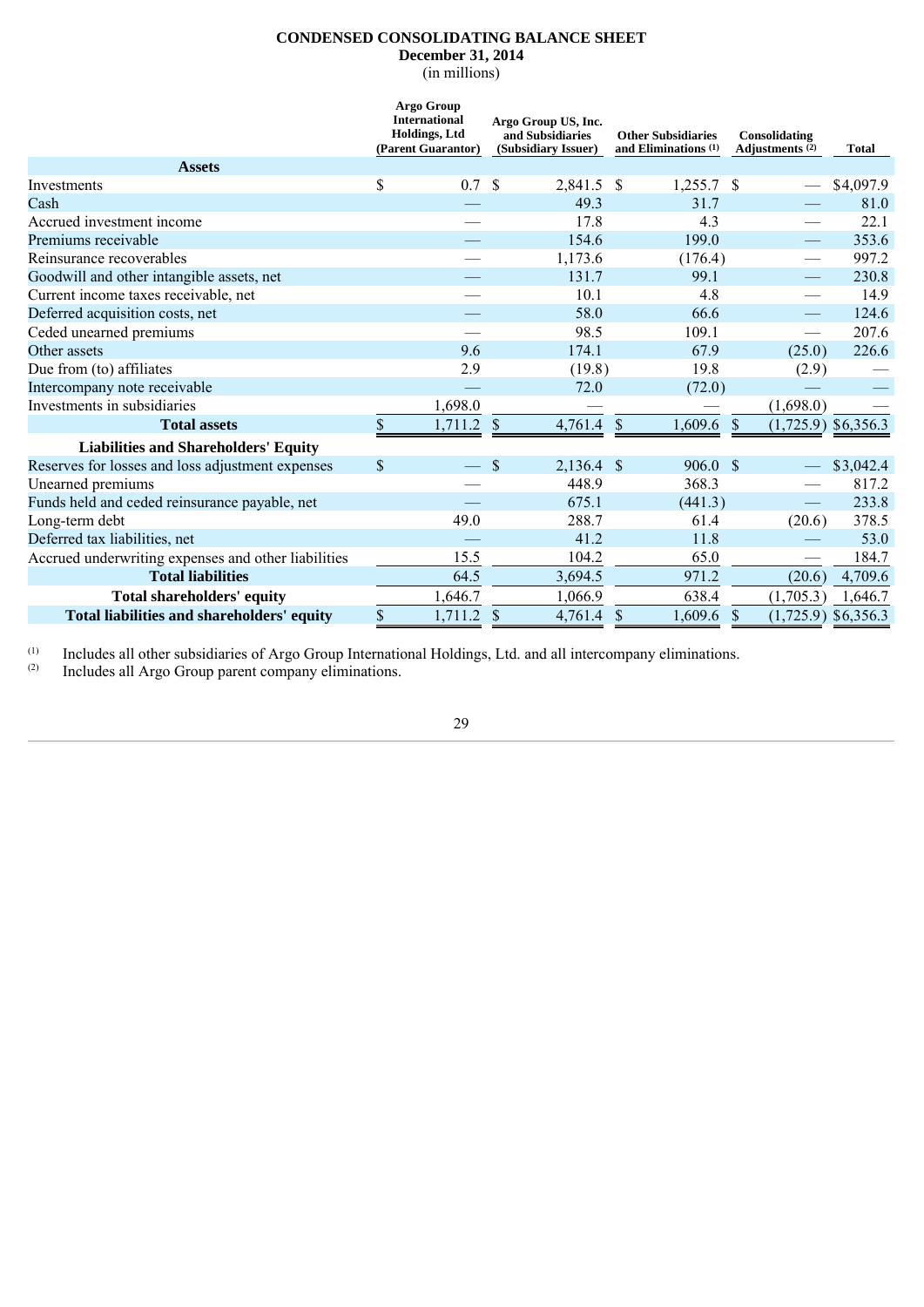# **CONDENSED CONSOLIDATING STATEMENT OF INCOME FOR THE THREE MONTHS ENDED JUNE 30, 2015**

(in millions)

|                                                                | Argo Group<br><b>International</b><br><b>Holdings</b> , Ltd<br>(Parent Guarantor) | Argo Group US, Inc.<br>and Subsidiaries<br>(Subsidiary Issuer) | <b>Other Subsidiaries</b><br>and Eliminations $(1)$ | Consolidating<br>Adjustments $(2)$<br><b>Total</b> |
|----------------------------------------------------------------|-----------------------------------------------------------------------------------|----------------------------------------------------------------|-----------------------------------------------------|----------------------------------------------------|
| Premiums and other revenue:                                    |                                                                                   |                                                                |                                                     |                                                    |
| Earned premiums                                                | \$                                                                                | \$<br>118.8 \$                                                 | 227.2                                               | \$<br>346.0<br>-S                                  |
| Net investment (expense) income                                | (0.3)                                                                             | 14.0                                                           | 8.1                                                 | 21.8                                               |
| Net realized investment and other gains (loss)                 | 2.0                                                                               | 7.4                                                            | (2.1)                                               | 5.3<br>(2.0)                                       |
| Total revenue                                                  | 1.7                                                                               | 140.2                                                          | 233.2                                               | 373.1<br>(2.0)                                     |
| Expenses:                                                      |                                                                                   |                                                                |                                                     |                                                    |
| Losses and loss adjustment expenses                            |                                                                                   | 64.4                                                           | 126.2                                               | 190.6                                              |
| Underwriting, acquisition and insurance                        |                                                                                   |                                                                |                                                     |                                                    |
| expenses                                                       | 4.8                                                                               | 49.6                                                           | 85.1                                                | 139.5                                              |
| Interest expense                                               | 0.2                                                                               | 3.8                                                            | 0.6                                                 | 4.6                                                |
| Fee expense (income), net                                      |                                                                                   | 1.6                                                            | (0.9)                                               | 0.7                                                |
| Foreign currency exchange loss                                 |                                                                                   | 0.1                                                            | 2.9                                                 | 3.0                                                |
| Total expenses                                                 | 5.0                                                                               | 119.5                                                          | 213.9                                               | 338.4                                              |
| Income (loss) before income taxes                              | (3.3)                                                                             | 20.7                                                           | 19.3                                                | (2.0)<br>34.7                                      |
| Provision for income taxes                                     |                                                                                   | 5.4                                                            | 1.4                                                 | 6.8                                                |
| Net income (loss) before equity in earnings of<br>subsidiaries | (3.3)                                                                             | 15.3                                                           | 17.9                                                | 27.9<br>(2.0)                                      |
| Equity in undistributed earnings of<br>subsidiaries            | 31.2                                                                              |                                                                |                                                     | (31.2)                                             |
| Net income                                                     | \$<br>27.9                                                                        | 15.3<br>\$                                                     | \$<br>17.9                                          | 27.9<br>\$<br>(33.2)                               |

 $(1)$ (1) Includes all other subsidiaries of Argo Group International Holdings, Ltd. and all intercompany eliminations.<br>
[2] Includes all Argo Group parent company eliminations

Includes all Argo Group parent company eliminations.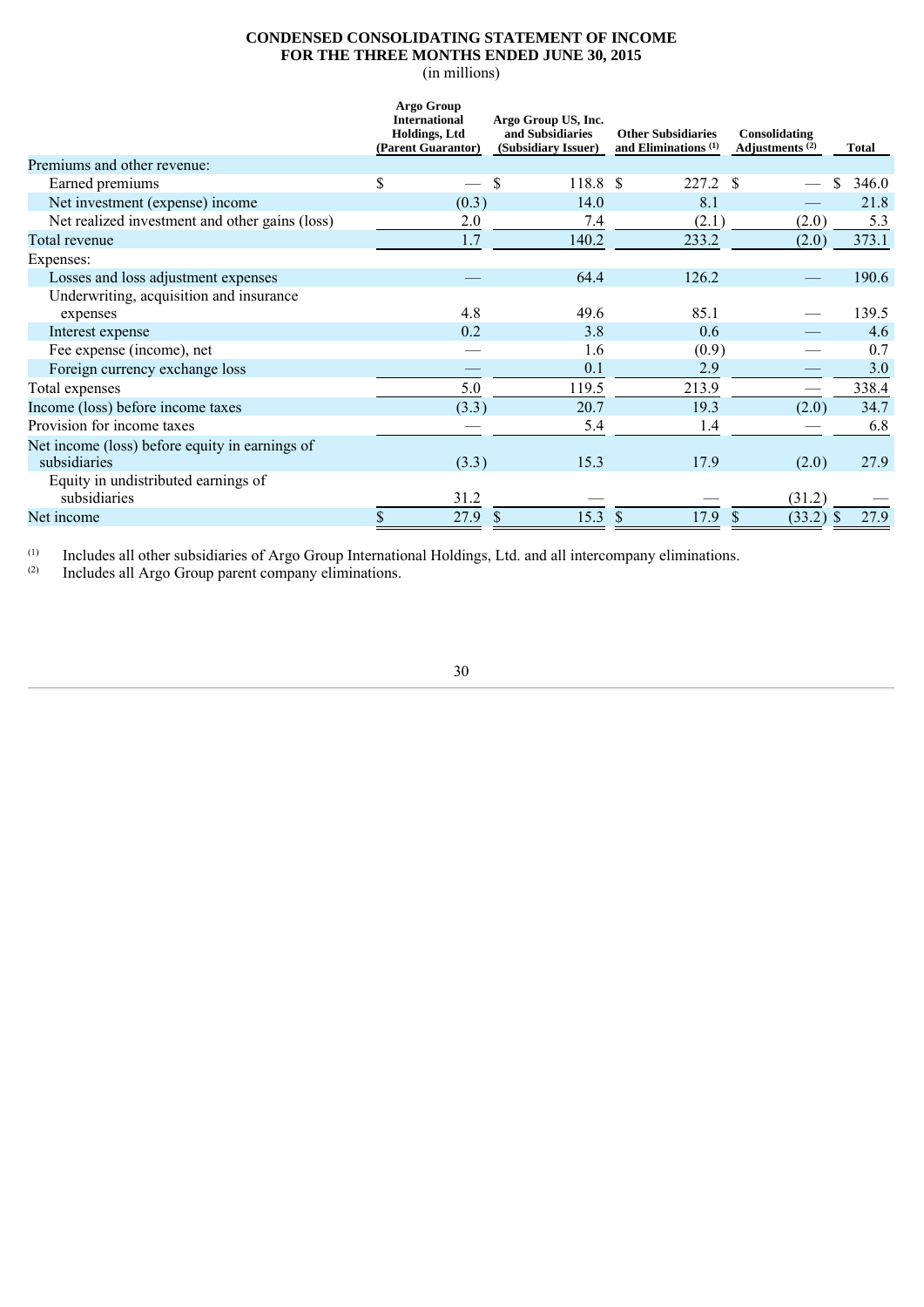### **CONDENSED CONSOLIDATING STATEMENT OF INCOME FOR THE THREE MONTHS ENDED JUNE 30, 2014**  (in millions)

**Argo Group International Holdings, Ltd (Parent Guarantor) Argo Group US, Inc. and Subsidiaries (Subsidiary Issuer) Other Subsidiaries and Eliminations (1) Consolidating Adjustments (2) Total**  Premiums and other revenue: Earned premiums  $\begin{array}{ccccccc} \text{5} & \text{5} & \text{5} & \text{117.5} & \text{218.6} & \text{5} & \text{5} & \text{336.1} \\ \end{array}$ Net investment (expense) income (0.1) 13.8 6.9 — 20.6 Net realized investment and other gains (loss)  $-$  13.9  $4.6$   $-$  18.5 Total revenue  $(0.1)$  145.2  $230.1$   $-$  375.2 Expenses: Losses and loss adjustment expenses — 68.8 116.3 — 185.1 Underwriting, acquisition and insurance expenses 4.1 50.1 82.6 — 136.8 Interest expense  $0.6$   $3.7$   $0.9$   $(0.1)$   $5.1$ Fee expense (income), net  $-$  1.7 (1.6)  $-$  0.1 Foreign currency exchange (gain) loss  $(0.1)$   $3.5$   $3.4$ Total expenses 201.7 (0.1) 330.5 Income (loss) before income taxes (4.8) 21.0 28.4 0.1 44.7 Provision for income taxes  $-$  5.1  $1.0 - 6.1$ Net income (loss) before equity in earnings of subsidiaries (4.8) 15.9 27.4 0.1 38.6 Equity in undistributed earnings of subsidiaries  $43.4$   $(43.4)$   $-$ Net income 5 38.6 \$ 15.9 \$ 27.4 \$ (43.3) \$ 38.6

 $(1)$ (1) Includes all other subsidiaries of Argo Group International Holdings, Ltd. and all intercompany eliminations.<br>  $\frac{1}{2}$  Includes all Argo Group parent company eliminations.

Includes all Argo Group parent company eliminations.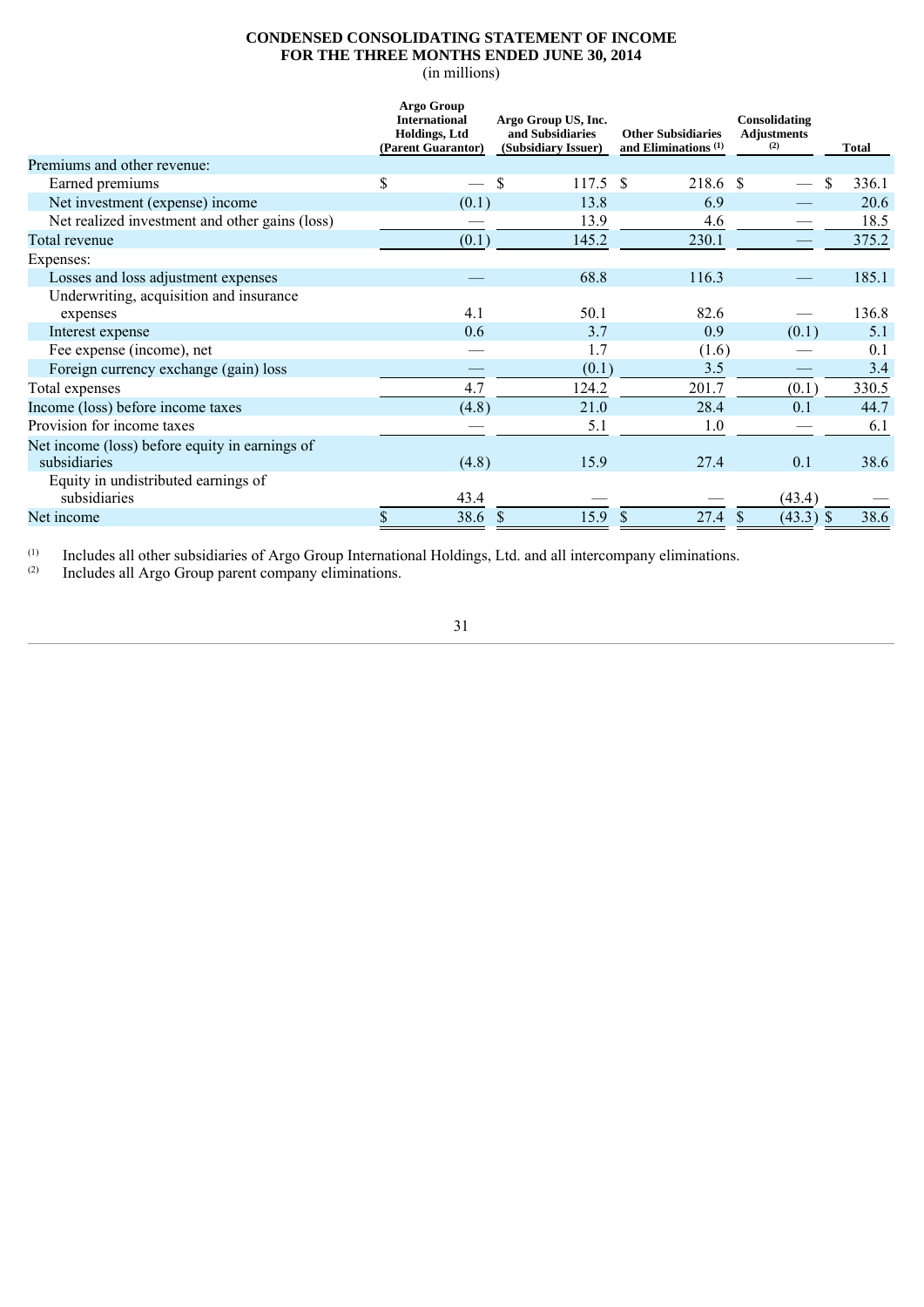# **CONDENSED CONSOLIDATING STATEMENT OF INCOME FOR THE SIX MONTHS ENDED JUNE 30, 2015**

(in millions)

|                                                     |                    | Argo Group<br><b>International</b><br>Holdings, Ltd<br>(Parent Guarantor) | Argo Group US, Inc.<br>and Subsidiaries<br>(Subsidiary Issuer) | <b>Other Subsidiaries</b><br>and Eliminations $(1)$ | Consolidating<br>Adjustments $(2)$ | Total        |
|-----------------------------------------------------|--------------------|---------------------------------------------------------------------------|----------------------------------------------------------------|-----------------------------------------------------|------------------------------------|--------------|
| Premiums and other revenue:                         |                    |                                                                           |                                                                |                                                     |                                    |              |
| Earned premiums                                     | $\mathbf{\hat{S}}$ |                                                                           | 253.9 \$                                                       | 426.7 \$                                            |                                    | 680.6<br>\$. |
| Net investment (expense) income                     |                    | (0.5)                                                                     | 28.5                                                           | 14.6                                                |                                    | 42.6         |
| Net realized investment and other gains (loss)      |                    | 2.0                                                                       | 23.3                                                           | (2.0)                                               | (2.0)                              | 21.3         |
| Total revenue                                       |                    | 1.5                                                                       | 305.7                                                          | 439.3                                               | (2.0)                              | 744.5        |
| Expenses:                                           |                    |                                                                           |                                                                |                                                     |                                    |              |
| Losses and loss adjustment expenses                 |                    |                                                                           | 144.6                                                          | 229.7                                               |                                    | 374.3        |
| Underwriting, acquisition and insurance             |                    |                                                                           |                                                                |                                                     |                                    |              |
| expenses                                            |                    | 9.5                                                                       | 101.5                                                          | 158.1                                               |                                    | 269.1        |
| Interest expense                                    |                    | 0.7                                                                       | 7.6                                                            | 1.2                                                 |                                    | 9.5          |
| Fee expense (income), net                           |                    |                                                                           | 2.4                                                            | (1.3)                                               |                                    | 1.1          |
| Foreign currency exchange loss (gain)               |                    |                                                                           | 0.9                                                            | (7.5)                                               |                                    | (6.6)        |
| Total expenses                                      |                    | 10.2                                                                      | 257.0                                                          | 380.2                                               |                                    | 647.4        |
| Income (loss) before income taxes                   |                    | (8.7)                                                                     | 48.7                                                           | 59.1                                                | (2.0)                              | 97.1         |
| Provision (benefit) for income taxes                |                    |                                                                           | 11.2                                                           | (0.8)                                               |                                    | 10.4         |
| Net income (loss) before equity in earnings of      |                    |                                                                           |                                                                |                                                     |                                    |              |
| subsidiaries                                        |                    | (8.7)                                                                     | 37.5                                                           | 59.9                                                | (2.0)                              | 86.7         |
| Equity in undistributed earnings of<br>subsidiaries |                    | 95.4                                                                      |                                                                |                                                     | (95.4)                             |              |
| Net income                                          |                    | 86.7                                                                      | 37.5                                                           | 59.9                                                | \$.<br>(97.4)                      | 86.7         |

 $(1)$ (1) Includes all other subsidiaries of Argo Group International Holdings, Ltd. and all intercompany eliminations.<br>
Includes all Argo Group parent company eliminations

Includes all Argo Group parent company eliminations.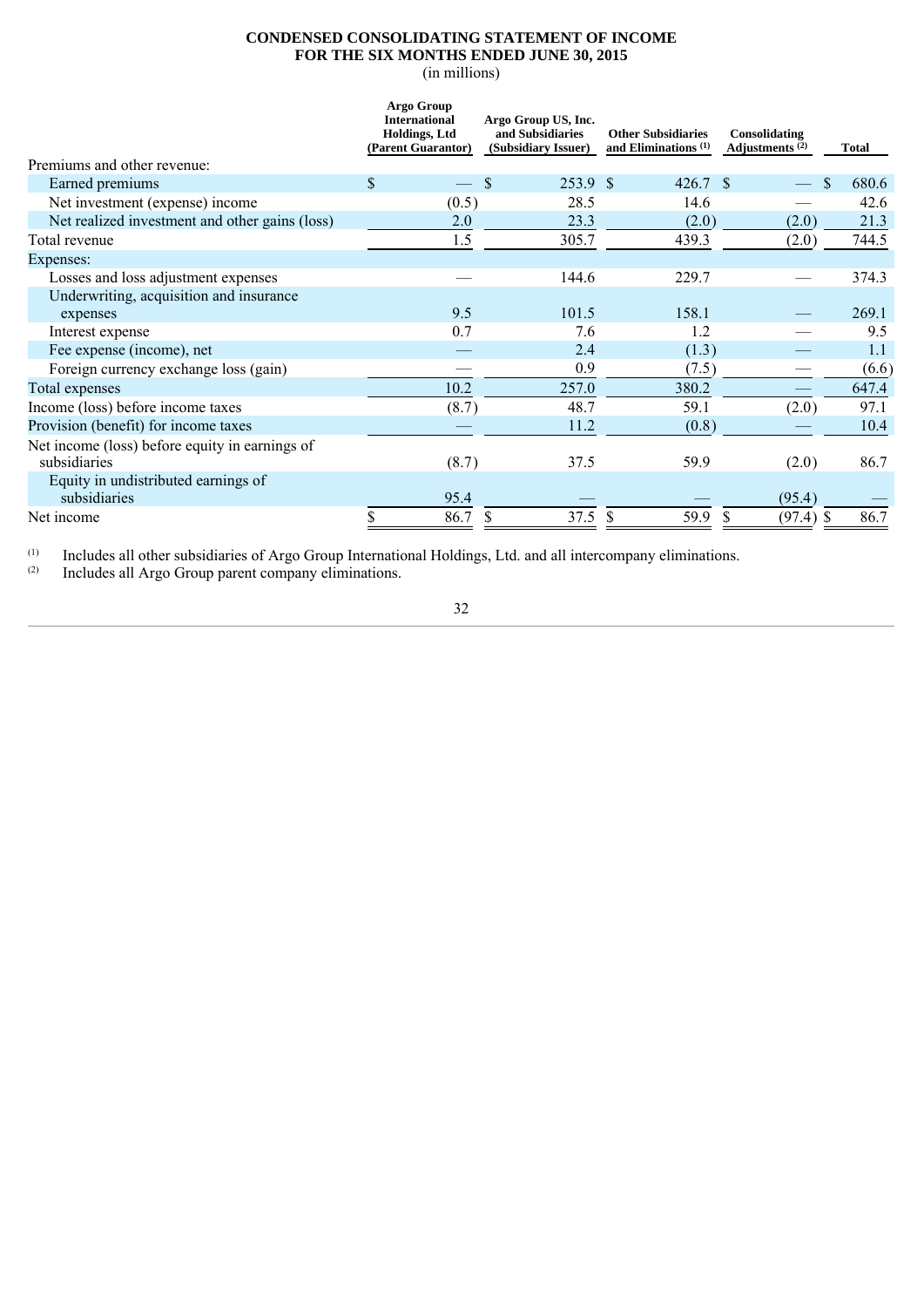# **CONDENSED CONSOLIDATING STATEMENT OF INCOME FOR THE SIX MONTHS ENDED JUNE 30, 2014**

(in millions)

|                                                                | Argo Group<br><b>International</b><br>Holdings, Ltd<br>(Parent Guarantor) | Argo Group US, Inc.<br>and Subsidiaries<br>(Subsidiary Issuer) |             | Consolidating<br><b>Adjustments</b><br>(2) | <b>Total</b>           |
|----------------------------------------------------------------|---------------------------------------------------------------------------|----------------------------------------------------------------|-------------|--------------------------------------------|------------------------|
| Premiums and other revenue:                                    |                                                                           |                                                                |             |                                            |                        |
| Earned premiums                                                | \$                                                                        | \$<br>229.5                                                    | -S<br>432.3 | -S                                         | <sup>\$</sup><br>661.8 |
| Net investment (expense) income                                | (0.2)                                                                     | 28.8                                                           | 15.3        |                                            | 43.9                   |
| Net realized investment and other gains (loss)                 |                                                                           | 25.4                                                           | 4.2         |                                            | 29.6                   |
| Total revenue                                                  | (0.2)                                                                     | 283.7                                                          | 451.8       |                                            | 735.3                  |
| Expenses:                                                      |                                                                           |                                                                |             |                                            |                        |
| Losses and loss adjustment expenses                            |                                                                           | 141.3                                                          | 226.3       |                                            | 367.6                  |
| Underwriting, acquisition and insurance                        |                                                                           |                                                                |             |                                            |                        |
| expenses                                                       | 10.1                                                                      | 96.4                                                           | 159.0       |                                            | 265.5                  |
| Interest expense                                               | 1.2                                                                       | 7.5                                                            | 1.6         | (0.2)                                      | 10.1                   |
| Fee expense (income), net                                      |                                                                           | 3.0                                                            | (1.5)       |                                            | 1.5                    |
| Foreign currency exchange (gain) loss                          |                                                                           | (0.2)                                                          | 3.4         |                                            | 3.2                    |
| Total expenses                                                 | 11.3                                                                      | 248.0                                                          | 388.8       | (0.2)                                      | 647.9                  |
| Income (loss) before income taxes                              | (11.5)                                                                    | 35.7                                                           | 63.0        | 0.2                                        | 87.4                   |
| Provision for income taxes                                     |                                                                           | 8.1                                                            | 0.5         |                                            | 8.6                    |
| Net income (loss) before equity in earnings of<br>subsidiaries | (11.5)                                                                    | 27.6                                                           | 62.5        | 0.2                                        | 78.8                   |
| Equity in undistributed earnings of<br>subsidiaries            | 90.3                                                                      |                                                                |             | (90.3)                                     |                        |
| Net income                                                     | 78.8                                                                      | 27.6<br>\$                                                     | 62.5<br>S   | $(90.1)$ \$<br>\$.                         | 78.8                   |

 $(1)$ (1) Includes all other subsidiaries of Argo Group International Holdings, Ltd. and all intercompany eliminations.<br>
[2] Includes all Argo Group parent company eliminations

Includes all Argo Group parent company eliminations.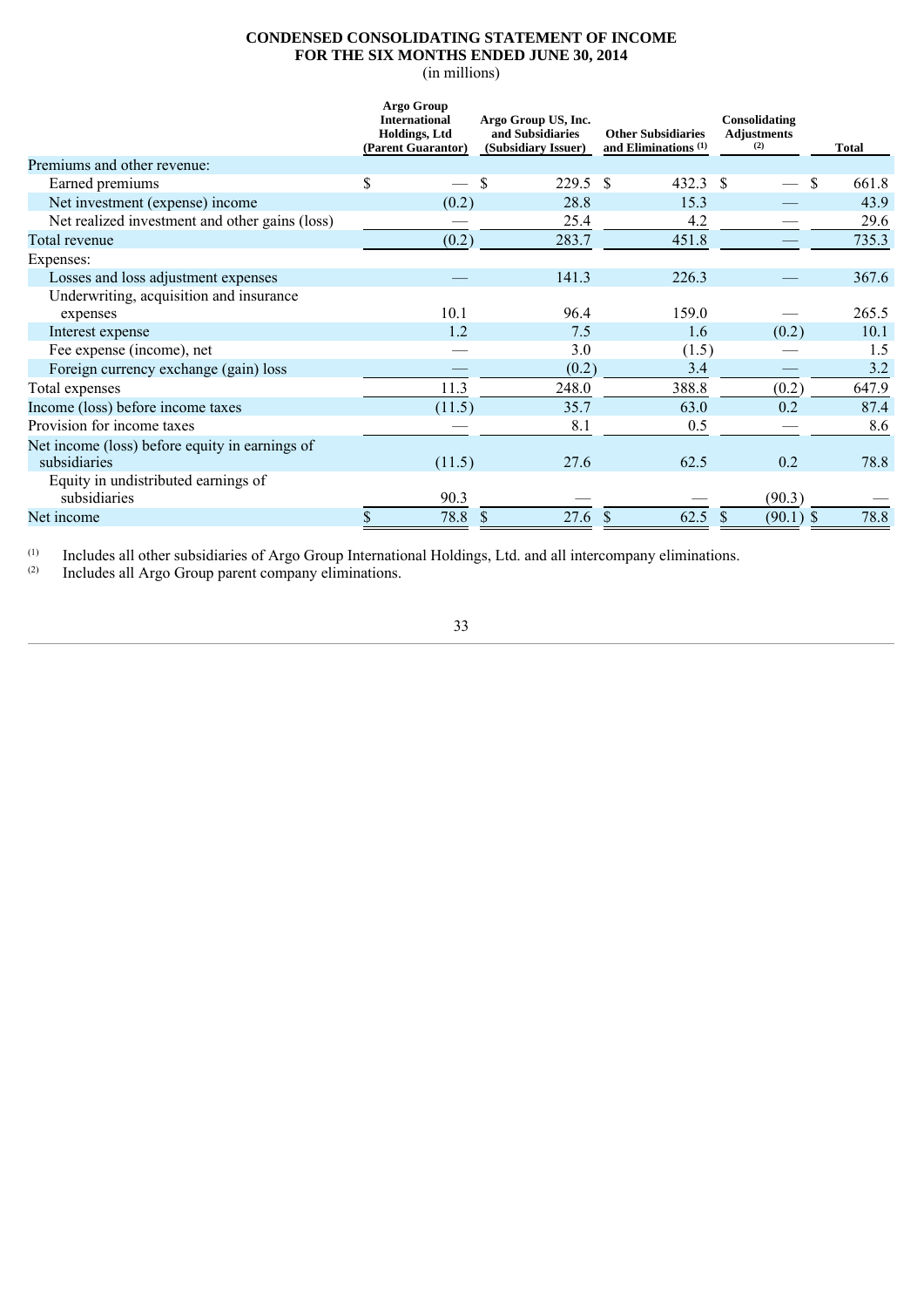# **CONDENSED CONSOLIDATING STATEMENT OF CASH FLOWS FOR THE SIX MONTHS ENDED JUNE 30, 2015**

(in millions)

|                                                                     | <b>Argo Group</b><br><b>International</b><br>Holdings, Ltd | Argo Group US, Inc.<br>and Subsidiaries | <b>Other Subsidiaries</b> | Consolidating                        |                             |
|---------------------------------------------------------------------|------------------------------------------------------------|-----------------------------------------|---------------------------|--------------------------------------|-----------------------------|
|                                                                     | (Parent Guarantor)<br>\$                                   | (Subsidiary Issuer)<br>$\mathcal{S}$    | and Eliminations $(1)$    | Adjustments $(2)$<br><sup>\$</sup>   | <b>Total</b><br>\$.<br>94.6 |
| Net cash flows from operating activities                            | 11.4                                                       | 20.7                                    | $\mathbb{S}$<br>62.5      |                                      |                             |
| Cash flows from investing activities:                               |                                                            |                                         |                           |                                      |                             |
| Proceeds from sales of investments                                  |                                                            | 493.4                                   | 150.5                     |                                      | 643.9                       |
| Maturities and mandatory calls of fixed<br>maturity investments     |                                                            | 311.7                                   | 70.9                      |                                      | 382.6                       |
| Purchases of investments                                            |                                                            | (770.6)                                 | (246.7)                   |                                      | (1,017.3)                   |
| Change in short-term investments and<br>foreign regulatory deposits | 0.2                                                        | (6.9)                                   | (34.0)                    |                                      | (40.7)                      |
| Settlements of foreign currency exchange<br>forward contracts       | 0.8                                                        |                                         | (5.4)                     |                                      | (4.6)                       |
| Purchases of fixed assets and other, net                            | 0.2                                                        | (0.4)                                   | 4.4                       |                                      | 4.2                         |
| Cash used by investing activities                                   | 1.2                                                        | 27.2                                    | (60.3)                    |                                      | (31.9)                      |
| Cash flows from financing activities:                               |                                                            |                                         |                           |                                      |                             |
| Borrowings under intercompany note, net                             |                                                            |                                         |                           |                                      |                             |
| Activity under stock incentive plans                                | (1.4)                                                      |                                         |                           |                                      | (1.4)                       |
| Repurchase of Company's common shares                               |                                                            | (24.9)                                  |                           |                                      | (24.9)                      |
| Excess tax expense from share-based<br>payment arrangements         |                                                            | 0.1                                     |                           |                                      | 0.1                         |
| Payment of cash dividend to common<br>shareholders                  | (11.2)                                                     |                                         |                           |                                      | (11.2)                      |
| Cash used by financing activities                                   | (12.6)                                                     | (24.8)                                  |                           |                                      | (37.4)                      |
| Effect of exchange rate changes on cash                             |                                                            |                                         | 0.2                       |                                      | 0.2                         |
| Change in cash                                                      |                                                            | 23.1                                    | 2.4                       |                                      | 25.5                        |
| Cash, beginning of the period                                       |                                                            | 49.3                                    | 31.7                      |                                      | 81.0                        |
| Cash, end of period                                                 | \$                                                         | \$<br>72.4                              | \$<br>34.1                | \$<br>$\qquad \qquad \longleftarrow$ | 106.5<br>\$                 |

 $(1)$ (1) Includes all other subsidiaries of Argo Group International Holdings, Ltd. and all intercompany eliminations.

(2) Includes all Argo Group parent company eliminations.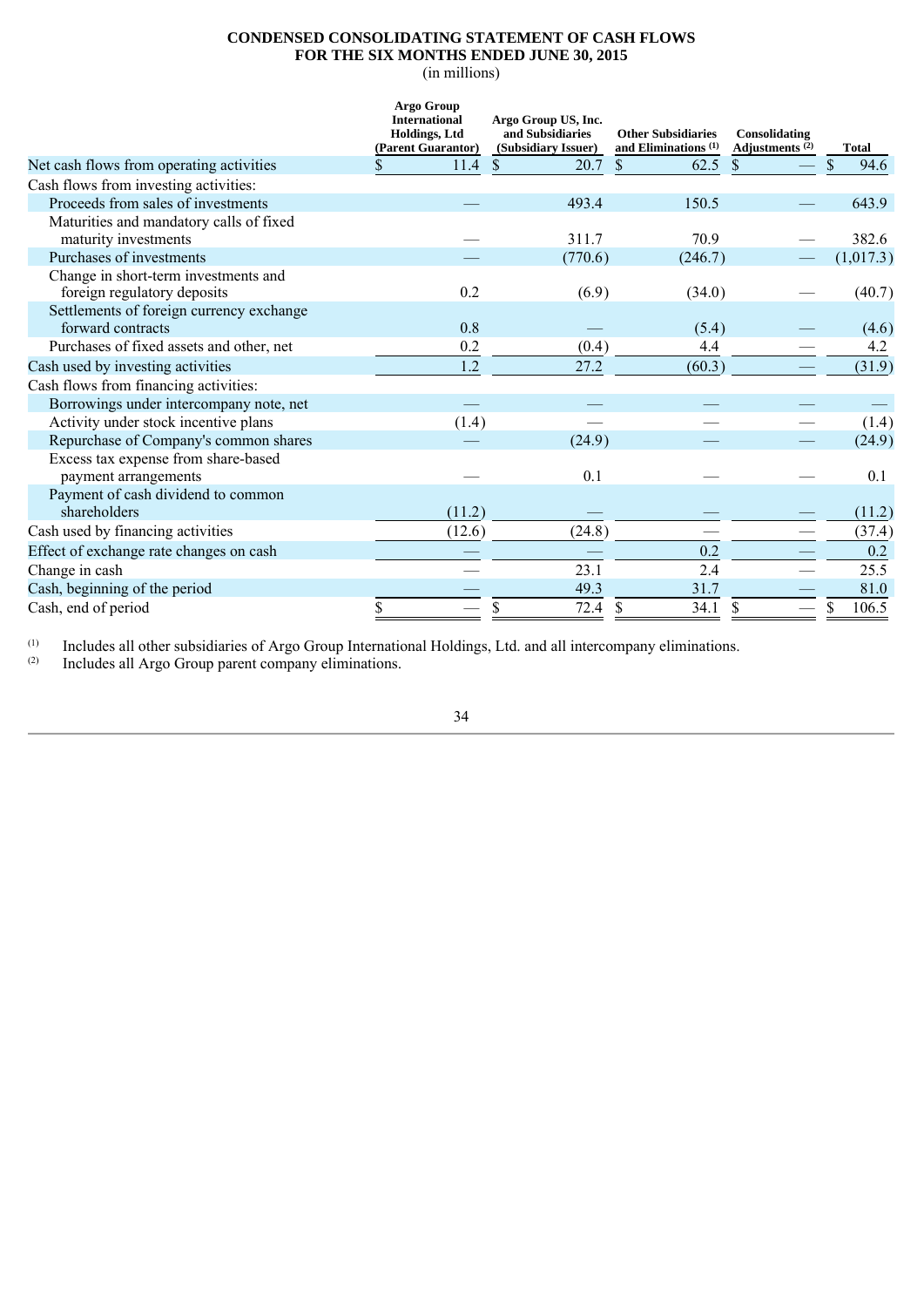# **CONDENSED CONSOLIDATING STATEMENT OF CASH FLOWS FOR THE SIX MONTHS ENDED JUNE 30, 2014**

(in millions)

|                                                                     | <b>Argo Group</b><br><b>International</b><br>Holdings, Ltd<br>(Parent Guarantor) | Argo Group US, Inc.<br>and Subsidiaries<br><b>Other Subsidiaries</b><br>(Subsidiary Issuer)<br>and Eliminations $(1)$ |         | Consolidating<br>Adjustments $(2)$ |                      | <b>Total</b> |         |
|---------------------------------------------------------------------|----------------------------------------------------------------------------------|-----------------------------------------------------------------------------------------------------------------------|---------|------------------------------------|----------------------|--------------|---------|
| Net cash flows from operating activities                            | $(14.3)$ \$                                                                      |                                                                                                                       | (42.2)  | 26.6<br>S                          | <sup>\$</sup><br>6.4 | <sup>S</sup> | (23.5)  |
| Cash flows from investing activities:                               |                                                                                  |                                                                                                                       |         |                                    |                      |              |         |
| Proceeds from sales of investments                                  |                                                                                  | $\boldsymbol{\mathsf{S}}$                                                                                             | 389.6   | 242.7                              |                      |              | 632.3   |
| Maturities and mandatory calls of fixed<br>maturity investments     |                                                                                  | $\mathbf{\hat{s}}$                                                                                                    | 100.6   | 56.2                               |                      |              | 156.8   |
| Purchases of investments                                            |                                                                                  | \$                                                                                                                    | (481.0) | (285.2)                            |                      |              | (766.2) |
| Change in short-term investments and<br>foreign regulatory deposits | 0.7                                                                              | $\mathbf{\hat{s}}$                                                                                                    | 24.9    | 24.9                               |                      |              | 50.5    |
| Settlements of foreign currency exchange<br>forward contracts       | (0.1)                                                                            |                                                                                                                       |         | 0.2                                |                      |              | 0.1     |
| Issuance of intercompany note, net                                  |                                                                                  | <sup>\$</sup>                                                                                                         | 14.5    | (41.5)                             | 27.0                 |              |         |
| Purchases of fixed assets and other, net                            | $(6.8)$ \$                                                                       |                                                                                                                       | (5.6)   | (15.2)                             | (6.4)                |              | (34.0)  |
| Cash (used) provided by investing activities                        | $(6.2)$ \$                                                                       |                                                                                                                       | 43.0    | (17.9)                             | 20.6                 |              | 39.5    |
| Cash flows from financing activities:                               |                                                                                  |                                                                                                                       |         |                                    |                      |              |         |
| Borrowings under intercompany note, net                             | 27.0                                                                             |                                                                                                                       |         |                                    | (27.0)               |              |         |
| Activity under stock incentive plans                                | 2.2                                                                              |                                                                                                                       |         | 0.1                                |                      |              | 2.3     |
| Repurchase of Company's common shares                               | $-$ \$                                                                           |                                                                                                                       | (31.2)  |                                    |                      |              | (31.2)  |
| Payment of cash dividend to common<br>shareholders                  | (8.7)                                                                            |                                                                                                                       |         |                                    |                      |              | (8.7)   |
| Cash provided (used) by financing activities                        | 20.5                                                                             | $\mathcal{S}$                                                                                                         | (31.2)  | 0.1                                | (27.0)               |              | (37.6)  |
| Effect of exchange rate changes on cash                             |                                                                                  |                                                                                                                       |         | 0.4                                |                      |              | 0.4     |
| Change in cash                                                      |                                                                                  | $\mathbf{\$}$                                                                                                         | (30.4)  | 9.2                                |                      |              | (21.2)  |
| Cash, beginning of period                                           |                                                                                  | \$                                                                                                                    | 132.1   | 25.3                               |                      |              | 157.4   |
| Cash, end of period                                                 | \$<br>◆                                                                          | \$                                                                                                                    | 101.7   | 34.5<br>\$                         | $\mathcal{S}$        | \$           | 136.2   |

 $(1)$ (1) Includes all other subsidiaries of Argo Group International Holdings, Ltd. and all intercompany eliminations.<br>  $\frac{1}{2}$  Includes all Argo Group parent company eliminations

Includes all Argo Group parent company eliminations.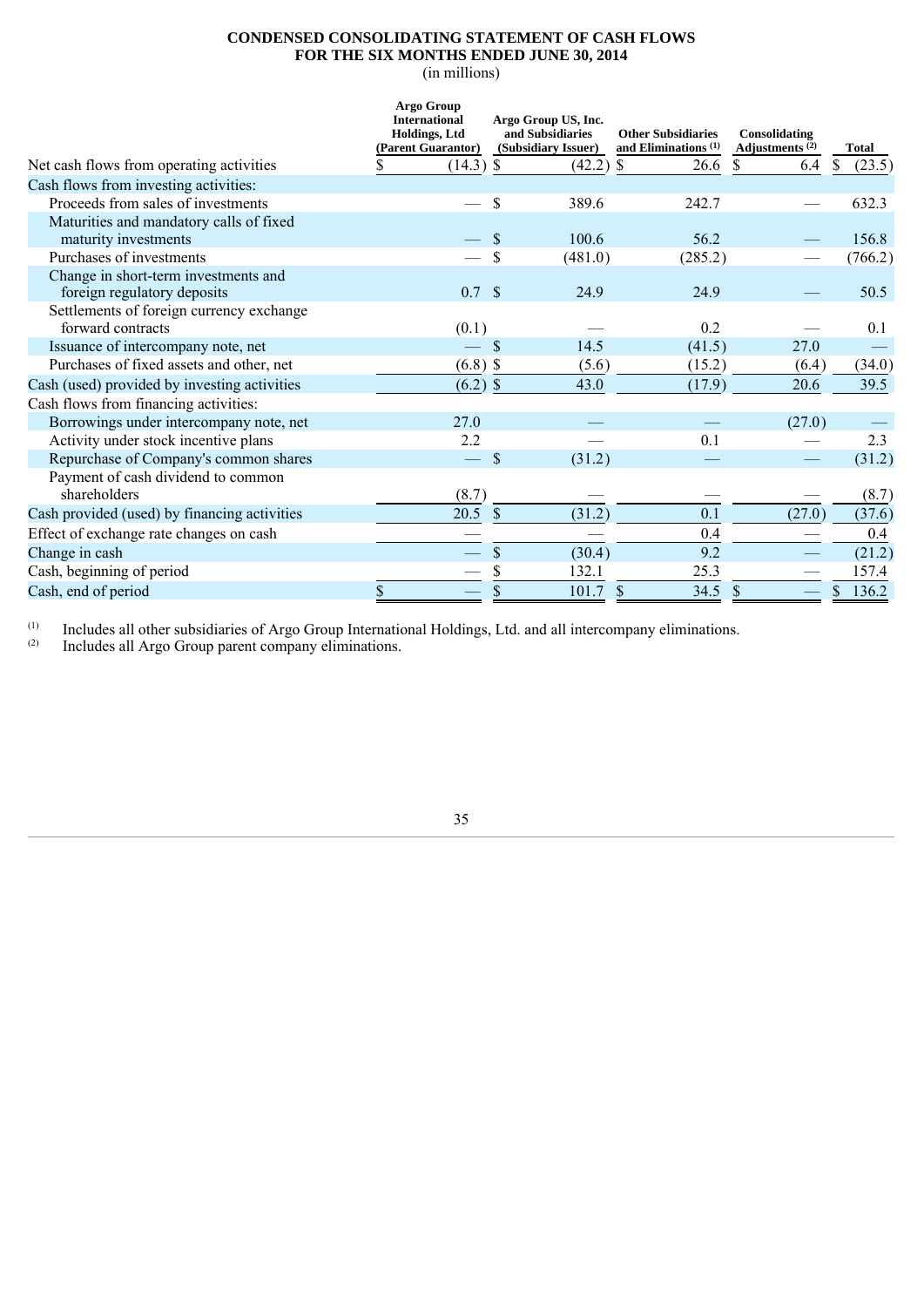### **Item 2. Management's Discussion and Analysis of Financial Condition and Results of Operations**

The following is a discussion and analysis of our results of operations for the six months ended June 30, 2015 compared with the six months ended June 30, 2014, and also a discussion of our financial condition as of June 30, 2015. This discussion and analysis should be read in conjunction with the attached unaudited interim Consolidated Financial Statements and notes thereto and Argo Group's Annual Report on Form 10-K for the year ended December 31, 2014 filed with the Securities and Exchange Commission ("SEC") on February 27, 2015, including the audited Consolidated Financial Statements and notes thereto.

### **Forward Looking Statements**

Management's Discussion and Analysis of Financial Condition and Results of Operations, Quantitative and Qualitative Disclosures About Market Risk and the accompanying Consolidated Financial Statements (including the notes thereto) may contain "forward looking statements," which are made pursuant to the safe harbor provisions of the Private Securities Litigation Reform Act of 1995. The forward looking statements are based on our current expectations and beliefs concerning future developments and their potential effects on us. There can be no assurance that actual developments will be those anticipated by us. Actual results may differ materially as a result of significant risks and uncertainties, including non-receipt of expected payments, capital markets and their effect on investment income and fair value of the investment portfolio, development of claims and the effect on loss reserves, accuracy in estimating loss reserves, changes in the demand for our products, effect of general economic conditions, adverse government legislation and regulations, government investigations into industry practices, developments relating to existing agreements, heightened competition, changes in pricing environments and changes in asset valuations. For a more detailed discussion of risks and uncertainties, see our public filings made with the SEC. We undertake no obligation to publicly update any forward-looking statements.

Generally, it is our policy to communicate events that may have a material adverse impact on our operations or financial position, including property and casualty catastrophic events and material losses in the investment portfolio, in a timely manner through a public announcement. It is also our policy not to make public announcements regarding events that are believed to have no material adverse impact on our results of operations or financial position based on management's current estimates and available information, other than through regularly scheduled calls, press releases or filings.

### **Consolidated Results of Operations**

For the three and six months ended June 30, 2015, we reported net income of \$27.9 million and \$86.7 million, or \$0.98 and \$3.03 per diluted share, respectively. For the three and six months ended June 30, 2014, we reported net income of \$38.6 million and \$78.8 million, or \$1.32 and \$2.67 per diluted share, respectively.

The following is a comparison of selected data from our operations:

|                                         | Three Months Ended June 30, | Six Months Ended June 30, |      |       |  |         |  |       |
|-----------------------------------------|-----------------------------|---------------------------|------|-------|--|---------|--|-------|
| (in millions)                           |                             | 2015                      | 2014 |       |  | 2015    |  | 2014  |
| Gross written premiums                  |                             | 557.8                     |      | 520.1 |  | 1,034.5 |  | 983.2 |
| Earned premiums                         |                             | 346.0                     |      | 336.1 |  | 680.6   |  | 661.8 |
| Net investment income                   |                             | 21.8                      |      | 20.6  |  | 42.6    |  | 43.9  |
| Net realized investment and other gains |                             | 5.3                       |      | 18.5  |  | 21.3    |  | 29.6  |
| Total revenue                           |                             | 373.1                     |      | 375.2 |  | 744.5   |  | 735.3 |
| Income before income taxes              |                             | 34.7                      |      | 44.7  |  | 97.1    |  | 87.4  |
| Provision for income taxes              |                             | 6.8                       |      | 6.1   |  | 10.4    |  | 8.6   |
| Net income                              |                             | 27.9                      |      | 38.6  |  | 86.7    |  | 78.8  |
| Loss ratio                              |                             | 55.1%                     |      | 55.1% |  | 55.0%   |  | 55.6% |
| Expense ratio                           |                             | $40.3\%$                  |      | 40.7% |  | 39.5%   |  | 40.1% |
| Combined ratio                          |                             | 95.4%                     |      | 95.8% |  | 94.5%   |  | 95.7% |

The increase in consolidated gross written and earned premiums was primarily attributable to growth in our segments resulting from our introduction of new products and increased renewals. Partially offsetting these increases for the six months ended June 30, 2015 were declines in gross written premiums in the International Specialty segment due to increased competition in the property reinsurance market. All of our segments have been impacted by increased competition and pressure on rates.

Consolidated net investment income increased for the three months ended June 30, 2015 as compared to the same period of 2014 due to the timing of receipt of dividend and other income. Consolidated net investment income decreased for the six months ended June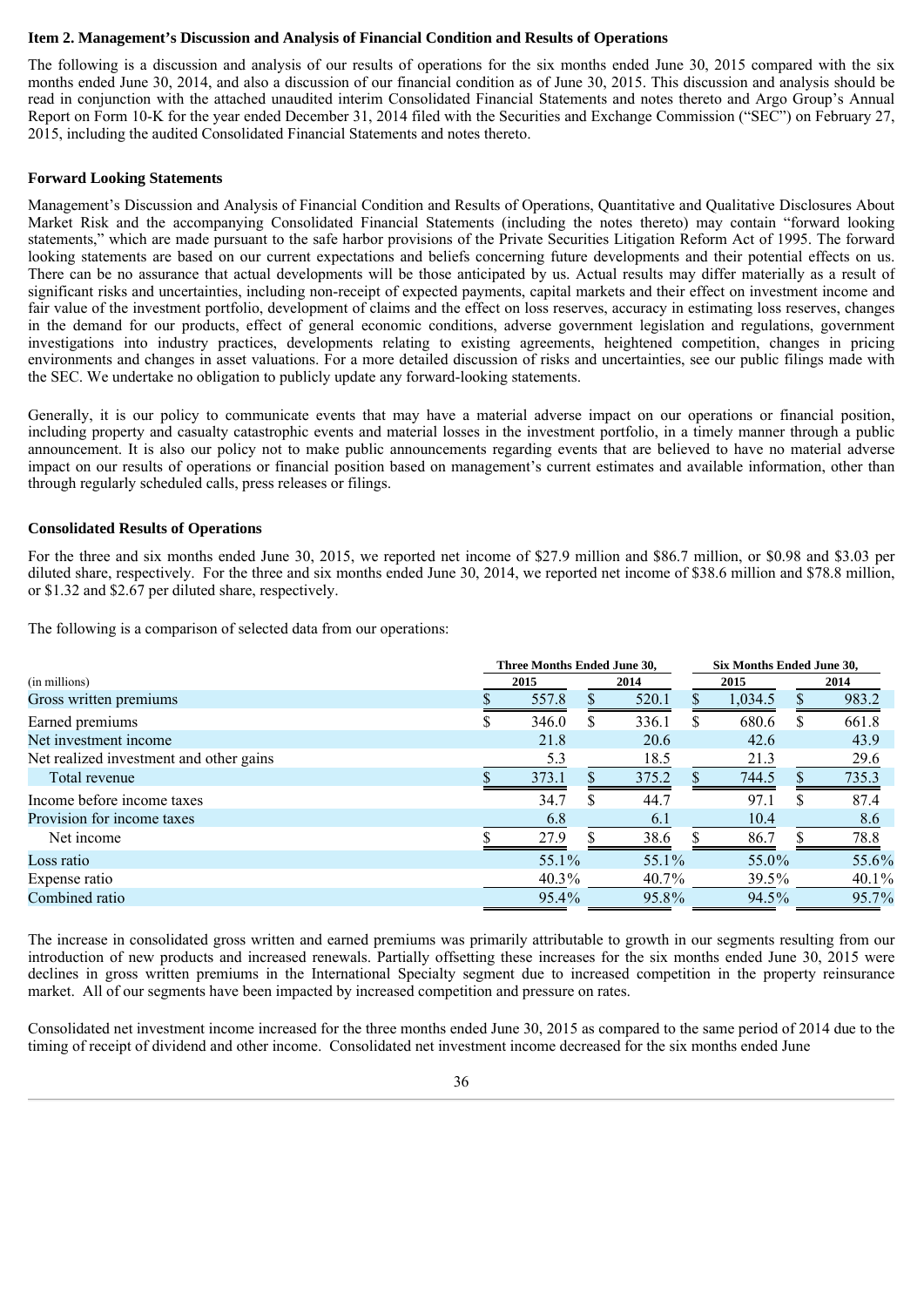30, 2015 as compared to the same period of 2014 due primarily to the continued reinvestment at market yields below the portfolio's book yield and an increased focus on total portfolio returns relative to current income.

Consolidated net realized gains for the three months ended June 30, 2015 primarily consisted of \$8.6 million of gains recognized from our equity portfolio, partially offset by \$2.8 million in net realized losses from our fixed maturity and other invested assets portfolio, including our investments accounted for under the equity method. Additionally, for the three months ended June 30, 2015 we recognized \$1.4 million of other-than-temporary impairment losses on certain investment securities. Consolidated net realized gains for the three months ended June 30, 2014 primarily consisted of \$8.9 million from our equity portfolio and \$9.0 million from our other invested assets portfolio, partially offset by \$1.4 million other-than-temporary impairment losses on certain investment securities. Consolidated net realized gains for the six months ended June 30, 2015 included \$11.7 million from our equity portfolio and \$12.8 million from our other invested assets portfolio, partially offset by \$1.9 million in other-than-temporary impairment losses. Consolidated net realized gains for the six months ended June 30, 2014 included \$15.3 million from our equity portfolio and \$16.8 million from our other invested assets portfolio, partially offset by \$1.4 million in other-than-temporary impairment losses.

We have purchased foreign currency future forward contracts to manage currency exposure on losses related to the New Zealand and Japan earthquakes and Australian floods. The open contracts have a term of 90 days to match the anticipated payment pattern of the associated losses, and may be renewed at the end of each term. We do not apply hedge accounting to these contracts; as a result, all gains (losses) were recognized in net realized investment gains (losses). For the three months ended June 30, 2015, we recognized \$0.7 million in foreign currency exchange gains related to the loss reserves recorded for these events which were offset by \$0.6 million in realized losses from the currency forward contracts. For the six months ended June 30, 2015, we recognized foreign currency exchange gains of \$1.2 million related to the loss reserves recorded for these events which were offset by \$1.5 million in realized losses from the currency forward contracts. The foreign currency exchange gains related to these loss reserves and the realized losses from the currency forward contracts are reported under the Corporate and Other segment.

Consolidated losses and loss adjustment expenses were \$190.6 million and \$185.1 million for the three months ended June 30, 2015 and 2014, respectively. Included in losses and loss adjustment expenses for the three months ended June 30, 2015 was \$5.0 million of net favorable development on prior accident year loss reserves, primarily attributable to favorable development in the general liability, property lines, commercial automobile and reinsurance lines partially offset by unfavorable development in the workers compensation and commercial multi-peril lines. Partially offsetting this favorable reserve development was \$2.3 million in catastrophe losses resulting from storm activity in the United States. Included in losses and loss adjustment expenses for the three months ended June 30, 2014 was \$12.0 million in large losses for the 2014 accident year. Also included in losses and loss adjustment expenses for the three months ended June 30, 2014 was \$4.2 million in catastrophe losses resulting from storm activity in the United States and Europe. Partially offsetting these losses was \$14.4 million of net favorable development on prior accident year loss reserves, primarily attributable to favorable development in the general liability and property lines partially offset by unfavorable development in the commercial automobile and commercial multiperil lines.

Consolidated losses and loss adjustment expenses were \$374.3 million and \$367.6 million for the six months ended June 30, 2015 and 2014, respectively. Included in losses and loss adjustment expenses for the six months ended June 30, 2015 and 2014 were \$5.3 million and \$8.4 million, respectively, in catastrophe losses. Included in losses and loss adjustment expenses for the six months ended June 30, 2014 was \$15.8 million for large losses for the 2014 accident year. Included in losses and loss adjustment expenses for the six months ended June 30, 2015 was \$8.7 million in net favorable loss reserve development on prior accident years compared to \$23.3 million in net favorable loss reserve development on prior accident years for the same period in 2014.

The following table summarizes the above referenced loss reserve development with respect to prior year loss reserves by line of business for the six months ended June 30, 2015.

|                                                |                             | <b>Net Reserve</b>                            | <b>Percent of</b>                  |  |
|------------------------------------------------|-----------------------------|-----------------------------------------------|------------------------------------|--|
| (in millions)                                  | 2014<br><b>Net Reserves</b> | <b>Development</b><br>(Favorable)/Unfavorable | <b>2014 Net</b><br><b>Reserves</b> |  |
|                                                |                             |                                               |                                    |  |
| General liability                              | 913.0                       | (15.0)                                        | $-1.6\%$                           |  |
| Workers compensation                           | 327.9                       | 6.3                                           | 1.9%                               |  |
| Syndicate 1200 property                        | 99.2                        | (3.2)                                         | $-3.2\%$                           |  |
| Syndicate 1200 liability                       | 202.4                       | 0.6                                           | $0.3\%$                            |  |
| Commercial multi-peril                         | 164.6                       | 11.1                                          | $6.7\%$                            |  |
| Commercial auto liability                      | 158.3                       | (4.8)                                         | $-3.0\%$                           |  |
| Reinsurance - nonproportional assumed property | 79.7                        | (3.8)                                         | $-4.8\%$                           |  |
| Syndicate 1200 specialty                       | 18.7                        | (1.1)                                         | $-5.9\%$                           |  |
| All other lines                                | 173.3                       | 1.2                                           | 0.7%                               |  |
| Total                                          | 2,137.1                     | (8.7)                                         | $-0.4\%$                           |  |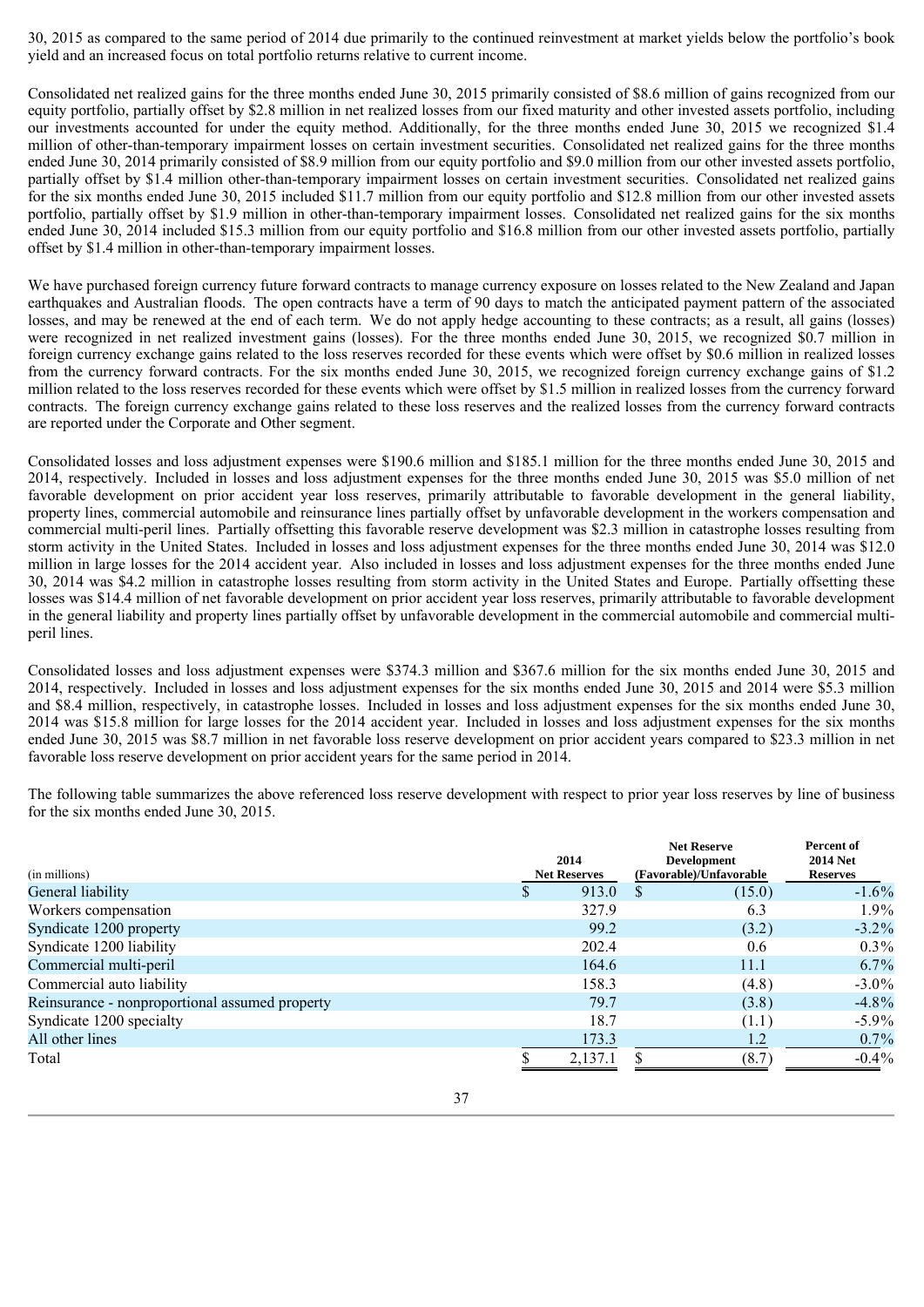In determining appropriate reserve levels for the six months ended June 30, 2015, we maintained the same general processes and disciplines that were used to set reserves at prior reporting dates. No significant changes in methodologies were made to estimate the reserves since the last reporting date; however, at each reporting date we reassess the actuarial estimate of the reserve for losses and loss adjustment expenses and record our best estimate. Consistent with prior reserve valuations, as claims data becomes more mature for prior accident years, actuarial estimates were refined to weigh certain actuarial methods more heavily in order to respond to any emerging trends in the paid and reported loss data. While prior accident years' net reserves for losses and loss adjustment expenses for some lines of business have developed favorably in recent years, this does not imply that more recent accident years' reserves will also develop favorably; pricing, reinsurance costs, legal environment, general economic conditions including changes in inflation and many other factors impact management's ultimate loss estimates.

When determining reserve levels, we recognize that there are several factors that present challenges and uncertainties to the estimation of net loss reserves. Examples of these uncertainties include changes to the reinsurance structure and potential increases in inflation. Our net retained losses vary by product and they have generally increased over time. To properly recognize these uncertainties, actuarial reviews have given significant consideration to the paid and incurred Bornhuetter-Ferguson ("BF") methodologies. Compared with other actuarial methodologies, the paid and incurred BF methods assign smaller weight to actual reported loss experience, with the greatest weight assigned to an expected or planned loss ratio. The expected or planned loss ratio has typically been determined using various assumptions pertaining to prospective loss frequency and loss severity. In setting reserves at June 30, 2015, we continued to consider the paid and incurred BF methods for recent years.

Our loss reserve estimates gradually blend in the results from development and frequency/severity methodologies over time. For general liability estimates, our own loss experience is not deemed fully credible for several years after the end of an accident year. We rely primarily on the BF methods during that period. For property business, our loss reserve estimates also blend in the results from development and frequency/severity methodologies over time. For property lines, in contrast to general liability estimates, where loss reporting and claims closing patterns settle more quickly, we give greater weight to development methods starting at the end of the accident year.

For the Run-off Lines segment, in determining appropriate reserve levels, we maintained the same general processes and disciplines that were used to set reserves at prior reporting dates. No changes in key assumptions were made to estimate the reserves since the last reporting date.

Consolidated gross reserves for losses and loss adjustment expenses were \$3,078.2 million (including \$90.5 million of reserves attributable to Syndicate 1200 segment's trade capital providers) and \$3,067.9 million (including \$70.2 million of reserves attributable to Syndicate 1200 segment's trade capital providers) as of June 30, 2015 and 2014, respectively. Management has recorded its best estimate of loss reserves at each date based on current known facts and circumstances. Due to the significant uncertainties inherent in the estimation of loss reserves, there can be no assurance that future loss development, favorable or unfavorable, will not occur.

Consolidated underwriting, insurance and acquisition expenses were \$139.5 million and \$269.1 million for the three and six months ended June 30, 2015, respectively, compared to \$136.8 million and \$265.5 million for the same periods in 2014. The decline in the consolidated expense ratio for 2015 as compared to 2014 was primarily attributable to a reduction in the accrual for premium taxes and other assessments due to a change in accounting estimate, partially offset by increased expense for our equity compensation plans due to increases in the fair value of our common stock.

Consolidated interest expense was \$4.6 million and \$9.5 million for the three and six months ended June 30, 2015, respectively, compared to \$5.1 million and \$10.1 million for the same periods ended 2014. The decline in consolidated interest expense was the result of extinguishment in July 2014 of a junior subordinated debenture.

Consolidated foreign currency exchange loss was \$3.0 million and \$3.4 million for the three months ended June 30, 2015 and 2014, respectively. For the six months ended June 30, 2015, consolidated foreign currency exchange gains were \$6.6 million compared to a foreign currency exchange loss of \$3.2 million for the same period ended 2014. The changes in the foreign currency exchange gains/losses were due to fluctuations of the U.S Dollar, on a weighted average basis, against the currencies in which we transact our business. During the second quarter of 2015, the United States Dollar declined against the British Pound, the Euro and the Canadian Dollar. For the first six months of 2015, the United States Dollar appreciated against all major currencies, except the British Pound, which was essentially flat.

The consolidated provision for income taxes was \$6.8 million and \$10.4 million for the three and six months ended June 30, 2015, respectively, compared to \$6.1 million and \$8.6 million for the same periods ended 2014. The income tax provision represents the income tax expense associated with our operations based on the tax laws of the jurisdictions in which we operate. Therefore, the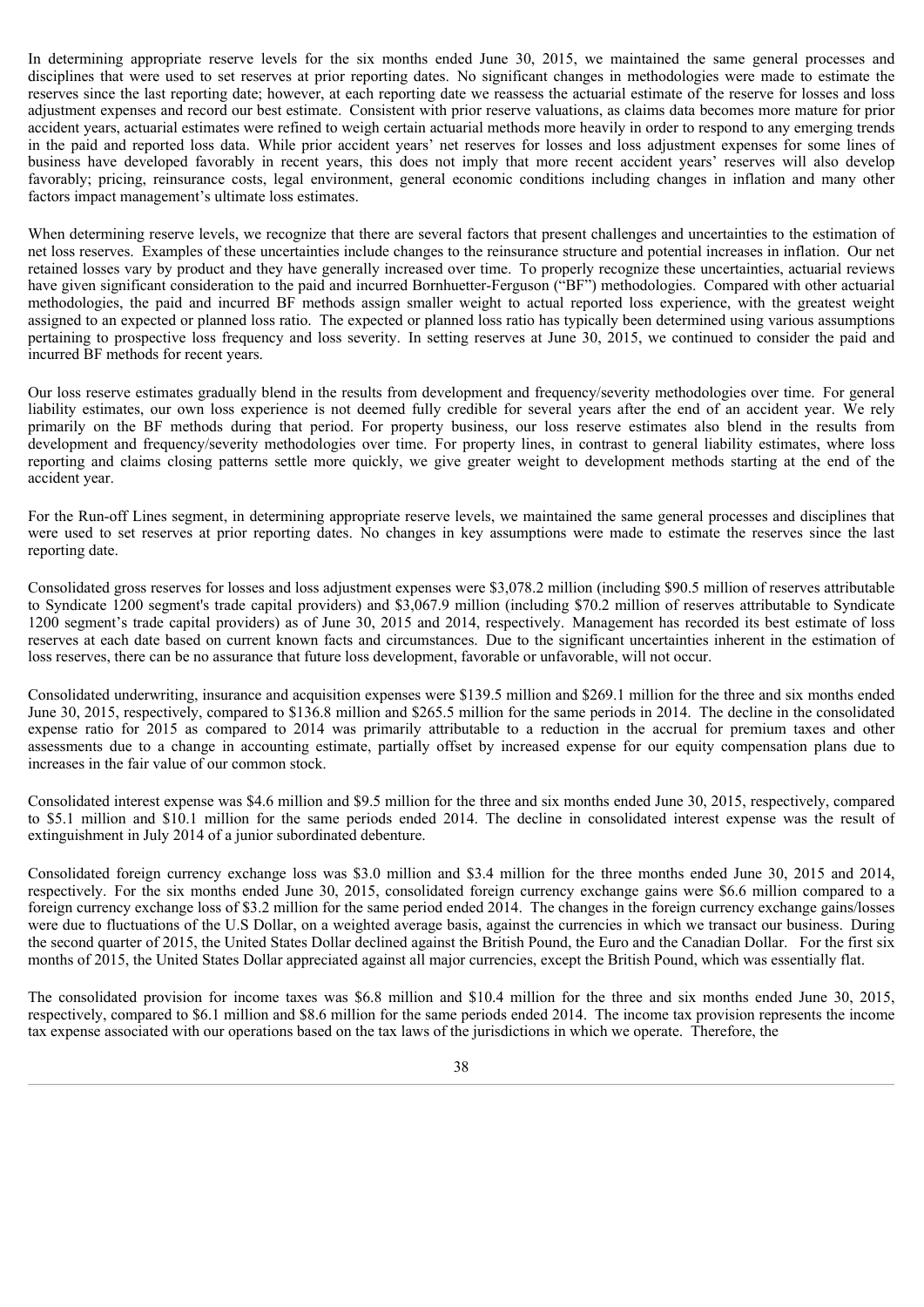provision for income taxes represents taxes on net income for our United States, Ireland, Belgium, Brazil, Switzerland and United Kingdom operations. The income tax provisions for the three and six months ended June 30, 2015 and 2014 were primarily attributable to our United States operations.

### **Segment Results**

We are primarily engaged in writing property and casualty insurance and reinsurance. We have four ongoing reporting segments: Excess and Surplus Lines, Commercial Specialty, International Specialty and Syndicate 1200. Additionally, we have a Run-off Lines segment for products that we no longer underwrite.

We consider many factors, including the nature of each segment's insurance and reinsurance products, production sources, distribution strategies and regulatory environment, in determining how to aggregate reporting segments.

In evaluating the operating performance of our segments, we focus on core underwriting and investing results before consideration of realized gains or losses from the sales of investments. Intersegment transactions are allocated to the segment that initiated the transaction. Realized investment gains and losses are reported as a component of the Corporate and Other segment, as decisions regarding the acquisition and disposal of securities reside with the corporate investment function and are not under the control of the individual business segments. Although this measure of profit (loss) does not replace net income (loss) computed in accordance with GAAP as a measure of profitability, management uses this measure of profit (loss) to focus our reporting segments on generating operating income.

Since we generally manage and monitor the investment portfolio on an aggregate basis, the overall performance of the investment portfolio and related net investment income is discussed above on a consolidated basis under consolidated net investment income rather than within or by segment.

### *Excess and Surplus Lines*

The following table summarizes the results of operations for the Excess and Surplus Lines segment:

|                                                  |  | Three Months Ended June 30, |       | Six Months Ended June 30, |  |       |  |
|--------------------------------------------------|--|-----------------------------|-------|---------------------------|--|-------|--|
| (in millions)                                    |  | 2015                        | 2014  | 2015                      |  | 2014  |  |
| Gross written premiums                           |  | 196.2                       | 175.8 | 358.8                     |  | 315.8 |  |
| Earned premiums                                  |  | 131.1                       | 125.3 | 254.2                     |  | 242.7 |  |
| Losses and loss adjustment expenses              |  | 71.8                        | 64.3  | 137.2                     |  | 129.2 |  |
| Underwriting, acquisition and insurance expenses |  | 42.6                        | 40.2  | 82.6                      |  | 80.3  |  |
| Underwriting income                              |  | 16.7                        | 20.8  | 34.4                      |  | 33.2  |  |
| Net investment income                            |  | 9.0                         | 9.0   | 17.5                      |  | 18.3  |  |
| Interest expense                                 |  | (1.5)                       | (1.6) | (3.0)                     |  | (3.2) |  |
| Income before income taxes                       |  | 24.2                        | 28.2  | 48.9                      |  | 48.3  |  |
| Loss ratio                                       |  | 54.8%                       | 51.3% | 54.0%                     |  | 53.2% |  |
| Expense ratio                                    |  | 32.5%                       | 32.1% | 32.5%                     |  | 33.1% |  |
| Combined ratio                                   |  | 87.3%                       | 83.4% | 86.5%                     |  | 86.3% |  |

The increase in gross written and earned premiums for the three and six months ended June 30, 2015 as compared to the same periods in 2014 was primarily attributable to increased underwriting activity in the casualty, management liability, errors and omissions and environmental units. Partially offsetting these increases were reduced writings in the transportation, contract and property units. The Excess and Surplus lines segment has been impacted by increased competition and declining rates.

Included in losses and loss adjustment expenses for the three months ended June 30, 2015 was \$1.5 million in catastrophe losses resulting from spring storm activity. Offsetting these losses was \$6.8 million of net favorable loss reserve development on prior accident years primarily within the general and products liability, commercial automobile and property lines. Included in losses and loss adjustment expenses for the three months ended June 30, 2014 was \$0.6 million in catastrophe losses resulting from spring storm activity and \$4.0 million in current accident year large property losses. Offsetting these losses was \$13.7 million of net favorable loss reserve development on prior accident years primarily within the general and products liability lines of business, partially offset by unfavorable development in commercial automobile lines.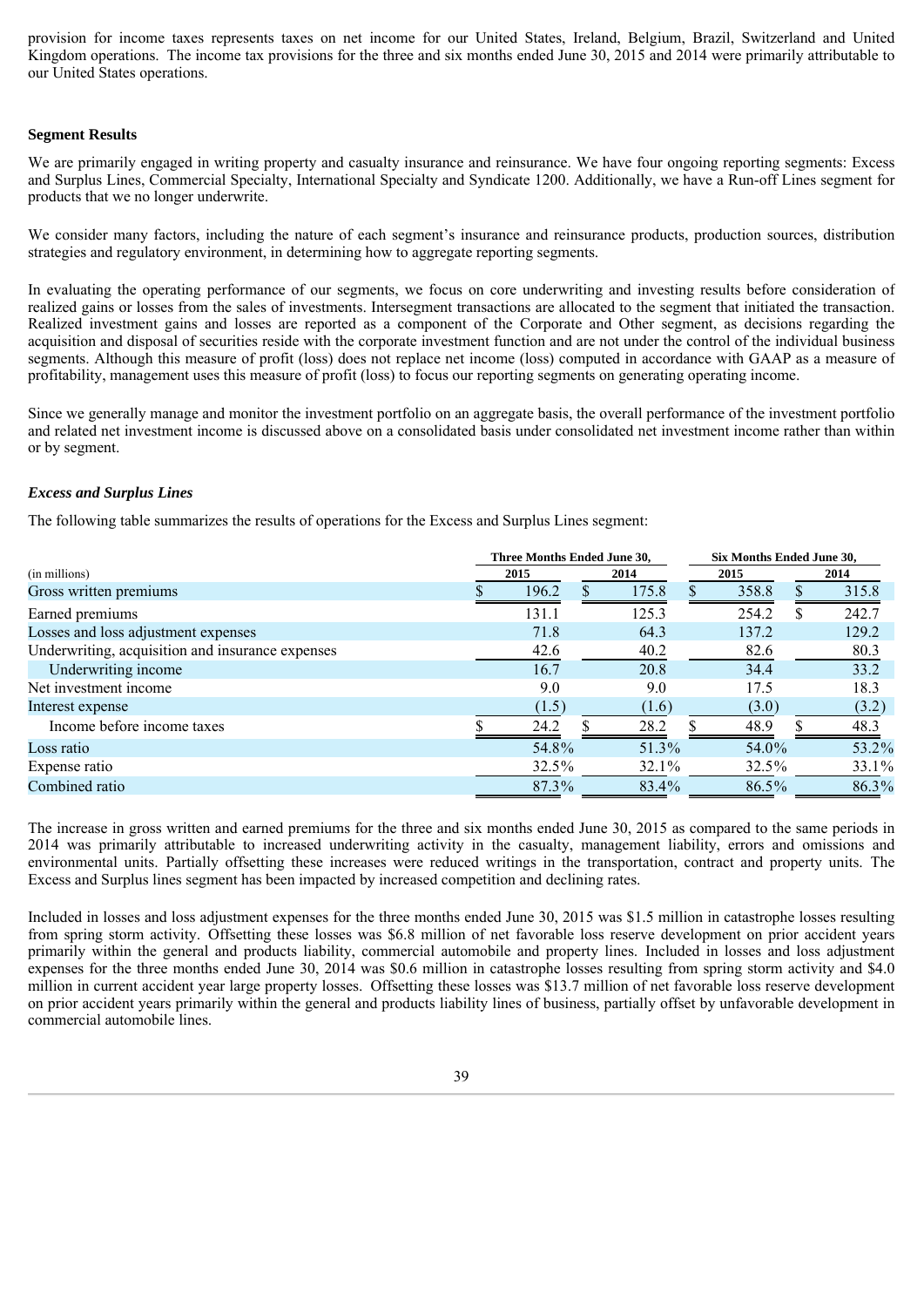Included in losses and loss adjustment expenses for the six months ended June 30, 2015 was \$2.0 million in catastrophe losses resulting from spring storm activity. Offsetting these losses was \$15.0 million of net favorable loss reserve development on prior accident years primarily within the general and products liability, commercial automobile and property lines. Included in losses and loss adjustment expenses for the six months ended June 30, 2014 was \$2.4 million in catastrophe losses from spring storm activity and \$4.0 million in 2014 accident year large property losses. Offsetting these catastrophe losses was \$21.7 million of net favorable loss reserve development on prior accident years primarily within the general and products liability lines of business, partially offset by unfavorable development in commercial automobile and property lines.

The increase in the expense ratio for the three months ended June 30, 2015 as compared to the same period in 2014 was primarily due to increased compensation and technology expenses, partially offset by reductions in bad debt expense and contingent commissions payable. The decline in the expense ratio for the six months ended June 30, 2015 as compared to the same period ended 2014 was primarily attributable to reduced expenses resulting from the cancellation of a reinsurance contract.

## *Commercial Specialty*

The following table summarizes the results of operations for the Commercial Specialty segment:

|                                                  | Three Months Ended June 30, |        |   | Six Months Ended June 30, |  |        |
|--------------------------------------------------|-----------------------------|--------|---|---------------------------|--|--------|
| (in millions)                                    | 2015                        | 2014   |   | 2015                      |  | 2014   |
| Gross written premiums                           | 92.5                        | 83.6   |   | 199.5                     |  | 189.5  |
| Earned premiums                                  | 71.7                        | 71.1   | S | 144.3                     |  | 142.8  |
| Losses and loss adjustment expenses              | 46.7                        | 47.7   |   | 95.6                      |  | 95.4   |
| Underwriting, acquisition and insurance expenses | 22.6                        | 25.8   |   | 45.4                      |  | 50.9   |
| Underwriting income (loss)                       | 2.4                         | (2.4)  |   | 3.3                       |  | (3.5)  |
| Net investment income                            | 4.7                         | 4.6    |   | 9.2                       |  | 9.3    |
| Interest expense                                 | (0.8)                       | (0.8)  |   | (1.6)                     |  | (1.6)  |
| Fee expense, net                                 | (1.7)                       | (1.9)  |   | (2.5)                     |  | (3.0)  |
| Income before income (loss) taxes                | 4.6                         | (0.5)  |   | 8.4                       |  |        |
| Loss ratio                                       | 65.2%                       | 67.0%  |   | 66.2%                     |  | 66.8%  |
| Expense ratio                                    | 31.5%                       | 36.4%  |   | 31.5%                     |  | 35.7%  |
| Combined ratio                                   | 96.7%                       | 103.4% |   | 97.7%                     |  | 102.5% |

The increase in gross written and earned premiums was primarily attributable to increased premium writings in all lines with the exceptions of our grocery and retail businesses. Gross written premiums were negatively impacted by decreasing rates and increasing competition coupled with adverse economic conditions in the energy and mining sectors.

Included in the loss ratio for the three months ended June 30, 2015 was \$4.4 million of net unfavorable development on prior accident year reserves primarily attributable to unfavorable development in the general liability and workers compensation lines, partially offset by favorable development in the short-tail and auto liability lines. Also included in loss expense for the three months ended June 30, 2015 was \$0.8 million of catastrophe losses resulting from spring storms. Included in the loss ratio for the three months ended June 30, 2014 was \$2.9 million of net unfavorable development on prior accident year reserves primarily attributable to unfavorable development in the general liability and auto liability lines, partially offset by favorable development in the short-tail and workers compensation lines. Also included in loss expense for the three months ended June 30, 2014 was \$2.6 million of catastrophe losses resulting from spring storms.

Included in the loss ratio for the six months ended June 30, 2015 was \$11.6 million of net unfavorable development on prior accident year reserves primarily attributable to unfavorable development in the general liability and workers compensation lines, partially offset by favorable development in the short-tail and auto liability lines. Also included in loss expense for the six months ended June 30, 2015 was \$1.3 million of catastrophe losses resulting from spring storms. Included in the loss ratio for the six months ended June 30, 2014 was \$4.9 million of net unfavorable development on prior accident year reserves primarily attributable to unfavorable development in the general liability and auto liability lines, partially offset by favorable development in the short-tail and workers compensation lines. Also included in loss expense for the six months ended June 30, 2014 was \$4.0 million of catastrophe losses resulting from spring storms.

The decline in the expense ratio for the three and six months ended June 30, 2015 as compared to the same periods ended 2014 was primarily attributable to reduced acquisition expense due to a decline in the accrual for premiums taxes and other assessments due to a change in accounting estimate.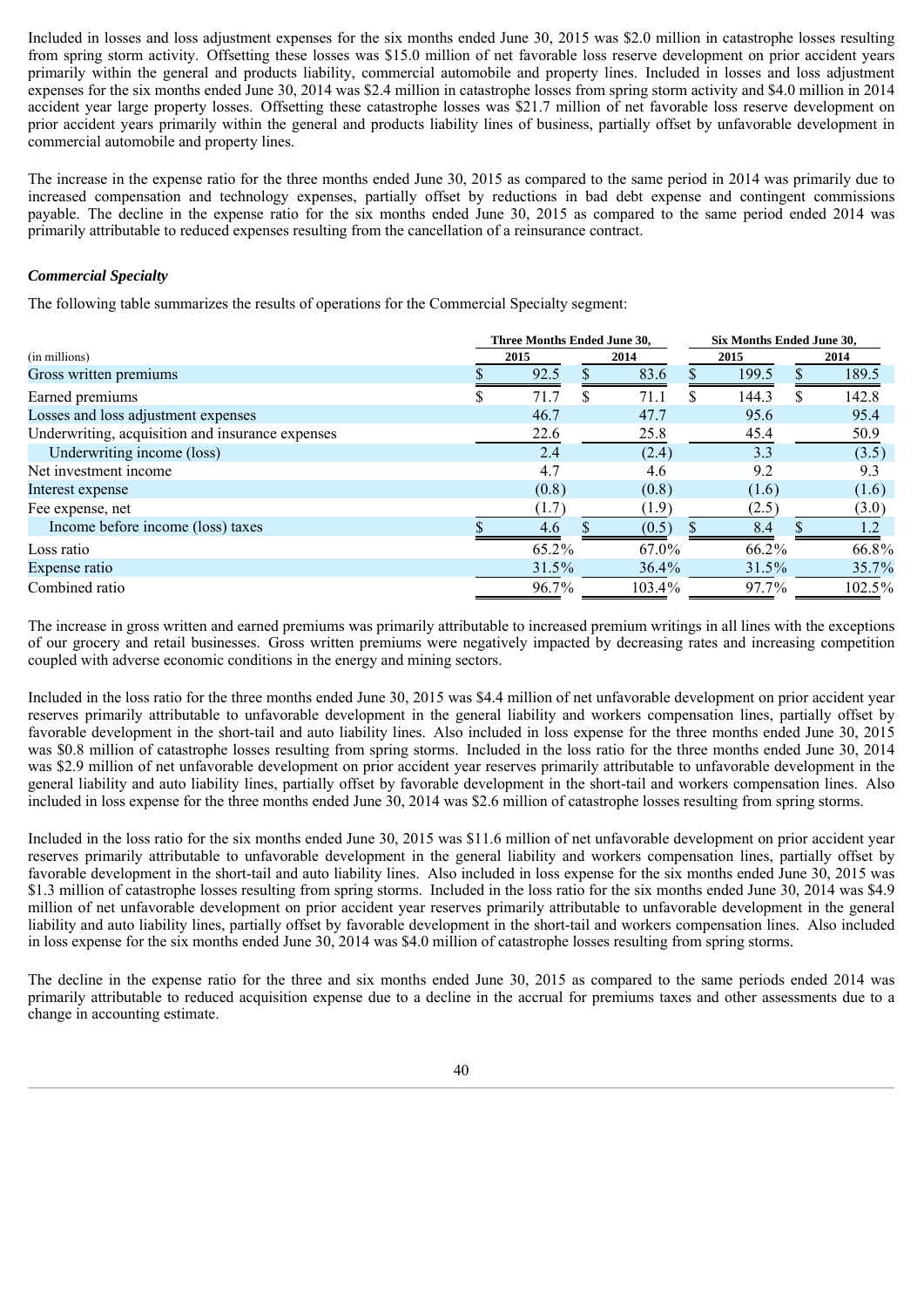The decrease in net fee expense for the three and six months ended June 30, 2015 as compared to 2014 was primarily attributable to the maturity of the fee based business. In 2014, we began to shift select functions from risk bearing activities to non risk-bearing activities, as we continued to develop our fee-based business. As a result, the expenses associated with the fee-based operations exceeded the income received for these activities, resulting in increased net fee expense for the three and six months ended June 30, 2014.

### *International Specialty*

The following table summarizes the results of operations for the International Specialty segment:

|                                                  | Three Months Ended June 30, |  |          | <b>Six Months Ended June 30.</b> |          |  |       |  |  |  |
|--------------------------------------------------|-----------------------------|--|----------|----------------------------------|----------|--|-------|--|--|--|
| (in millions)                                    | 2015                        |  | 2014     | 2015                             |          |  | 2014  |  |  |  |
| Gross written premiums                           | 100.5                       |  | 97.4     |                                  | 170.3    |  | 180.6 |  |  |  |
| Earned premiums                                  | 38.3                        |  | 37.6     |                                  | 75.6     |  | 74.6  |  |  |  |
| Losses and loss adjustment expenses              | 17.7                        |  | 18.2     |                                  | 34.5     |  | 37.0  |  |  |  |
| Underwriting, acquisition and insurance expenses | 14.1                        |  | 15.1     |                                  | 27.6     |  | 27.5  |  |  |  |
| Underwriting income                              | 6.5                         |  | 4.3      |                                  | 13.5     |  | 10.1  |  |  |  |
| Net investment income                            | 3.0                         |  | 2.0      |                                  | 5.9      |  | 3.8   |  |  |  |
| Interest expense                                 | (0.7)                       |  | (0.7)    |                                  | (1.5)    |  | (1.5) |  |  |  |
| Income before income taxes                       | 8.8                         |  | 5.6      |                                  | 17.9     |  | 12.4  |  |  |  |
| Loss ratio                                       | 46.0%                       |  | 48.4%    |                                  | 45.6%    |  | 49.6% |  |  |  |
| Expense ratio                                    | $36.5\%$                    |  | $40.5\%$ |                                  | $36.4\%$ |  | 36.9% |  |  |  |
| Combined ratio                                   | 82.5%                       |  | 88.9%    |                                  | 82.0%    |  | 86.5% |  |  |  |

Gross written premiums increased for the three months ended June 30, 2015 as compared to the same period in 2014 due to increases in the short tail property reinsurance and the casualty lines, partially offset by reductions in the professional liability lines and in our Brazil operations. The decline in gross written premiums for the six months ended June 30, 2015 as compared to the same period in 2014 was primarily due to declines in the short tail property reinsurance, professional liability lines and in our Brazil operations. The lines written by the International Specialty segment continue to be highly competitive. The increase in earned premiums for the three and six months ended June 30, 2015 as compared to the same periods in 2014 was primarily due to a reduction in our ceding percentages, coupled with a change in business mix.

Included in losses and loss adjustment expenses for the three months ended June 30, 2015 was \$1.2 million in net favorable development on prior accident year loss reserves primarily in professional lines and short tail property reinsurance, compared to no development on prior accident year loss reserves for the three months ended June 30, 2014. The International Specialty segment reported no catastrophe losses for the three months ended June 30, 2015. Included in losses and loss adjustment expenses for the three months ended June 30, 2014 was \$1.0 million in catastrophe losses resulting from European hail storms.

Included in losses and loss adjustment expenses for the six months ended June 30, 2015 was \$3.7 million of net favorable development on prior accident year loss reserves primarily in our short tail property reinsurance, professional liability and casualty lines. Included in losses and loss adjustment expenses for the six months ended June 30, 2014 was \$0.4 million of net unfavorable development on prior accident year loss reserves primarily for our Brazil operations. Included in losses and loss adjustment expenses for the six months ended June 30, 2015 was \$1.0 million in catastrophe losses resulting from storm activity, compared to \$2.0 million for the same period in 2014, as discussed above.

The decline in the expense ratio for the three and six months ended June 30, 2015 as compared to 2014 was primarily attributable to reduced technology and payroll related expenses.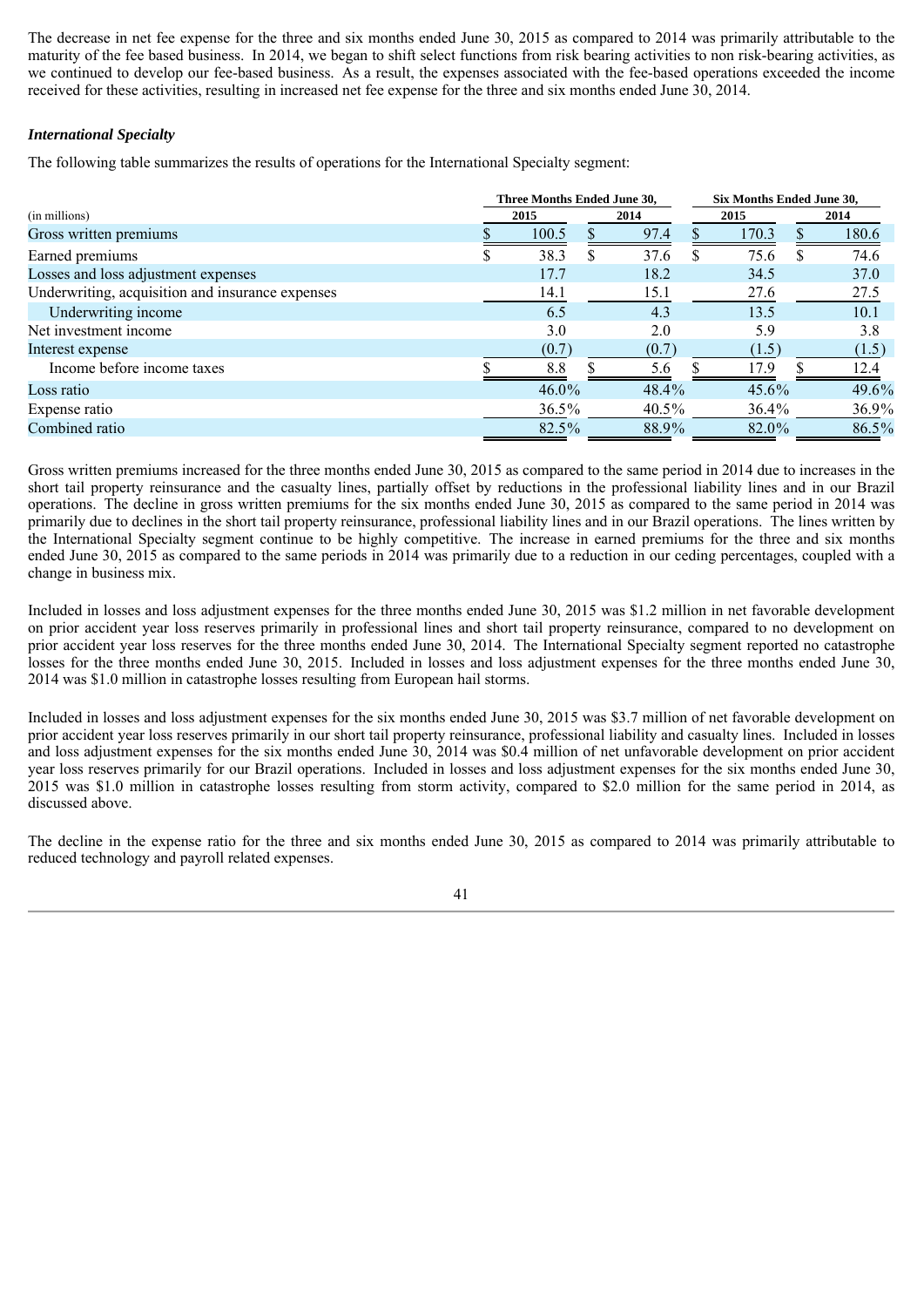### *Syndicate 1200*

The following table summarizes the results of operations for the Syndicate 1200 segment:

|                                                  | Three Months Ended June 30, |          | Six Months Ended June 30, |       |
|--------------------------------------------------|-----------------------------|----------|---------------------------|-------|
| (in millions)                                    | 2015                        | 2014     | 2015                      | 2014  |
| Gross written premiums                           | 168.2                       | 163.5    | 305.8                     | 297.1 |
| Earned premiums                                  | 104.5                       | 102.2    | 206.4                     | 201.5 |
| Losses and loss adjustment expenses              | 53.6                        | 52.2     | 106.1                     | 97.7  |
| Underwriting, acquisition and insurance expenses | 43.5                        | 43.0     | 83.8                      | 83.6  |
| Underwriting income                              | 7.4                         | 7.0      | 16.5                      | 20.2  |
| Net investment income                            | 2.4                         | 2.1      | 4.6                       | 5.8   |
| Interest expense                                 | (0.6)                       | (0.8)    | (1.3)                     | (1.6) |
| Fee income, net                                  | 0.9                         | 1.8      | 1.3                       | 1.5   |
| Income before income taxes                       | 10.1                        | 10.1     | 21.1                      | 25.9  |
| Loss ratio                                       | 51.3%                       | 51.1%    | 51.4%                     | 48.5% |
| Expense ratio                                    | 41.7%                       | $42.1\%$ | $40.6\%$                  | 41.5% |
| Combined ratio                                   | 93.0%                       | 93.2%    | 92.0%                     | 90.0% |

For 2015, we reduced our participation percentage to 68%, down from 75% for 2014. The increase in gross written and earned premiums for the three months ended June 30, 2015 as compared to the same period in 2014 was primarily attributable to increases in property, specialty and aerospace divisions, as we continued to establish new products and expand profitable lines. Partially offsetting these increases were declines in premiums for the liability and marine and energy lines. Additionally, operations in China and Singapore contributed \$3.1 million in gross written premiums for the three months ended June 30, 2015, as these offices began writing premiums in the latter part of 2014. For the six months ended June 30, 2015, the increase in gross written premiums was attributable to increases in all lines, except property. Operations in China and Singapore contributed \$7.1 million in gross written premiums for the six months ended June 30, 2015. Earned premiums reflect the increase in gross written premiums combined with a reduction of ceded premiums as we restructured our reinsurance programs. The Syndicate 1200 segment has been adversely impacted by increased competition in the first half of 2015.

Losses and loss adjustment expenses are reported net of losses ceded to the trade capital providers. The Syndicate 1200 segment reported no catastrophe for the three months ended June 30, 2015, and \$1.0 million in catastrophe losses for the six months ended June 30, 2015, compared to no catastrophe losses for the same periods ended 2014. Included in losses and loss adjustment expenses for the three months ended June 30, 2015 was \$2.2 million of net favorable loss reserve development on prior accident years primarily attributable to favorable development in the property, general liability and specialty lines. Included in losses and loss adjustment expenses for the three months ended June 30, 2014 was \$6.4 million of net favorable loss reserve development on prior accident years primarily attributable to favorable development in the property lines, partially offset by unfavorable development in the general liability line. Included in losses and loss adjustment expenses for the six months ended June 30, 2015 was \$2.5 million of net favorable loss reserve development on prior accident years primarily attributable to favorable development in the property and specialty lines, partially offset by unfavorable development in the liability and aerospace lines. Included in losses and loss adjustment expenses for the six months ended June 30, 2014 was \$15.2 million net favorable loss reserve development on prior accident years primarily attributable to favorable development in the property, professional indemnity and aerospace lines, partially offset by unfavorable development in the general liability line.

The decline in the expense ratio for the three and six months ended June 30, 2015 as compared to the same period in 2014 was primarily attributable to a decline in fixed expenses coupled with an increase in earned premiums.

Fee income, net represents fees and profit commission derived from the management of third party capital for our underwriting syndicate at Lloyd's. The decline in net fee income for the three and six months ended June 30, 2015 as compared to the same periods in 2014 was primarily due to timing differences in revenues earned in the second quarter of 2014 as compared to the expenses incurred.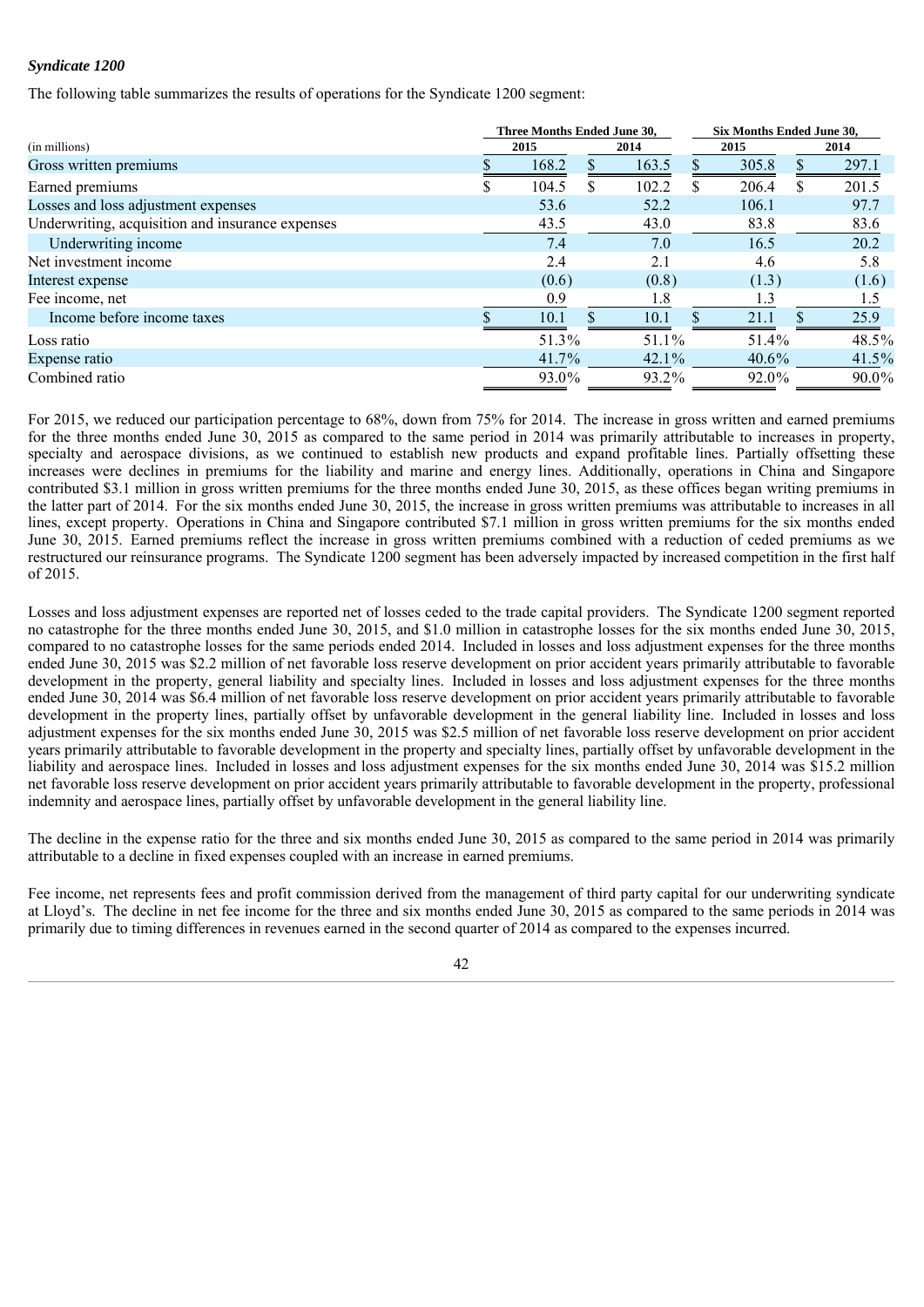## *Run-off Lines*

The following table summarizes the results of operations for the Run-off Lines segment:

|                                         | Three Months Ended June 30, |      | Six Months Ended June 30, |  |                |  |        |  |  |  |
|-----------------------------------------|-----------------------------|------|---------------------------|--|----------------|--|--------|--|--|--|
| (in millions)                           | 2015                        | 2014 |                           |  | 2015           |  | 2014   |  |  |  |
| Earned premiums                         | 0.4                         |      | (0.1)                     |  | 0.1            |  | 0.2    |  |  |  |
| Losses and loss adjustment expenses     | 0.8                         |      | 2.7                       |  | 0.9            |  | 8.3    |  |  |  |
| Underwriting, acquisition and insurance |                             |      |                           |  |                |  |        |  |  |  |
| expenses                                | 2.6                         |      | 2.4                       |  | 2.6            |  | 5.1    |  |  |  |
| Underwriting loss                       | (3.0)                       |      | (5.2)                     |  | (3.4)          |  | (13.2) |  |  |  |
| Net investment income                   | 2.1                         |      | 2.3                       |  | 4.1            |  | 4.8    |  |  |  |
| Fee income, net                         | 0.1                         |      |                           |  | 0.1            |  |        |  |  |  |
| Interest expense                        | (0.3)                       |      | (0.5)                     |  | (0.7)          |  | (0.9)  |  |  |  |
| Income (loss) before income taxes       | (1.1)                       |      | (3.4)                     |  | 0 <sup>1</sup> |  | (9.3)  |  |  |  |

Earned premiums for the three and six months ended June 30, 2015 and 2014 were primarily attributable to adjustments resulting from final audits, reinstatement premiums and other adjustments on policies previously underwritten.

Losses and loss adjustment expenses for the three months ended June 30, 2015 was the result of net unfavorable loss reserve development on prior accident years due to unfavorable development in our run-off workers compensation lines, driven by the impact of discount unwind, and our other assumed business. Losses and loss adjustment expenses for the three months ended June 30, 2014 was the result of net unfavorable loss reserve development on prior accident years due to unfavorable asbestos and environmental development driven by asbestos liability for assumed business and unfavorable development in our run-off workers compensation lines.

Losses and loss adjustment expenses for the six months ended June 30, 2015 was the result of net unfavorable prior accident year loss reserve development in our run-off workers compensation and asbestos liability lines partially offset by net favorable reserve development in our run-off reinsurance lines. Losses and loss adjustment expenses for the six months ended June 30, 2014 was the result of net unfavorable loss reserve development on prior accident years due to unfavorable development in workers compensation driven by increasing medical costs on older claims and unfavorable asbestos and environmental development driven by asbestos liability for assumed business.

The following table represents a reconciliation of total gross and net reserves for the Run-off Lines. Amounts in the net column are reduced by reinsurance recoverable.

|                                                           | Six Months Ended June 30. |       |    |            |       |        |  |       |  |  |
|-----------------------------------------------------------|---------------------------|-------|----|------------|-------|--------|--|-------|--|--|
|                                                           |                           | 2015  |    |            | 2014  |        |  |       |  |  |
| (in millions)                                             |                           | Gross |    | <b>Net</b> | Gross |        |  | Net   |  |  |
| Asbestos and environmental:                               |                           |       |    |            |       |        |  |       |  |  |
| Loss reserves, beginning of period                        |                           | 53.9  | S. | 50.3       | S.    | 57.5   |  | 53.3  |  |  |
| Incurred losses                                           |                           | 1.0   |    | 1.0        |       | 3.5    |  | 2.9   |  |  |
| Losses paid                                               |                           | (4.3) |    | (3.6)      |       | (10.2) |  | (8.9) |  |  |
| Loss reserves - asbestos and environmental, end of period |                           | 50.6  |    | 47.7       |       | 50.8   |  | 47.3  |  |  |
| Risk management reserves                                  |                           | 249.5 |    | 163.0      |       | 262.6  |  | 172.7 |  |  |
| Run-off reinsurance reserves                              |                           | 4.3   |    | 4.3        |       | 4.8    |  | 4.8   |  |  |
| Other run-off lines                                       |                           | 3.2   |    | 3.0        |       | 3.4    |  | 3.2   |  |  |
| Total loss reserves - Run-off Lines                       |                           | 307.6 |    | 218.0      |       | 321.6  |  | 228.0 |  |  |

Underwriting, acquisition and insurance expenses for the Run-off Lines segment consists primarily of administrative expenses. The increase in underwriting expense for the three months ended June 30, 2015 as compared to the same period in 2014 was due to the recognition of \$0.5 million in bad debt expense. The decline in underwriting expense for the six months ended June 30, 2015 as compared to the same period of 2014 was due to a \$2.2 million decline in the accrual for premium taxes and other assessments due to a change in accounting estimate.

### **Liquidity and Capital Resources**

The primary sources of our cash flows are premiums, reinsurance recoveries, proceeds from sales and redemptions of investments and investment income. The primary cash outflows are claim payments, loss adjustment expenses, reinsurance costs and operating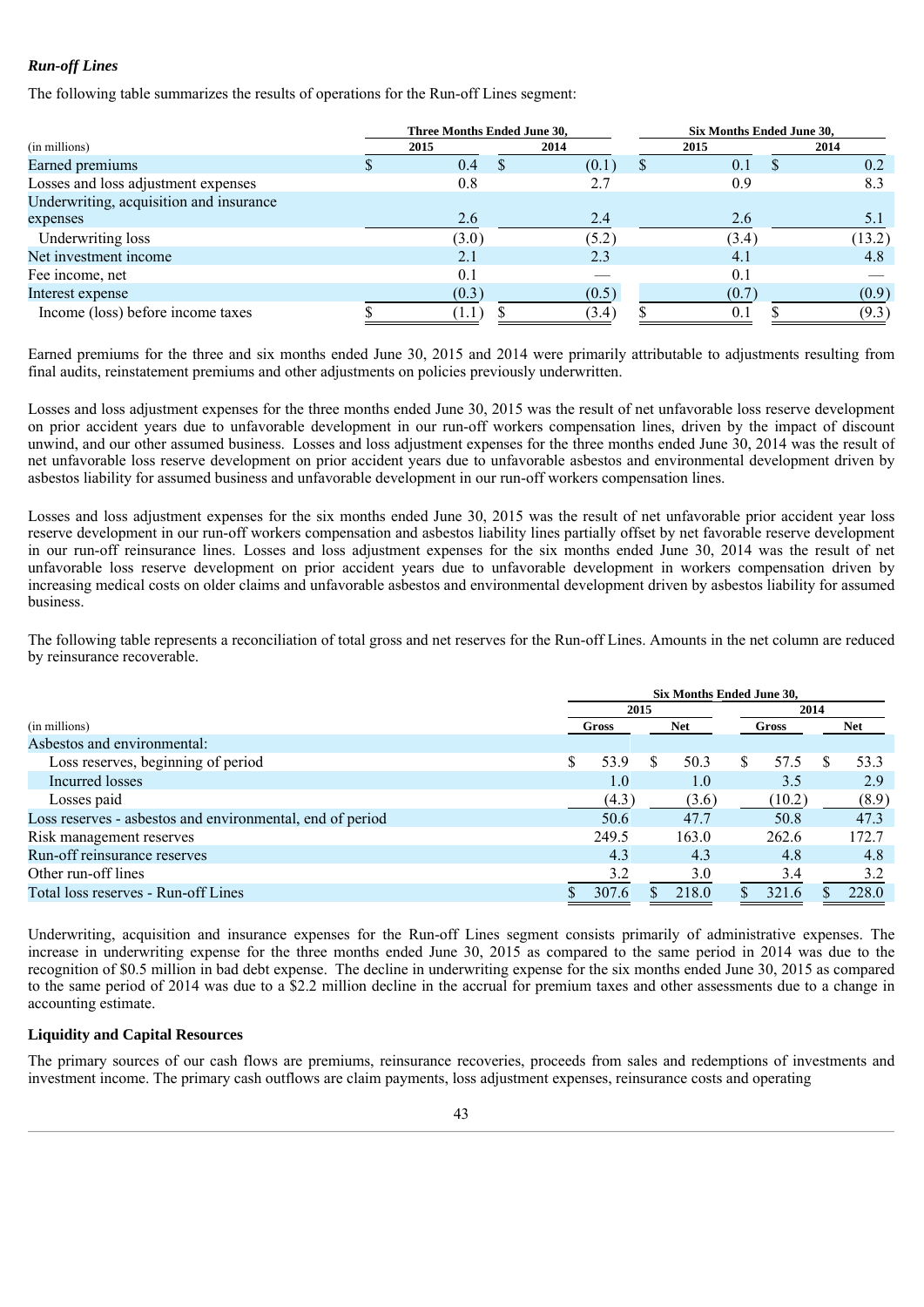expenses. Additional cash outflow occurs through payments of underwriting and acquisition costs such as commissions, taxes, payroll and general overhead expenses. Management believes that cash receipts from premiums, proceeds from investment sales and redemptions and investment income are sufficient to cover cash outflows in the foreseeable future. Should the need for additional cash arise, we believe we have access to additional sources of liquidity.

Cash provided (used) by operating activities can fluctuate due to timing difference in the collection of premiums and reinsurance recoveries and the payment of losses and expenses. For the six months ended June 30, 2015, net cash provided by operating activities was \$94.6 million compared to net cash used by operating activities of \$23.5 million for the six months ended June 30, 2014. The increase in cash flows from operating activities from 2015 to 2014 was driven by the timing of reinsurance payments primarily concentrated in the Syndicate 1200 segment, partially offset by the first quarter 2014 partial settlement of a whole account quota share contract covering the Syndicate 1200 segment loss reserves for the 2009 and prior years of account.

For the six months ended June 30, 2015, net cash used by investing activities was \$31.9 million compared to net cash provided by investing activities of \$39.5 million for the six months ended June 30, 2014. The decrease in cash flows from investing activities from 2015 to 2014 was mainly the result of purchases of fixed maturity and short-term investments, partially offset by the inflow of cash from maturities and mandatory calls of fixed maturity investments. As of June 30, 2015, \$322.7 million of the investment portfolio was invested in short-term investments. Included in purchases of fixed assets for the six months ended June 30, 2015 was \$42.6 million associated with the acquisition of real estate holdings, which were purchased on our behalf by a third-party intermediary using funds held in escrow from the fourth quarter 2014 sale of the Torrance, California real estate holdings, as previously disclosed in our December 31, 2014 Form 10-K.

For the six months ended June 30, 2015 and 2014, net cash used by financing activities was \$37.4 million and \$37.6 million, respectively. During the six months ended June 30, 2015 and 2014, we repurchased approximately 489,096 and 675,300 shares of our common stock for a total cost of \$24.9 million and \$31.2 million, respectively. We paid cash dividends to our shareholders totaling \$11.2 million and \$8.7 million during the six months ended June 30, 2015 and 2014, respectively.

On March 7, 2014, each of Argo Group, Argo Group US, Inc., Argo International Holdings Limited, and Argo Underwriting Agency Limited (the "Borrowers") entered into a \$175.0 million credit agreement ("Credit Agreement") with JPMorgan Chase Bank, N.A., as administrative agent. The Credit Agreement provides for a \$175.0 million revolving credit facility with a maturity date of March 7, 2018 unless extended in accordance with the terms of the Credit Agreement. Borrowings under the Credit Agreement may be used for general corporate purposes, including working capital and permitted acquisitions, and each of the Borrowers has agreed to be jointly and severally liable for the obligations of the other Borrowers under the Credit Agreement.

The Credit Agreement contains customary events of default. If an event of default occurs and is continuing, the Borrowers could be required to repay all amounts outstanding under the Credit Agreement. Lenders holding at least a majority of the loans and commitments under the Credit Agreement may elect to accelerate the maturity of the loans and/or terminate the commitments under the Credit Agreement upon the occurrence and during the continuation of an event of default. No defaults or events of defaults have occurred as of the date of this filing.

Included in the Credit Agreement is a provision that allows up to \$17.5 million of the revolving credit facility to be used for letters of credit ("LOCs"), subject to availability. As of June 30, 2015, there were no borrowings outstanding and \$0.2 million in LOCs against the Credit Facility.

On February 17, 2015, our Board of Directors declared a 10% stock dividend, payable on March 16, 2015, to shareholders of record at the close of business on March 2, 2015. Shareholders received cash in lieu of fractional shares. On August 4, 2015, our Board of Directors declared a quarterly cash dividend in the amount of \$0.20 on each share of common stock outstanding. The dividend will be paid on September 15, 2015 to shareholders of record at the close of business on September 1, 2015.

On November 5, 2013, our Board authorized the repurchase of up to \$150.0 million of our common shares ("2013 Repurchase Authorization"). The 2013 Repurchase Authorization supersedes all the previous repurchase authorizations. These shares are being held as treasury shares in accordance with the provisions of the Bermuda Companies Act 1981. As of June 30, 2015, availability under the 2013 Repurchase Authorization for future repurchases of our common shares was \$67.9 million.

Refer to Part II, Item 7 - "Management's Discussion and Analysis of Financial Condition and Results of Operations – Liquidity and Capital Resources" in Argo Group's Annual Report on Form 10-K for the year ended December 31, 2014 that Argo Group filed with the SEC on February 27, 2015 for further discussion on Argo Group's liquidity.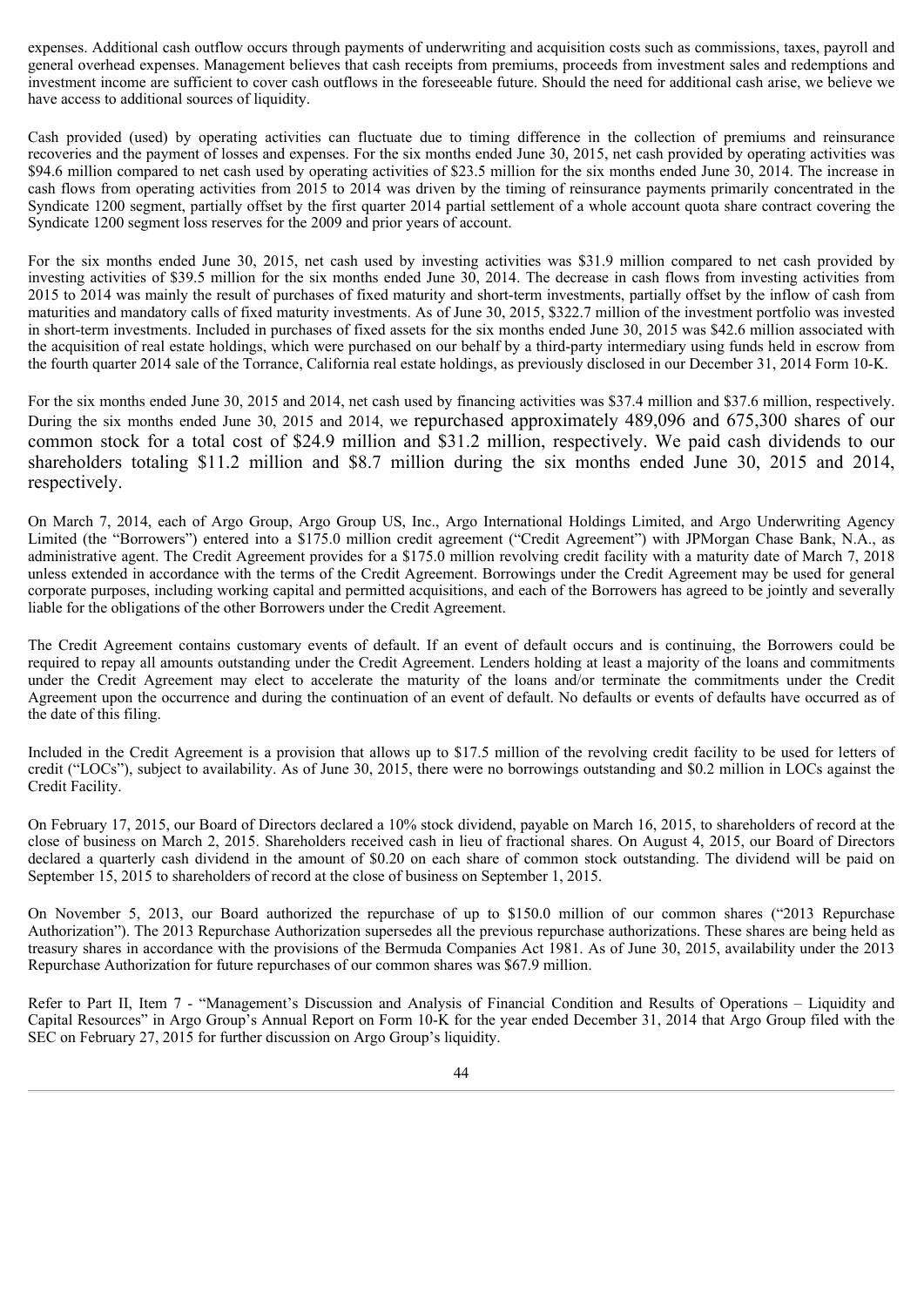### **Recent Accounting Standards and Critical Accounting Estimates**

### *New Accounting Standards*

The discussion of the adoption and pending adoption of recently issued accounting policies is included in Note 2, "Recently Issued Accounting Standards," in the Notes to the Consolidated Financial Statements, included in Part I, Item 1 - "Consolidated Financial Statements (unaudited)."

### *Critical Accounting Estimates*

Refer to "Critical Accounting Estimates" in the Company's Annual Report on Form 10-K for the year ended December 31, 2014 that we filed with the SEC on February 27, 2015 for information on accounting policies that we consider critical in preparing our consolidated financial statements. These policies include significant estimates made by management using information available at the time the estimates were made. However, these estimates could change materially if different information or assumptions were used.

### **Item 3. Quantitative and Qualitative Disclosures about Market Risk**

We believe that we are principally exposed to three types of market risk: interest rate risk, credit risk and foreign currency risk.

### *Interest Rate Risk*

Our fixed investment portfolio is exposed to interest rate risk. Fluctuations in interest rates have a direct impact on the fair valuation of these securities. As interest rates rise, the fair value of our fixed maturity portfolio generally falls, and the converse is generally also true. We manage interest rate risk through an asset liability strategy that involves the selection of investments with appropriate characteristics, such as duration, yield, currency and liquidity that are tailored to the anticipated cash outflow characteristics of our liabilities. A significant portion of the investment portfolio matures each quarter, allowing for reinvestment at current market rates.

### *Credit Risk*

Credit risk is a major factor of our overall enterprise risk, and we have established policies and procedures to evaluate our exposure to credit risk, particularly with respect to our investment holdings and our receivable balances. In particular, we are exposed to credit risk on losses recoverable from reinsurers and receivables from insureds. Downturns in one sector or market can adversely impact other sectors and may result in higher credit exposure. We do not currently use credit default swaps to mitigate our credit exposure from either investments or counterparties.

We have exposure to credit risk primarily as a holder of fixed maturity investments, short-term investments and other investments, which arises from the uncertainty associated with a financial instrument obligor's ability to make timely principal and/or interest payments. Our risk management strategy and investment policy attempts to mitigate this risk by primarily investing in debt instruments of high credit quality issuers, limiting credit concentrations and diversifying issuers, and frequently monitoring the credit quality of issuers and counterparties.

We also have credit exposure related to receivables from reinsurers and insureds, and control this risk by limiting our exposure to any one counterparty and evaluating the financial strength of our reinsurance counterparties, including generally requiring minimum credit ratings. In certain cases, we also receive collateral from our customers and reinsurance counterparties, which reduces our credit exposure in certain instances.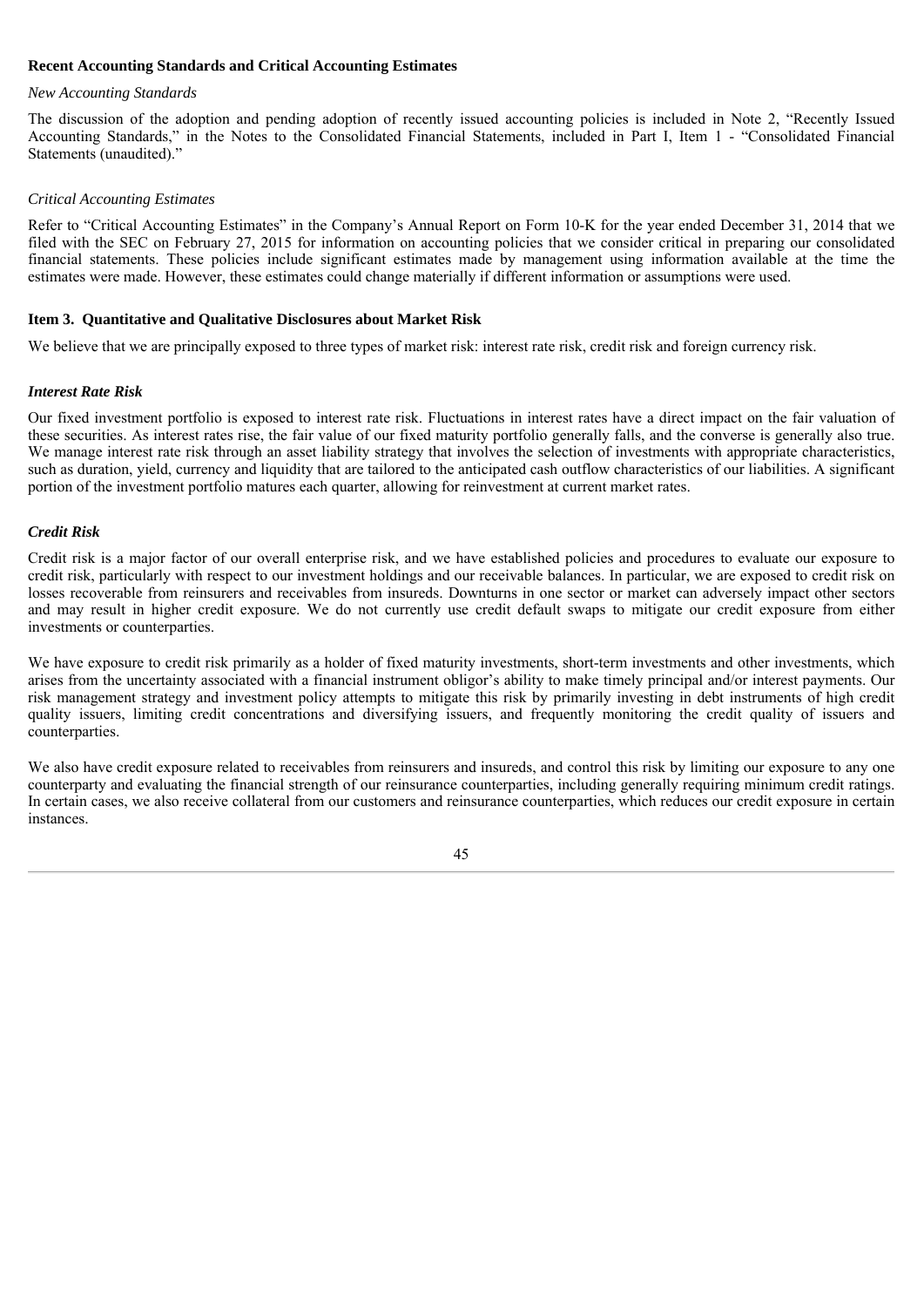As shown on the accompanying table, our fixed maturities portfolio is diversified among different types of investments. The securities are principally rated by one or more Nationally Recognized Statistical Rating Organizations (i.e., Standard & Poor's, Moody's Investors Services, Inc., and Fitch Ratings, Ltd). If a security has two ratings, the lower rating is used, and if a security has three ratings, the middle rating is used in the preparation of this table. At June 30, 2015, our fixed maturities portfolio had a weighted average rating of A+, with 71.0% (\$2.0 billion fair value) rated A or better and 31.7% (\$875.2 million fair value) rated AAA. Our portfolio included 10.7% (\$294.9 million fair value) of less than investment grade (BB+ or lower) fixed maturities at June 30, 2015.

| (in millions)                                    |    | AAA   |     | AA    |               | А     |    | Other |               | Total   |
|--------------------------------------------------|----|-------|-----|-------|---------------|-------|----|-------|---------------|---------|
| USD denominated:                                 |    |       |     |       |               |       |    |       |               |         |
| U.S. Governments                                 | \$ | 184.4 | -\$ |       | <sup>\$</sup> |       | \$ | 0.6   | <sup>\$</sup> | 185.0   |
| Non-U.S. Governments                             |    | 33.5  |     | 14.5  |               | 6.1   |    | 30.3  |               | 84.4    |
| Obligations of states and political subdivisions |    | 117.4 |     | 273.3 |               | 80.0  |    | 22.1  |               | 492.8   |
| Credit-Financial                                 |    | 4.1   |     | 49.3  |               | 261.5 |    | 154.7 |               | 469.6   |
| Credit-Industrial                                |    | 2.4   |     | 12.5  |               | 94.8  |    | 325.8 |               | 435.5   |
| Credit-Utility                                   |    |       |     | 13.0  |               | 25.7  |    | 105.6 |               | 144.3   |
| Structured securities:                           |    |       |     |       |               |       |    |       |               |         |
| CMO/MBS-agency                                   |    | 149.0 |     |       |               |       |    |       |               | 149.0   |
| CMO/MBS-non agency                               |    |       |     | 7.9   |               | 0.7   |    | 4.3   |               | 12.9    |
| <b>CMBS</b>                                      |    | 90.0  |     | 35.4  |               | 8.5   |    | 28.4  |               | 162.3   |
| <b>ABS</b>                                       |    | 164.1 |     | 8.7   |               | 31.7  |    | 41.4  |               | 245.9   |
| Foreign denominated:                             |    |       |     |       |               |       |    |       |               |         |
| Governments                                      |    | 98.5  |     | 35.4  |               | 3.0   |    | 27.2  |               | 164.1   |
| Credit                                           |    | 31.8  |     | 41.7  |               | 82.9  |    | 61.8  |               | 218.2   |
| Total fixed maturities                           | \$ | 875.2 | \$  | 491.7 | \$.           | 594.9 | \$ | 802.2 |               | 2,764.0 |

We also hold a diversified investment portfolio of common stocks in various industries and market segments, ranging from small market capitalization stocks to large capitalization companies. Marketable equity securities are carried on our Consolidated Balance Sheets at fair value, and are subject to the risk of potential loss in fair value resulting from adverse changes in prices. At June 30, 2015, the fair value of our equity securities portfolio was \$486.6 million.

## *Foreign Currency Risk*

We have exposure to foreign currency risk in both our insurance contracts and invested assets, and to a lesser extent in a portion of our debt. Some of our insurance contracts provide that ultimate losses may be payable in various foreign currencies. Foreign currency exchange rate risk exists where we do not have cash or securities denominated in the currency for which we will ultimately pay the claims. Thus, we attempt to manage our foreign currency risk by seeking to match our liabilities under insurance and reinsurance polices that are payable in foreign currencies with cash and investments that are denominated in such currencies. In certain instances, we use foreign exchange forward contracts to mitigate this risk. Due to the extended time frame for settling the claims plus the fluctuation in currency exchange rates, the potential exists for us to realize gains and/or losses related to foreign exchange rates. In addition, we may experience foreign currency gains or losses related to exchange rate fluctuations in operating expenses as certain operating costs are payable in currencies other than the U.S. Dollar. For the three and six months ended June 30, 2015, we recorded realized losses of \$3.0 million and realized gains of \$6.6 million, respectively, from movements in foreign currency rates on our insurance operations. In addition, we recorded realized losses of \$2.9 million and \$8.2 million from movements on foreign currency rates in our investment portfolio and realized losses of \$3.8 million and realized gains of \$6.9 million from our currency forward contracts for the three and six months ended June 30, 2015, respectively. We had unrealized losses at June 30, 2015 of \$32.2 million in movements on foreign currency rates in our investment portfolio, which are recorded in "Other comprehensive income, net of taxes" in our Consolidated Balance Sheets. These losses are principally related to the strengthening of the U.S. Dollar versus other foreign currencies.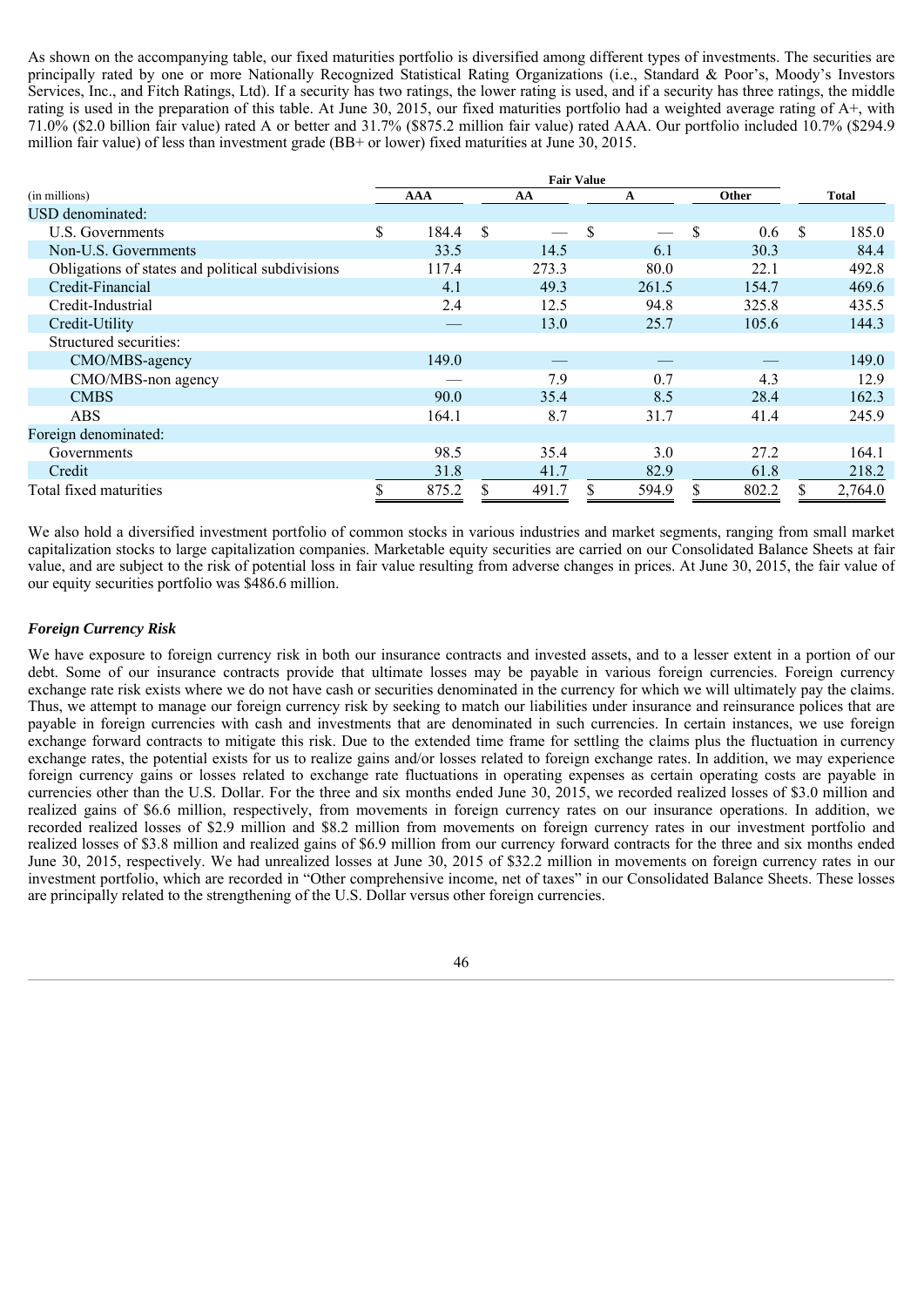### **Item 4. Controls and Procedures**

Argo Group, under the supervision and with the participation of its management, including the Chief Executive Officer and the Chief Financial Officer, evaluated the effectiveness of the design and operation of our "disclosure controls and procedures" (as defined in Rules 13a-15(e) and 15d-15(e) under the Securities Exchange Act of 1934, as amended ("Exchange Act")) as of the end of the period covered by this report. In designing and evaluating these disclosure controls and procedures, Argo Group and its management recognize that any controls and procedures, no matter how well designed and operated, can provide only reasonable assurance of achieving the desired control objectives, and management necessarily was required to apply its judgment in evaluating and implementing possible controls and procedures. Based upon that evaluation, the Chief Executive Officer and Chief Financial Officer concluded that the disclosure controls and procedures were effective at the reasonable assurance level to ensure that information required to be disclosed by Argo Group in the reports filed or submitted under the Exchange Act are recorded, processed, summarized and reported within the time periods specified in the SEC's rules and forms.

There were no changes in the internal control over financial reporting made during the quarter ended June 30, 2015 that materially affected, or are reasonably likely to materially affect, our internal control over financial reporting. We review our disclosure controls and procedures, which may include internal controls over financial reporting, on an ongoing basis. From time to time, management makes changes to enhance the effectiveness of these controls and ensure that they continue to meet the needs of our business activities over time.

# **PART II. OTHER INFORMATION**

### **Item 1. Legal Proceedings**

Our subsidiaries are parties to legal actions incidental to their business. Based on the opinion of counsel, management believes that the resolution of these matters will not materially affect our financial condition or results of operations.

### **Item 1A. Risk Factors**

See "Risk Factors" in the Argo Group Annual Report on Form 10-K for the year ended December 31, 2014 for a detailed discussion of the additional risk factors affecting us.

### **Item 2. Unregistered Sales of Equity Securities and Use of Proceeds**

### **Issuer Purchase of Equity Securities**

On November 5, 2013, our Board authorized the repurchase of up to \$150.0 million of our common shares ("2013 Repurchase Authorization"). The 2013 Repurchase Authorization supersedes all the previous Repurchase Authorizations.

From January 1, 2015 through June 30, 2015, we have repurchased a total 489,096 shares of our common shares for a total cost of \$24.9 million. Since the inception of the repurchase authorizations through June 30, 2015, we have repurchased 9,095,585 shares of our common stock at an average price of \$35.87 for a total cost of \$326.3 million. These shares are being held as treasury shares in accordance with the provisions of the Bermuda Companies Act 1981. As of June 30, 2015, availability under the 2013 Repurchase Authorization for future repurchases of our common shares was \$67.9 million.

The following table provides information with respect to shares of our common stock that were repurchased or surrendered during the three months ended June 30, 2015:

| Period                         | <b>Total Number</b><br>of Shares<br>Purchased (a) |              | Average<br><b>Price Paid</b><br>per Share (b) | <b>Approximate Dollar</b><br><b>Value of Shares</b><br>That May Yet Be<br><b>Purchased Under the</b><br>Plan or Program (d) |  |            |  |
|--------------------------------|---------------------------------------------------|--------------|-----------------------------------------------|-----------------------------------------------------------------------------------------------------------------------------|--|------------|--|
|                                |                                                   |              | 50.35                                         | or Program (c)                                                                                                              |  |            |  |
| April 1 through April 30, 2015 | 65,165                                            |              |                                               | 28,386                                                                                                                      |  | 73,259,767 |  |
| May 1 through May 31, 2015     | 108,102                                           | S            | 49.88                                         | 107,656                                                                                                                     |  | 67,890,294 |  |
| June 1 through June 30, 2015   |                                                   | <sup>S</sup> |                                               | $\hspace{0.05cm}$                                                                                                           |  | 67,890,294 |  |
| Total                          | 173,267                                           |              |                                               | 136,042                                                                                                                     |  |            |  |

Employees are allowed to surrender shares to settle the tax liability incurred upon the vesting or exercise of shares under our various employees equity compensation plans. For the six months ended June 30, 2015, we received 37,225 shares of our common stock, with an average price paid per share of \$51.02 that were surrendered by employees in payment for the minimum required withholding taxes.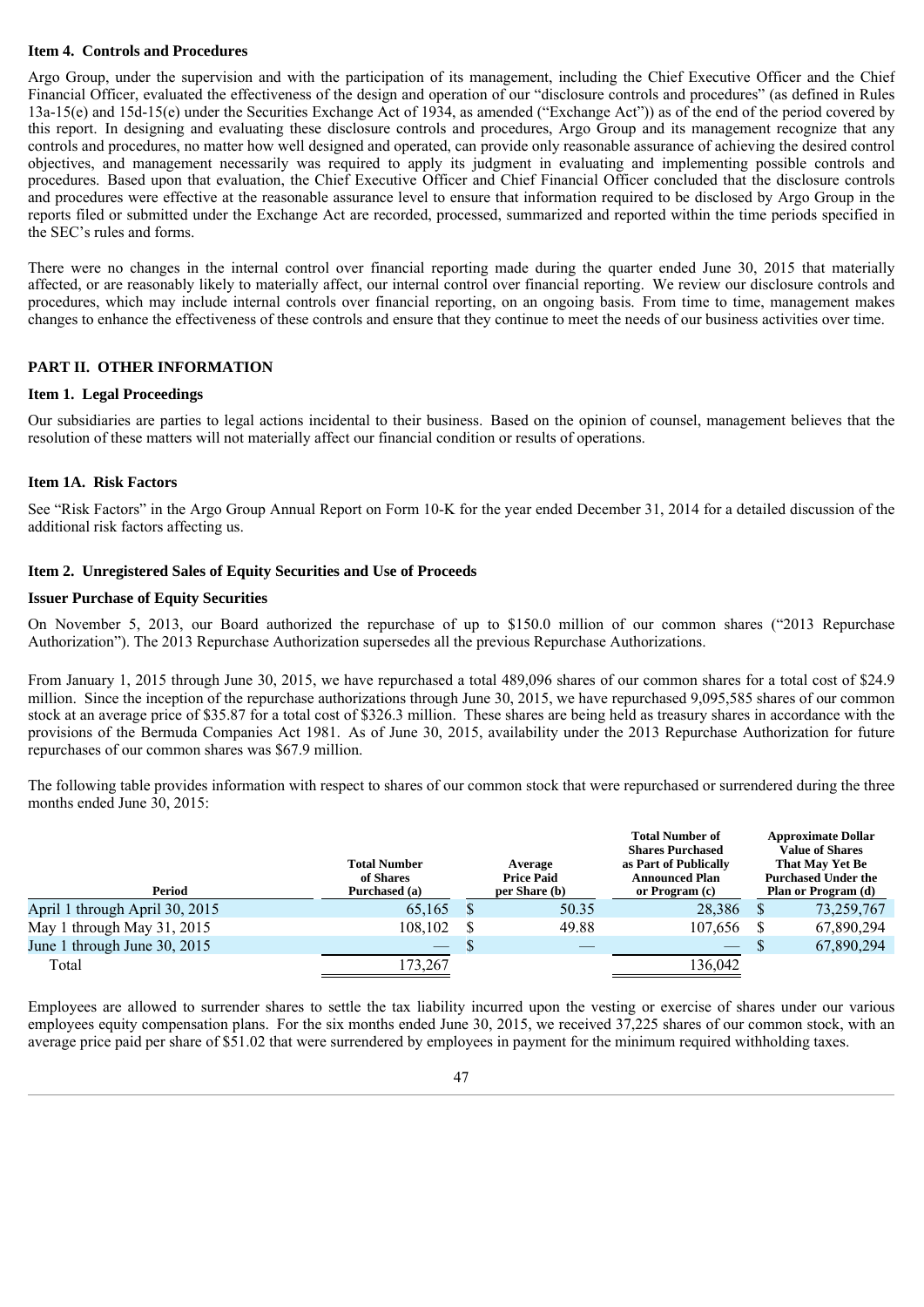In the above table, these shares are included in columns (a) and (b), but excluded from columns (c) and (d). These shares do not reduce the number of shares that may yet be purchased under the repurchase plan.

### **Item 3. Defaults Upon Senior Securities**

None.

### **Item 4. Mine Safety Disclosures**

Not applicable.

### **Item 5. Other Information**

None.

## **Item 6. Exhibits**

A list of exhibits required to be filed as part of this report is set forth in the Exhibit Index of this Form 10-Q, which immediately precedes such exhibits, and is incorporated herein by reference.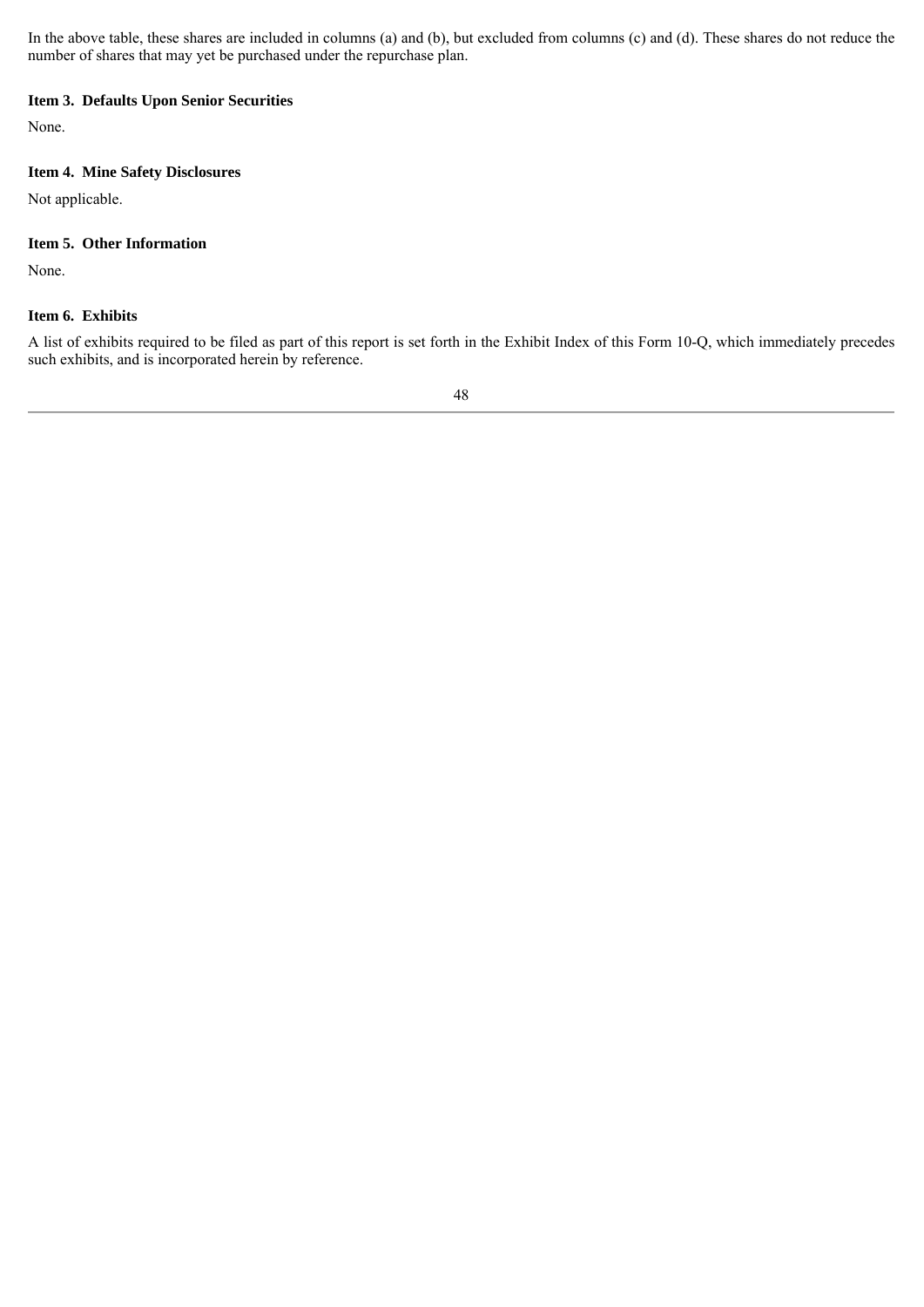# **EXHIBIT INDEX**

| <b>Exhibit Number</b> | <b>Description</b>                                                                                                                                   |
|-----------------------|------------------------------------------------------------------------------------------------------------------------------------------------------|
| 12.1                  | Statements of Computation of Ratios of Earnings to Fixed Charges and Earnings to Combined Fixed Charges<br>and Preferred Share Dividends             |
| 31.1                  | Rule $13a - 14(a)/15d - 14(a)$ Certification of the Chief Executive Officer                                                                          |
| 31.2                  | Rule $13a - 14(a)/15d - 14(a)$ Certification of the Chief Financial Officer                                                                          |
| $32.1+$               | Certification of Chief Executive Officer Pursuant to 18 U.S.C. Section 1350, as Adopted Pursuant to Section<br>906 of the Sarbanes-Oxley Act of 2002 |
| $32.2+$               | Certification of Chief Financial Officer Pursuant to 18 U.S.C. Section 1350, as Adopted Pursuant to Section 906<br>of the Sarbanes-Oxley Act of 2002 |
| 101.INS               | <b>XBRL</b> Instance Document                                                                                                                        |
| 101.SCH               | <b>XBRL Taxonomy Extension Schema Document</b>                                                                                                       |
| 101.CAL               | <b>XBRL Taxonomy Extension Calculation Linkbase Document</b>                                                                                         |
| 101.DEF               | XBRL Taxonomy Extension Definition Linkbase Document                                                                                                 |
| $101$ .LAB            | XBRL Taxonomy Extension Label Linkbase Document                                                                                                      |
| 101.PRE               | XBRL Taxonomy Extension Presentation Linkbase Document                                                                                               |

+ This exhibit shall be deemed "filed" for purposes of Section 18 of the Securities Exchange Act of 1934, or otherwise subject to the liability of that section, and shall not be deemed to be incorporated by reference into any filing under the Securities Act of 1933 or the Securities Exchange Act of 1934.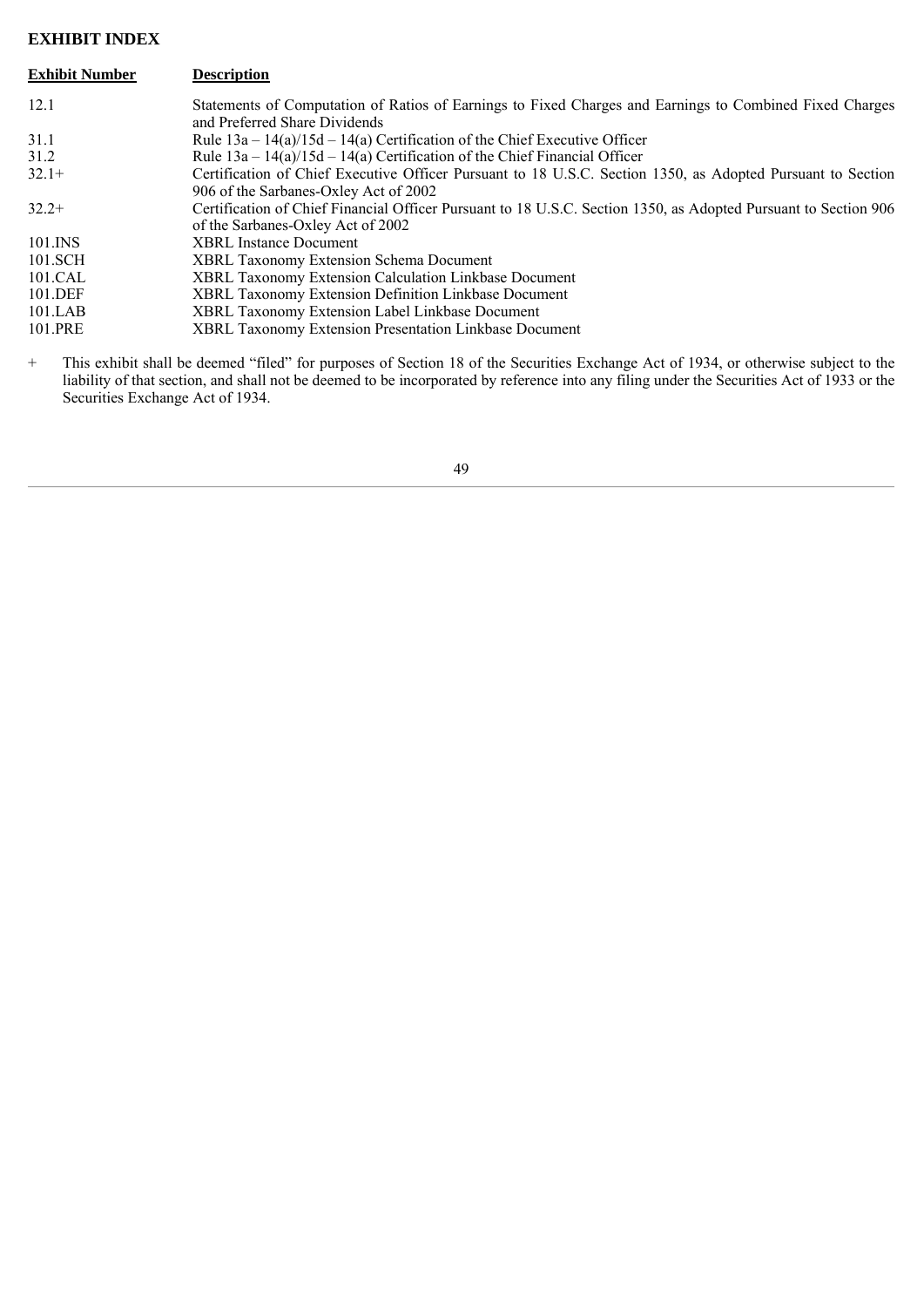#### **SIGNATURES**

Pursuant to the requirements of the Section 13 or 15(d) of the Securities Exchange Act of 1934, the registrant has duly caused this report to be signed on its behalf by the undersigned, thereunto duly authorized.

### **ARGO GROUP INTERNATIONAL HOLDINGS, LTD.**

| August 7, 2015 | By /s/ Mark E. Watson III<br>Mark E. Watson III<br>President and Chief Executive Officer        |
|----------------|-------------------------------------------------------------------------------------------------|
| August 7, 2015 | By /s/ Jay S. Bullock<br>Jay S. Bullock<br>Executive Vice President and Chief Financial Officer |

(Back To Top)

# **Section 2: EX-12.1 (EX-12.1)**

**Exhibit 12.1**

# **ARGO GROUP INTERNATIONAL HOLDINGS, LTD. STATEMENTS OF COMPUTATION OF RATIOS OF EARNINGS TO FIXED CHARGES AND EARNINGS TO COMBINED FIXED CHARGES AND PREFERRED SHARE DIVIDENDS**

50

(in millions, except ratios)

|                                           | Six Months Ended June 30,<br>For the Years Ended December 31, |       |          |      |              |                           |               |       |              |         |      |             |     |       |
|-------------------------------------------|---------------------------------------------------------------|-------|----------|------|--------------|---------------------------|---------------|-------|--------------|---------|------|-------------|-----|-------|
|                                           |                                                               | 2015  | 2014     |      | 2014         |                           | 2013          |       | 2012         |         | 2011 |             |     | 2010  |
| Earnings:                                 |                                                               |       |          |      |              |                           |               |       |              |         |      |             |     |       |
| Income (loss) before provision for income |                                                               |       |          |      |              |                           |               |       |              |         |      |             |     |       |
| taxes                                     | \$                                                            | 97.1  | <b>S</b> |      |              | 87.4 \$ 216.0 \$ 179.7 \$ |               |       |              | 66.7 \$ |      | $(61.9)$ S  |     | 121.9 |
| Add:                                      |                                                               |       |          |      |              |                           |               |       |              |         |      |             |     |       |
| Fixed charges                             |                                                               | 11.9  |          | 12.5 |              | 24.8                      |               | 25.1  |              | 28.4    |      | 26.7        |     | 26.6  |
| Total earnings                            |                                                               | 109.0 |          | 99.9 | <sup>S</sup> | 240.8                     | <sup>\$</sup> | 204.8 |              | 95.1    |      | $(35.2)$ \$ |     | 148.5 |
| Fixed charges:                            |                                                               |       |          |      |              |                           |               |       |              |         |      |             |     |       |
| Interest expense                          | \$                                                            | 9.5   | \$.      | 10.1 | - \$         | 19.9                      | -S            | 20.2  | <sup>S</sup> | 23.7 \$ |      | 22.1        | - S | 22.9  |
| Rental interest factor                    |                                                               | 2.4   |          | 2.4  |              | 4.9                       |               | 4.9   |              | 4.7     |      | 4.6         |     | 3.7   |
| Total fixed charges                       |                                                               | 11.9  |          | 12.5 |              | 24.8                      |               | 25.1  |              | 28.4    |      | 26.7        |     | 26.6  |
| Ratio of earnings to fixed charges        |                                                               | 9.2:1 |          | 8:1  |              | 9.7:1                     |               | 8.2:1 |              | 3.3:1   |      | (a)         |     | 5.6:1 |

(Back To Top) (a) The coverage deficiency for the year ended December 31, 2011 is \$61.9 million.

# **Section 3: EX-31.1 (EX-31.1)**

**Exhibit 31.1**

### **Rule 13a-14(a)/15d-14(a) Certification of the Chief Executive Officer**

I, Mark E. Watson III, President and Chief Executive Officer of Argo Group International Holdings, Ltd., certify that:

- 1. I have reviewed this Quarterly Report on Form 10-Q of Argo Group International Holdings, Ltd.;
- 2. Based on my knowledge, this report does not contain any untrue statement of a material fact or omit to state a material fact necessary to make the statements made, in light of the circumstances under which such statements were made, not misleading with respect to the period covered by this report;
- 3. Based on my knowledge, the financial statements, and other financial information included in this report, fairly present in all material respects the financial condition, results of operations and cash flows of the registrant as of, and for, the periods presented in this report;
- 4. The registrant's other certifying officer and I are responsible for establishing and maintaining disclosure controls and procedures (as defined in Exchange Act Rules 13a-15(e) and 15d-15(e)) and internal control over financial reporting (as defined in Exchange Act Rules 13a-15(f) and 15d-15(f)) for the registrant and have:
	- a. Designed such disclosure controls and procedures, or caused such disclosure controls and procedures to be designed under our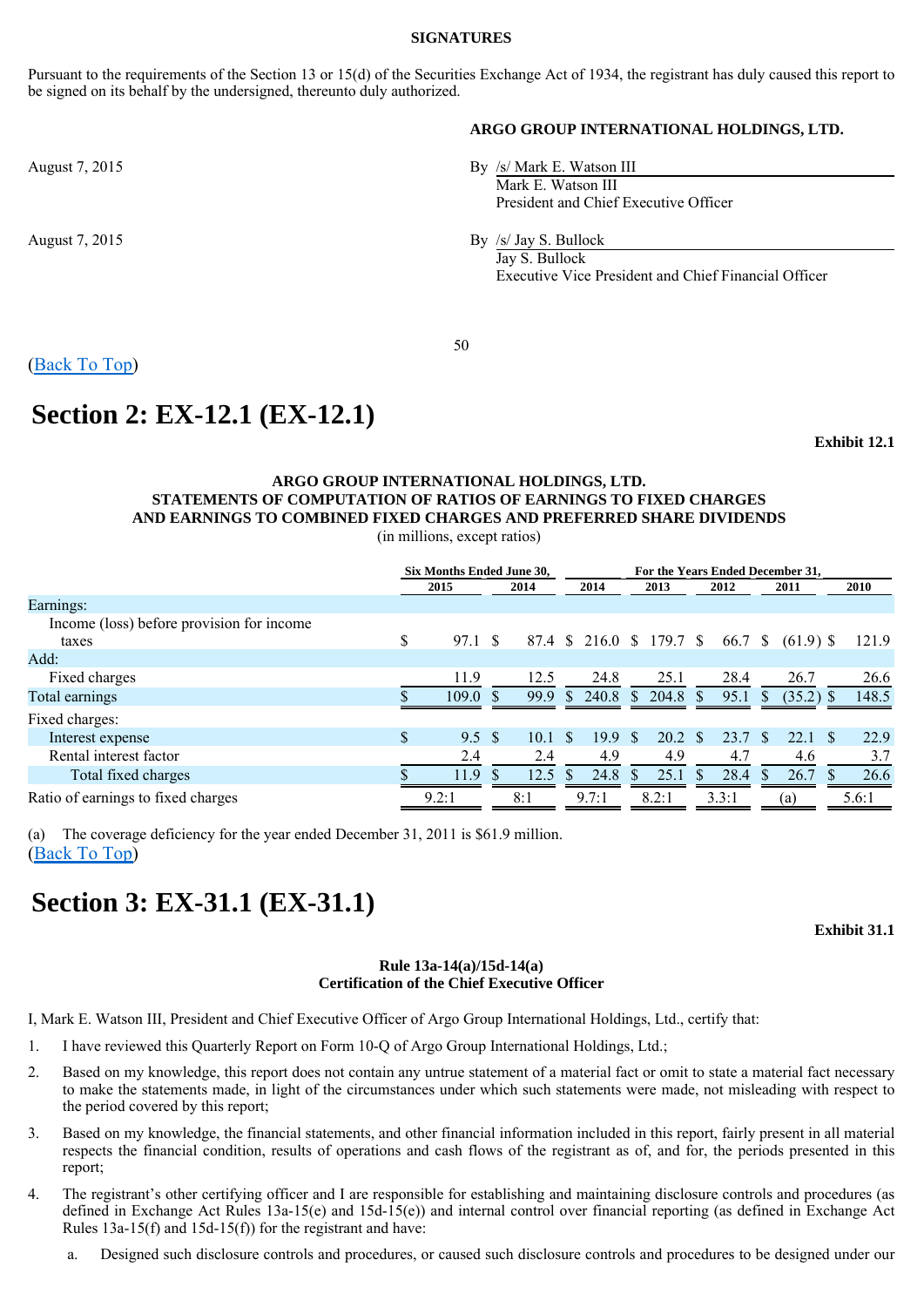supervision, to ensure that material information relating to the registrant, including its consolidated subsidiaries, is made known to us by others within those entities, particularly during the period in which this report is being prepared;

- b. Designed such internal control over financial reporting, or caused such internal control over financial reporting to be designed under our supervision, to provide reasonable assurance regarding the reliability of financial reporting and the preparation of financial statements for external purposes in accordance with generally accepted accounting principles;
- c. Evaluated the effectiveness of the registrant's disclosure controls and procedures and presented in this report our conclusions about the effectiveness of the disclosure controls and procedures, as of the end of the period covered by this report based on such evaluation; and
- d. Disclosed in this report any change in the registrant's internal control over financial reporting that occurred during the registrant's most recent fiscal quarter that has materially affected, or is reasonably likely to materially affect, the registrant's internal control over financial reporting; and
- 5. The registrant's other certifying officer and I have disclosed, based on our most recent evaluation of internal control over financial reporting, to the registrant's auditors and the audit committee of the registrant's board of directors (or persons performing the equivalent functions):
	- a. All significant deficiencies and material weaknesses in the design or operation of internal control over financial reporting which are reasonably likely to adversely affect the registrant's ability to record, process, summarize and report financial information; and
	- b. Any fraud, whether or not material, that involves management or other employees who have a significant role in the registrant's internal control over financial reporting.

Date: August 7, 2015 /s/ Mark E. Watson III Mark E. Watson III President and Chief Executive Officer

(Back To Top)

# **Section 4: EX-31.2 (EX-31.2)**

### **Exhibit 31.2**

## **Rule 13a-14(a)/15d-14(a) Certification of the Chief Financial Officer**

I, Jay S. Bullock, Executive Vice President and Chief Financial Officer of Argo Group International Holdings, Ltd., certify that:

- 1. I have reviewed this Quarterly Report on Form 10-Q of Argo Group International Holdings, Ltd.;
- 2. Based on my knowledge, this report does not contain any untrue statement of a material fact or omit to state a material fact necessary to make the statements made, in light of the circumstances under which such statements were made, not misleading with respect to the period covered by this report;
- 3. Based on my knowledge, the financial statements, and other financial information included in this report, fairly present in all material respects the financial condition, results of operations and cash flows of the registrant as of, and for, the periods presented in this report;
- 4. The registrant's other certifying officer and I are responsible for establishing and maintaining disclosure controls and procedures (as defined in Exchange Act Rules 13a-15(e) and 15d-15(e)) and internal control over financial reporting (as defined in Exchange Act Rules  $13a-15(f)$  and  $15d-15(f)$  for the registrant and have:
	- a. Designed such disclosure controls and procedures, or caused such disclosure controls and procedures to be designed under our supervision, to ensure that material information relating to the registrant, including its consolidated subsidiaries, is made known to us by others within those entities, particularly during the period in which this report is being prepared;
	- b. Designed such internal control over financial reporting, or caused such internal control over financial reporting to be designed under our supervision, to provide reasonable assurance regarding the reliability of financial reporting and the preparation of financial statements for external purposes in accordance with generally accepted accounting principles;
	- c. Evaluated the effectiveness of the registrant's disclosure controls and procedures and presented in this report our conclusions about the effectiveness of the disclosure controls and procedures, as of the end of the period covered by this report based on such evaluation; and
	- d. Disclosed in this report any change in the registrant's internal control over financial reporting that occurred during the registrant's most recent fiscal quarter that has materially affected, or is reasonably likely to materially affect, the registrant's internal control over financial reporting; and
- 5. The registrant's other certifying officer and I have disclosed, based on our most recent evaluation of internal control over financial reporting, to the registrant's auditors and the audit committee of the registrant's board of directors (or persons performing the equivalent functions):
	- a. All significant deficiencies and material weaknesses in the design or operation of internal control over financial reporting which are reasonably likely to adversely affect the registrant's ability to record, process, summarize and report financial information; and